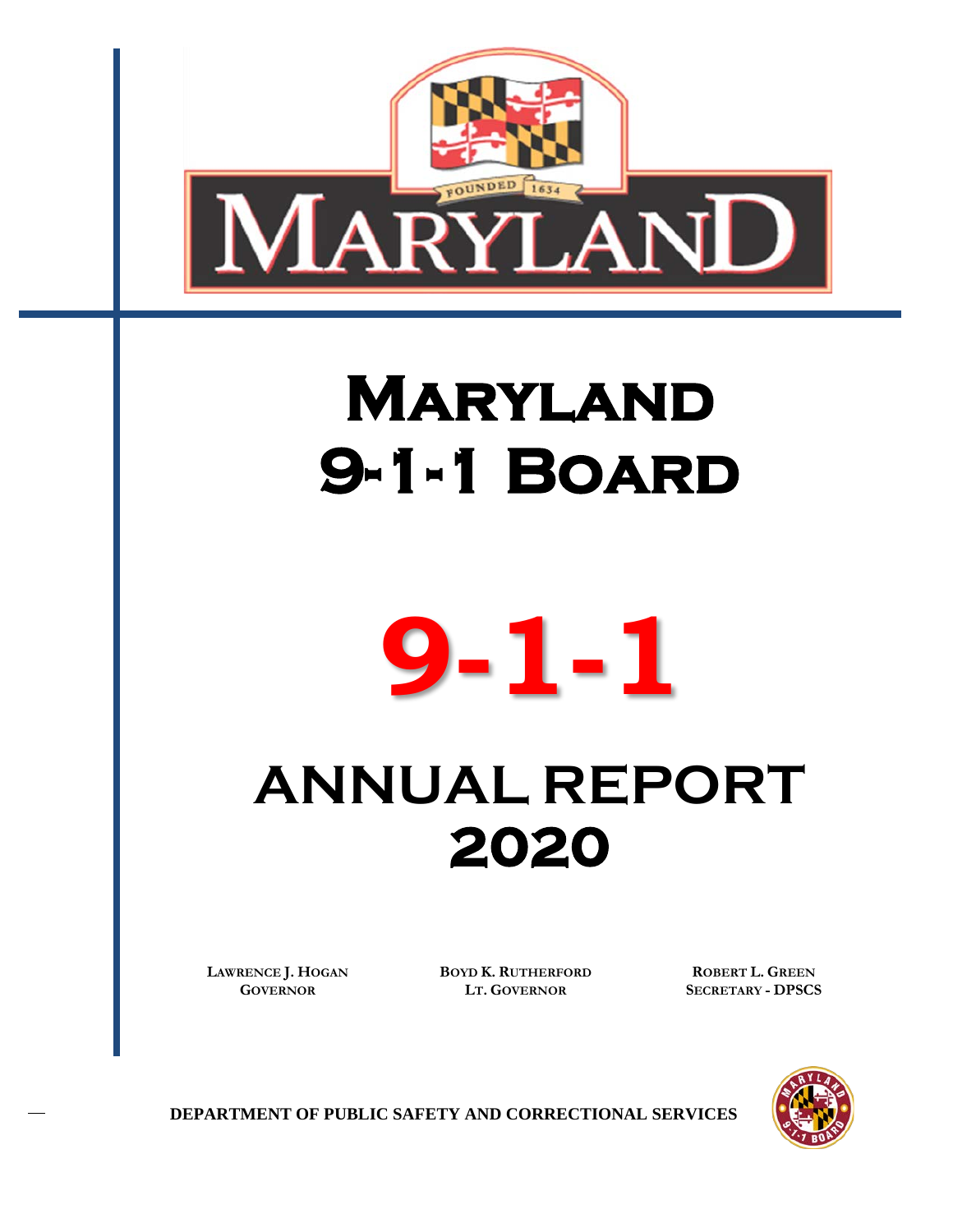

### **Department of Public Safety and Correctional Services**

## **Maryland 9-1-1 Board**

6776 Reisterstown Road – Suite 207, Baltimore, Maryland 21215-2362 (410) 339-6383 • www.dpscs.state.md.us/ensb/

STATE OF MARYLAND

LARRY HOGAN **GOVERNOR** 

BOYD K. RUTHERFORD LT. GOVERNOR

> ROBERT L. GREEN **SECRETARY**

CHRISTOPHER McCULLY DEPUTY SECRETARY ADMINISTRATION

ANTHONY MYERS CHAIRMAN

SCOTT ROPER EXECUTIVE DIRECTOR

JUMARY WEST FISCAL COORDINATOR August 1, 2019

The Honorable Larry Hogan Governor State House Annapolis, MD 21401

The Honorable William C. "Bill" Ferguson, IV President Senate of Maryland State House H-107 Annapolis, MD 21401

The Honorable Adrienne A. Jones Speaker Maryland House of Delegates State House H-101 Annapolis, MD 21401

Dear Governor Hogan, President Ferguson and Speaker Jones:

Pursuant to the Public Safety Article §1-307(a), the Maryland 9-1-1 Board, formerly known as the Emergency Number Systems Board, is required to submit an annual report on the 9-1-1 Trust Fund and certain activities of the Maryland 9-1-1 Board to the Governor, the Secretary of the Department of Public Safety and Correctional Services and the Legislature. The Statute specifically states:

(a) Required – The [Maryland 9-1-1] Board shall submit an annual report to the Governor, the Secretary, and subject to §2-1246 of the State Government Article, the Legislative Policy Committee.

(b) Contents – the report shall provide the following information for each county:

(1) The type of 9-1-1 system currently operating in the county

(2) The total 9-1-1 fee and additional charge charged

(3) The funding formula in effect

(4) Any statutory or regulatory violation by the county and the response of the Board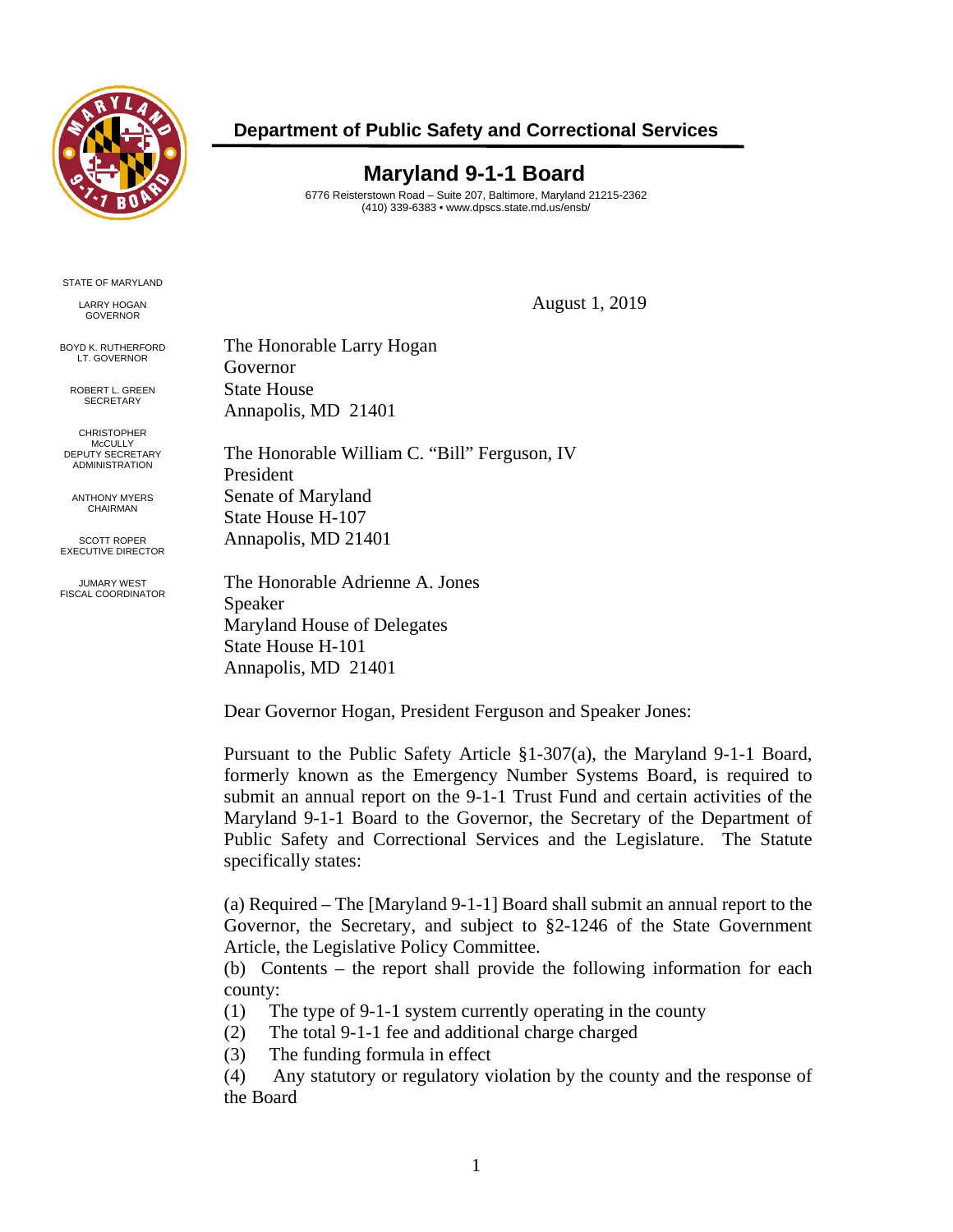- (5) Any efforts to establish an enhanced 9-1-1 system to the county; and
- (6) Any suggested changes to this subtitle

Attached is the Board's submission in satisfaction of this reporting requirement.

I hope this letter and attachment meet with your approval. If you have any questions, please contact Maryland 9-1-1 Board Executive Director Scott Roper at (410) 339-6305.

Sincerely,<br>Q Myers

Anthony Myers, Chairman Maryland 9-1-1 Board

Attachment

CC: Ms. Sarah Albert, Library Associate, Department of Legislative Services, MSAR# 11960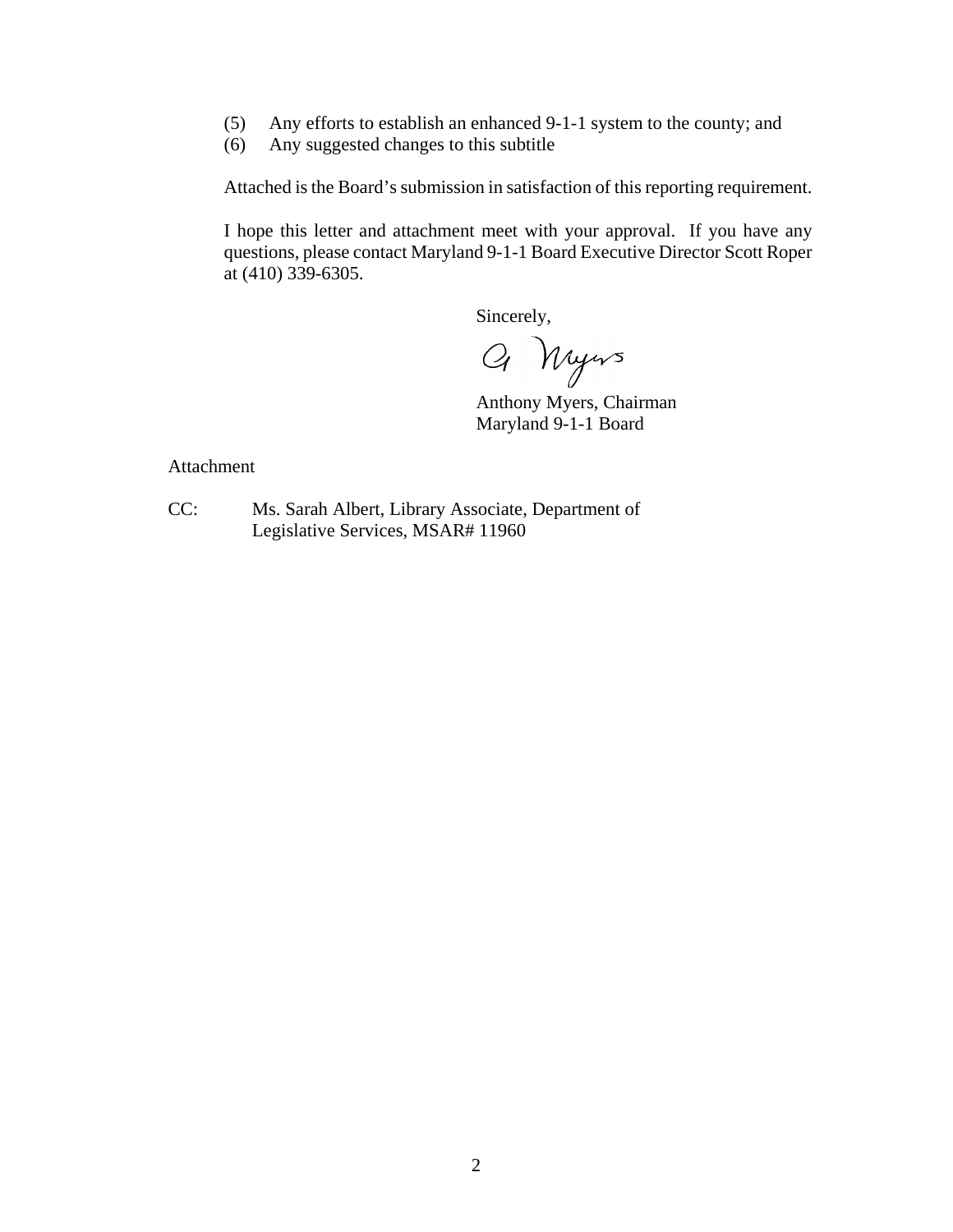## **APPENDIX**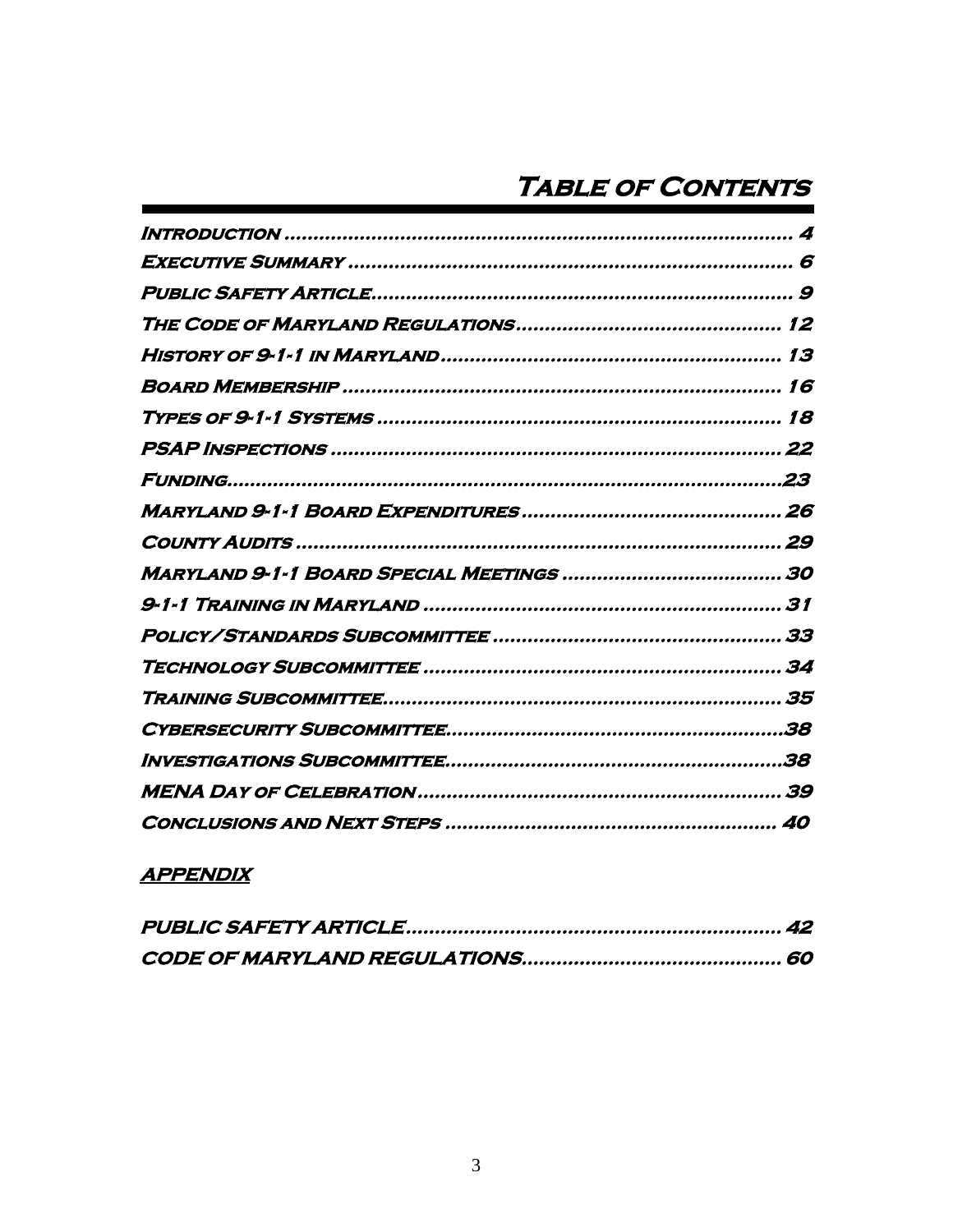#### <span id="page-4-0"></span>**MARYLAND 9-1-1 BOARD MISSION STATEMENT**

**The Maryland 9-1-1 Board works cooperatively with the counties to provide an effective and efficient Maryland 9-1-1 system through the administration of the 9-1-1 Trust Fund revenues.** 

**The Board achieves its goals through implementation of the following principles:**

#### **MARYLAND 9-1-1 BOARD VISION STATEMENT**

**The Maryland 9-1-1 Board is dedicated to ensuring Maryland's 9-1-1 system remains robust and responsive to the public-safety needs of our citizens and visitors. The Board is committed to providing fiscally responsive funding to maintain a technologically advanced 9-1-1 system staffed with appropriately trained emergency operators. Through a partnership with the 9-1-1 community, the Board will provide leadership and guidance for Maryland to be recognized nationally for excellence in providing 9-1-1 service.**

The Maryland 9-1-1 Board's (Board) duties are defined by Sections §1-301 through §1- 315 of the Public Safety Article of the Annotated Code of Maryland. Further clarity of direction and explicit responsibilities of the Board are provided in the Code of Maryland Regulations (COMAR) Title 12, Subtitle 11, Chapter 03. Those duties include coordinating the enhancement of County 9-1-1 systems and the oversight of the 9-1-1 Trust Fund. This report details the activities of the Board during calendar year 2020 and Trust Fund expenditures of fiscal year 2020 (July 1, 2019 to June 30, 2020).

The Public Safety Article requires that the following six topics be included in the annual report:

| Types of 9-1-1 Systems in Operation<br>Page 18<br>1. |
|------------------------------------------------------|
|------------------------------------------------------|

- **2. Total State and County Fees Charged Page 24**
- **3. Funding Formula in Effect by County Page 23**
- **4.** Statutory or Regulatory Violations by County None Noted
- **5. Efforts to Establish an Enhanced 911 System Page 18**
- **6. Any Suggested Changes to this Subtitle Page 11**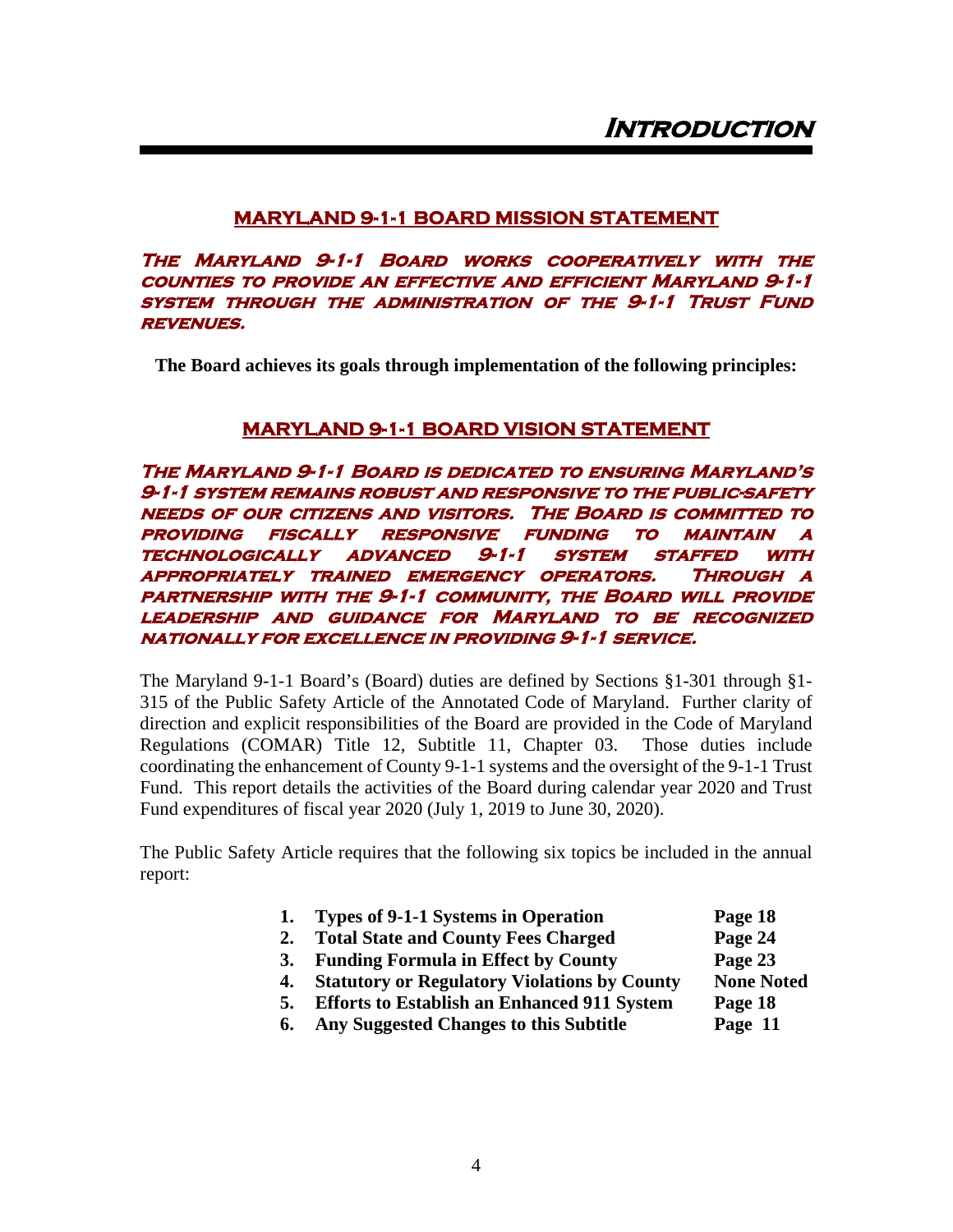This report goes significantly beyond these six areas in an effort to provide additional understanding into the work of the Maryland 9-1-1 Board. As the communications industry introduces new technological enhancements, Maryland's 9-1-1 system continues to evolve to ensure that Maryland's citizens and visitors are afforded a robust and responsive system when they call 9-1-1.

The current direction of the Board is to evaluate and fund local, regional and statewide plans for enhancements consistent with the Public Safety Article, Board guidelines, the availability of 9-1-1 Trust Fund dollars, and technological advancements. The Board is examining the following current issues:

- Integrating "Next Generation (NG)" Internet Protocol (IP) based 9-1-1 service delivery of voice, text, data, and video messaging into the 9-1-1 System;
- Examining current local and national policies, standards and legislation to identify best practices evolving from governance, planning, regulatory, policy and funding issues arising from a statewide transition to a NG 9-1-1 environment;
- Working with our 9-1-1 System service providers to establish standards, policies and procedures that will enhance the redundancy, resiliency and survivability of 9-1-1 service in Maryland;
- Funding emergency dispatch protocol training and software enhancements that promote the standardization of 9-1-1 call processing throughout the state;
- Exploring advancements in geographical information systems (GIS) to enhance 9-1-1 related mapping, caller location, prioritized call answering and emergency response routing methodologies;
- Examining cybersecurity threats and best practices;
- Implementing remote 9-1-1 workstations at secondary PSAPs to provide enhanced caller information associated with transferred 9-1-1 calls; and
- Examining technological advancements that permit regional sharing of 9-1-1 related equipment for call delivery to primary, back-up and secondary PSAPs in an IP network environment.

The engagement of local leadership has created a positive and constructive working relationship among Maryland's PSAP community, its legislative delegations, its first responder community, and the Department of Public Safety and Correctional Services to collectively address these issues.

Questions regarding this report and its content should be forwarded to the Maryland 9-1-1 Board Office of the Executive Director at 6776 Reisterstown Road, Suite 207, Baltimore, MD 21215.

The Maryland 9-1-1 Board web site is: [www.dpscs.maryland.gov/ensb](http://www.dpscs.maryland.gov/ensb)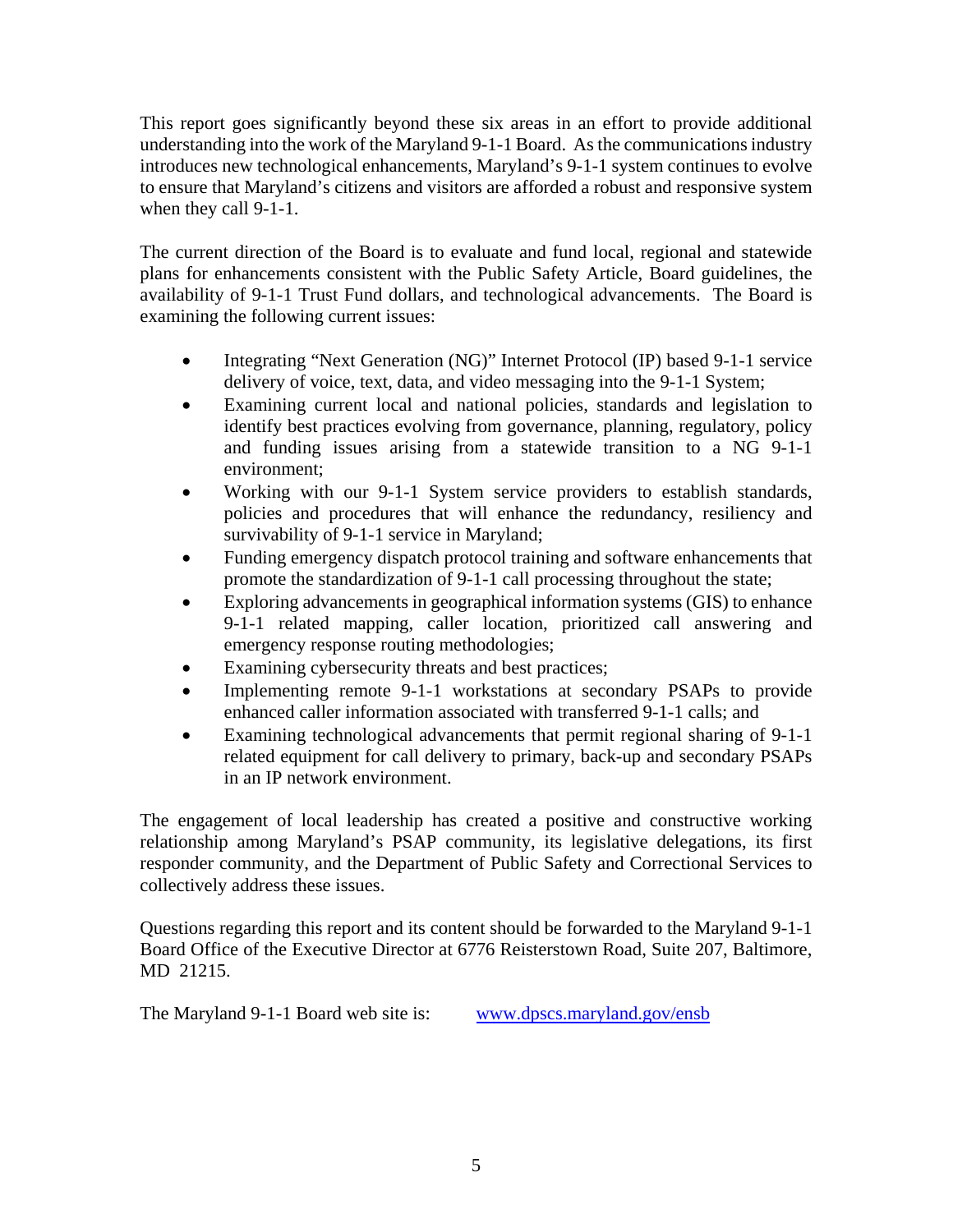# **Executive Summary**

<span id="page-6-0"></span>Maryland's Public Safety Article §1-305 defines the membership of the seventeen-member Maryland 9-1-1 Board. Board members are drawn from private and public sectors representing various aspects of public safety and the people they serve. The current membership of the Board includes a diverse group of police, fire, emergency management, regulatory and communications industry professionals. The members serve a Governor appointed, Senate confirmed four-year term without compensation. While only required to meet quarterly, the Board meets monthly to examine current trends in 9-1-1, and the funding needs of Maryland's Public Safety Answering Points (PSAP).

The existing 9-1-1 infrastructure has performed admirably for decades; however, new data rich communications devices and services are driving the existing 9-1-1 infrastructure towards its operational limits. Consumers are increasingly relying on enhanced wireless and IP-based communications technologies, which offer expanded data capabilities such as text, picture and video messaging.

The Board continues to monitor and study national standards surrounding the development of Next Generation 9-1-1 system elements that would capture the benefits of ever evolving mobile and data communications technologies, as well as continuing to provide or enhance existing 9-1-1 functionality.

Some of the more prominent achievements and current activities of the Board include:

- $\triangleright$  Developing technical requirements, and defining the costs associated with the delivery and processing of Next Generation 9-1-1 services (NG 9-1-1) to our primary and secondary PSAPs;
- $\triangleright$  Responded to the COVID-19 pandemic by providing remote call taking capabilities for each PSAP, select cleaning equipment, and shifting 9-1-1 training to more online opportunities;
- Fully implemented text-to-911 service in all 24 county PSAPs;
- $\triangleright$  Funded a text-to-911 public education campaign;
- $\triangleright$  Working collaboratively with the Commission to Advance Next Generation 9-1-1 Across Maryland, the Maryland Association of Counties Emergency Management Affiliate Emergency Communications Committee, and the Metropolitan Washington Council of Governments PSAP Directors' Group;
- $\triangleright$  Working with PSAP personnel, Verizon and other carrier representatives to review circumstances surrounding 9-1-1 service disruptions, augment notification procedures, improve customer service issues, and seek enhancements that will improve Maryland's 9-1-1 Systems;
- $\triangleright$  Provided new funding opportunities for certain recurring maintenance and 9-1-1 service charges;
- Providing funding to upgrade and refresh 9-1-1 enhanced IP enabled phone systems or equipment for eight (8) primary & backup PSAPs;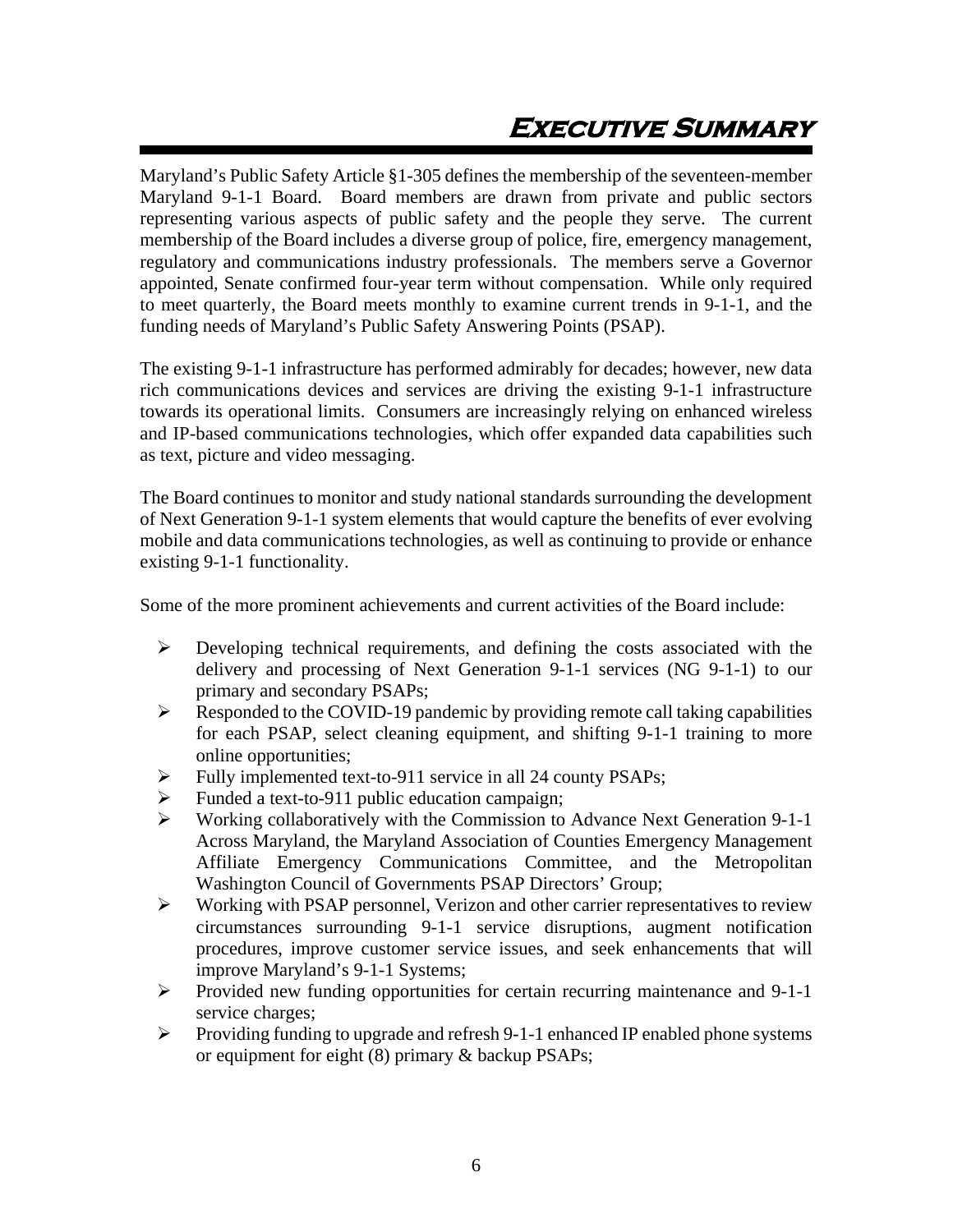- $\triangleright$  Provided funding and conditional approval for two (2) counties to migrate to an Emergency Services IP Network (ESInet) and Next Generation Core Services (NCGS);
- Providing back-up power equipment (generator and/or UPS) for one (1) backup PSAP;
- Providing ongoing training on new 9-1-1 technologies and evolving 9-1-1 service delivery techniques by providing training via remote opportunities;
- $\triangleright$  Securing statewide regulatory compliance through annual PSAP inspections;
- $\triangleright$  Interacting with federal agencies and national organizations to study evolving 9-1-1 issues, develop service standards, understand the impact of social media, and explore funding resources; and
- $\triangleright$  Assisting Maryland counties to update and maintain the accuracy of their mapping capacity by providing new ortho-photography, which is renewed on a three-year cycle.

To further facilitate the execution of the mission of the Maryland 9-1-1 Board, the Board established several sub-committees comprised of Board members and supporting consultative membership from outside the Board. These subcommittees include:

- **Training and Exercises** to provide and enhance entrance level and in-service training opportunities for 9-1-1 call takers;
- **Cybersecurity**  to recommend policy for cybersecurity standards for PSAP equipment and operations
- **Policy/Standards** to recommend policy and funding guidance for Maryland 9-1- 1 Board membership and PSAP Directors and to make recommendations for Legislative changes;
- **Investigations** to investigate, as needed, 9-1-1 affecting issues and recommend best practices to be adopted by the Board and PSAPs to prevent future occurrences; and
- **Technology**  to investigate and educate the Board on current and future technological advancements impacting the delivery of 9-1-1 services.

By statutory requirement, the Board also enjoys membership and actively participates on the following Maryland Boards:

- **The Commission to Advance Next Generation 9-1-1 Across Maryland** to examine funding, staffing, governance and other issues with the goal of migrating all Maryland PSAPs to Next Generation 9-1-1; and
- **Statewide Emergency Medical Systems Advisory Council (SEMSAC) –** to assist the SEMSAC Board, comprised of representatives from organizations involved in providing emergency medical care services.

The Board remains committed to enhancing Maryland's 9-1-1 system and taking advantage of proven technological advances in service delivery. Maryland continues to be a national leader in providing enhanced emergency wireline, wireless and VoIP services. With the advancements made in IP based telephony equipment, Maryland is again poised to embrace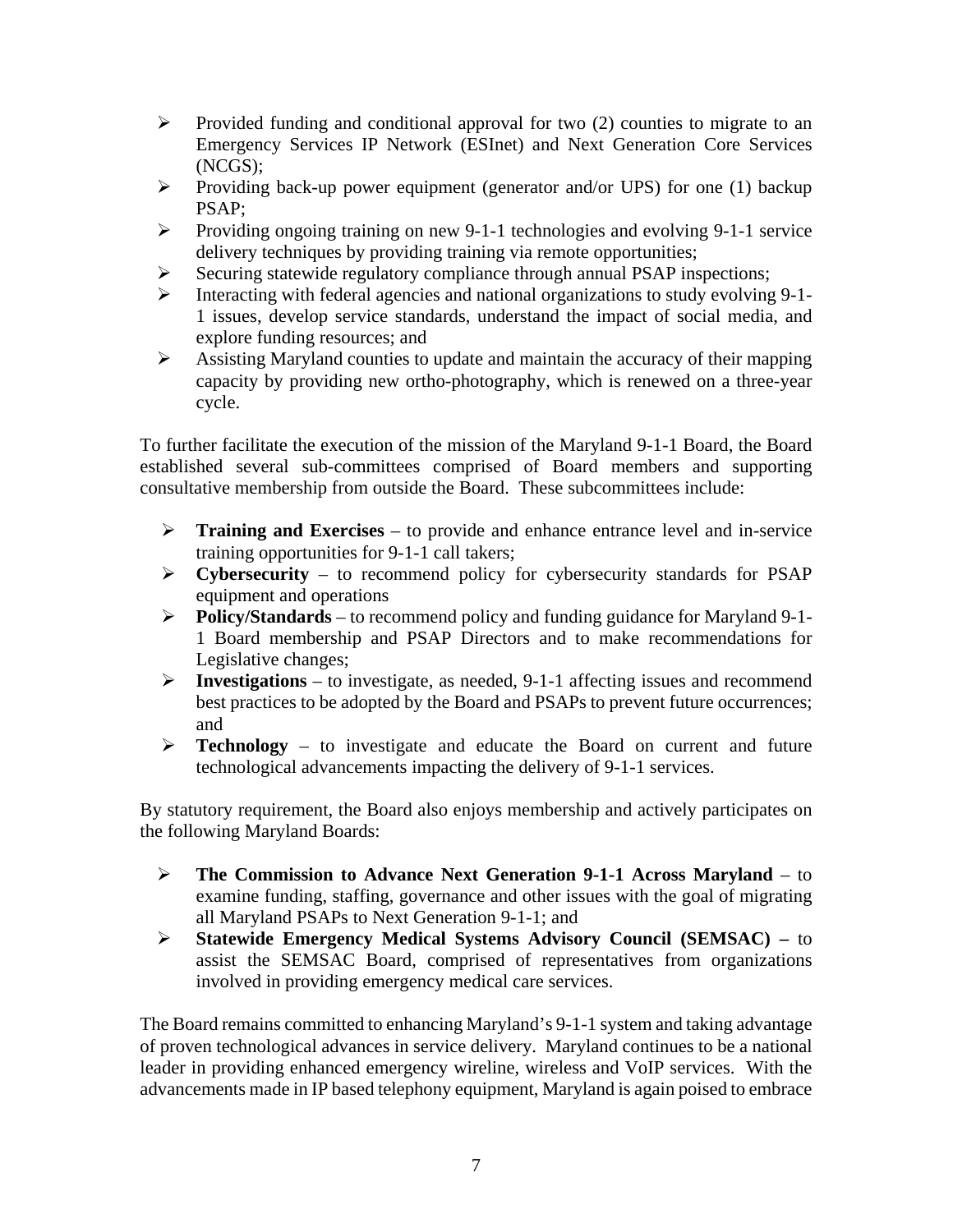new technology, and work towards a smooth transition as Next Generation 9-1-1 system and related service is realized.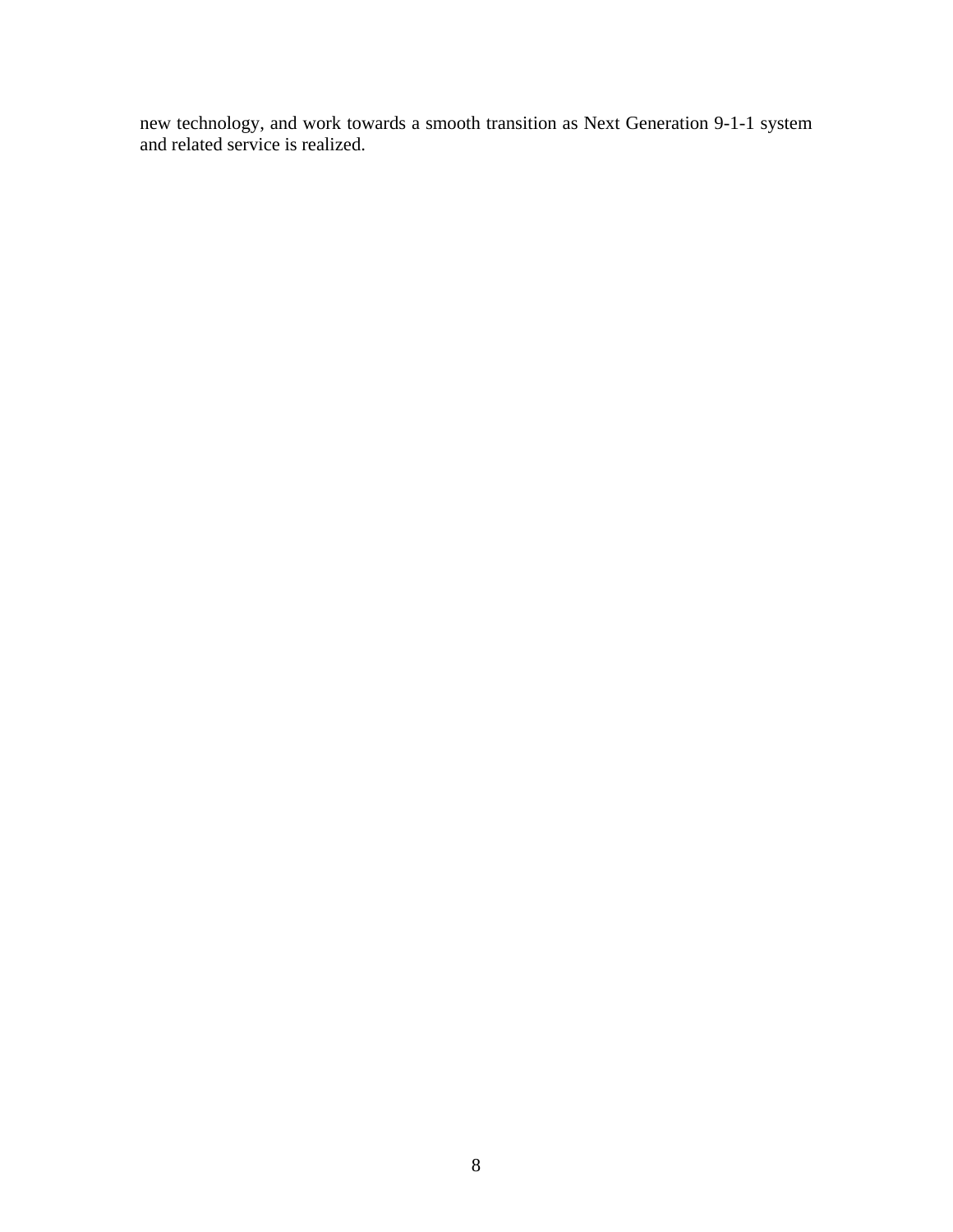<span id="page-9-0"></span>The Maryland Public Safety Article (Title-1, Subtitle-3) is the enabling legislation that established the 9-1-1 Trust Fund and the Maryland 9-1-1 Board. It was originally crafted to create a funding mechanism and oversight Board to provide for the orderly installation, maintenance and operation of 9-1-1 systems in Maryland, and to establish the three-digit number, 9-1-1, as the primary emergency telephone number to summon emergency assistance. The Public Safety Article remains responsive to the needs of the Maryland's citizens.

The legislation established the Maryland 9-1-1 Surcharge, derived from a monthly surcharge levied on a customer's telephone bill for each 9-1-1 accessible service, to provide a constant funding source for enhancing and maintaining Maryland's 9-1-1 system. The 9-1-1 Surcharge was initially comprised of two separate fees designated to offset 9-1-1 related capital and operational costs. The first portion of the Maryland 9-1-1 Surcharge is the "9-1-1 State Fee." The State Fee is distributed to the Maryland counties at the discretion of the Board in response to county 9-1-1 system enhancement requests. The second portion of the Maryland 9-1-1 Surcharge is the "County 9-1-1 Fee." The level of the "County 9-1-1 Fee" is determined by each county through local resolution. In fiscal year 2020, the Public Safety Article limits the Additional Charge to a maximum of \$0.75. Legislation requires that the amount of the "County 9-1-1 Fee" received may not exceed a level necessary to cover the total eligible maintenance and operation costs of the county. The Public Safety Article further defines that maintenance and operation costs may include telephone company charges, equipment costs, equipment lease charges, repairs, utilities, personnel costs, and appropriate carryover costs from previous years. To ensure compliance, the Board provides for an audit of each county's expenditures for the maintenance and operation of the county's 9-1-1 system. All Maryland counties have taken advantage of this legislative authority and have passed local resolutions establishing a "County 9-1-1 Fee."

In 2003, the Public Safety Article was updated to provide the mandate and fiscal support for Maryland's 9-1-1 call takers to receive the callback phone number and location information of wireless callers (defined as "enhanced wireless 9-1-1"). This milestone was achieved in June 2005 when Maryland became only the eighth state in the nation to receive and display enhanced wireless information at all primary Maryland PSAPs when provided by a wireless carrier.

The 2003 revisions also expanded the definition of "9-1-1 accessible service" to include "telephone service or another communications service that connects an individual dialing the digits 9-1-1 to an established public safety answering point." This new definition expanded the communication service providers required to collect and remit the 9-1-1 surcharge to include carriers utilizing Voice over Internet Protocol (VoIP) technology for voice connectivity to 9-1-1 centers.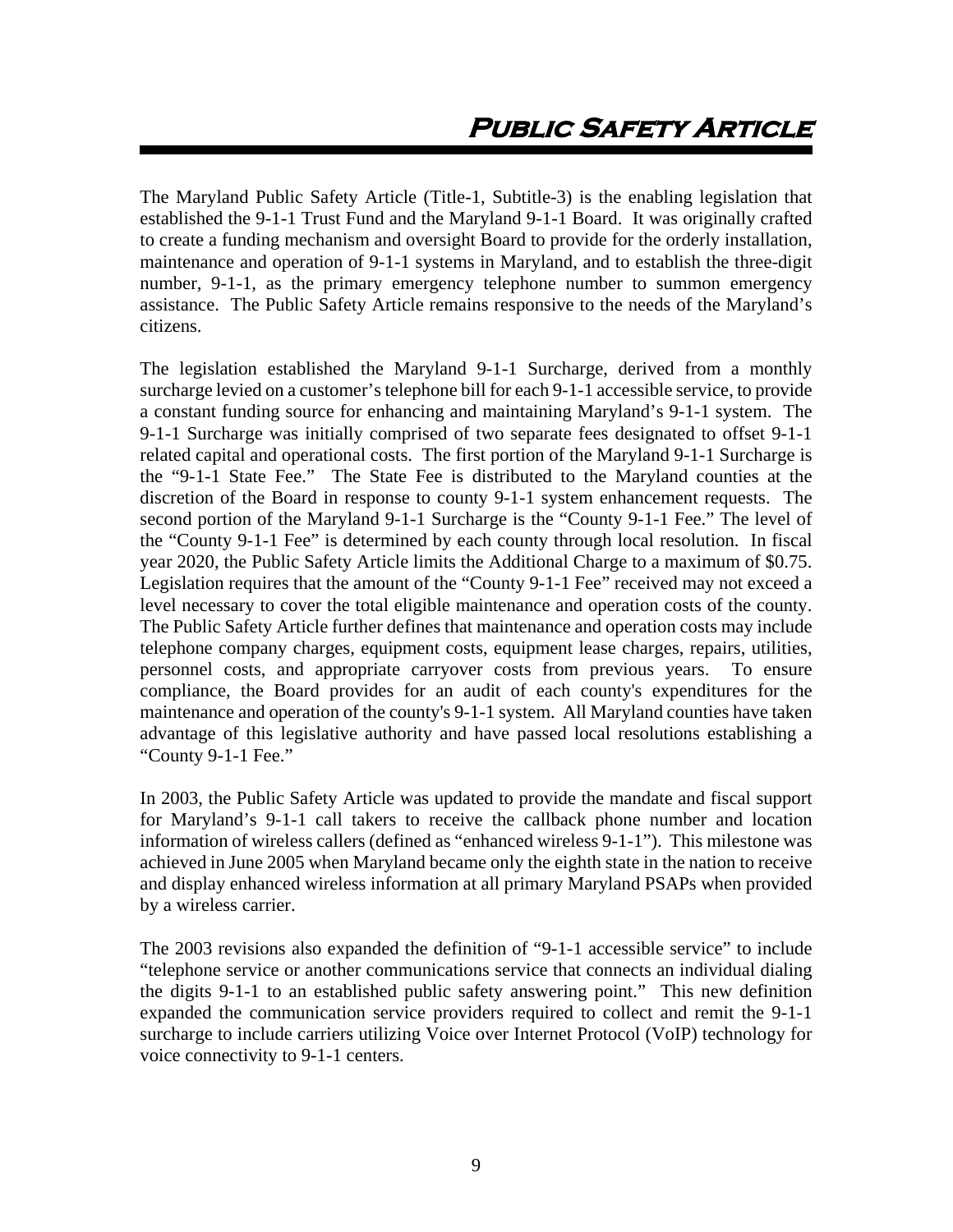In 2008, this legislation was revised to increase the membership of the Board from 15 to 17 members. Responding to technological advancements in geographical information systems (GIS) and the integration of wireless location technology into the 9-1-1 system, this legislation established a new Board position to represent Maryland's GIS community. Since 2001, the role and capacity of local emergency management services (EMS) and nationwide homeland security efforts have increased significantly. Because 9-1-1 plays a vital role in identifying incidents where emergency management services are to be deployed, the Public Safety Article was amended to increase the emergency management services representation on the Board from one to two positions.

In 2012, this legislation was expanded to include a definition of Next Generation 9-1-1 services as an Internet Protocol (IP) based system comprised of hardware, software, data, and operational policies and procedures, that:

- $\triangleright$  provides standardized interfaces from emergency call and message services to support emergency communications;
- $\triangleright$  processes all types of emergency calls, including voice, text, data, and multimedia information;
- $\triangleright$  acquires and integrates additional emergency call data useful to call routing and handling;
- $\triangleright$  delivers the emergency calls, messages, and data to the appropriate public safety answering point and other appropriate emergency entities;
- $\triangleright$  supports data or video communications needs for coordinated incident response and management; and
- $\triangleright$  provides broadband service to public safety answering points or other first responder entities.

This legislative change also tasked the Board with establishing planning guidelines for next generation 9–1–1 services system plans and deployment of next generation 9–1–1 services in accordance with this subtitle.

In 2012, Senate Bill 1301 changed how 9-1-1 Trust Fund interest is to be accrued. The new language amended the State Finance and Procurement Article Section §6-226 to include that "net interest on all State money allocated by the State Treasurer under this section to special funds or accounts, and otherwise entitled to receive interest earnings, as accounted for by the Comptroller, shall accrue to the General Fund of the State."

In 2013, Senate Bill 745 codified a third portion of the fee by extending the collection of the Maryland 9-1-1 Surcharge Fee (\$0.60 per transaction) to the sales of pre-paid wireless service to be collected at the point of sale (Maryland Pre-Paid Wireless E9-1-1 Fee). The amounts collected in this manner, minus a processing fee retained by retailors (3%), are deposited to the State's 9-1-1 Trust Fund. The Maryland Pre-Paid Wireless E9-1-1 Fees collected will be utilized to fund 9-1-1 enhancement projects and offset PSAP recurring operational and maintenance costs in the same fashion as currently collected 9-1-1 fees.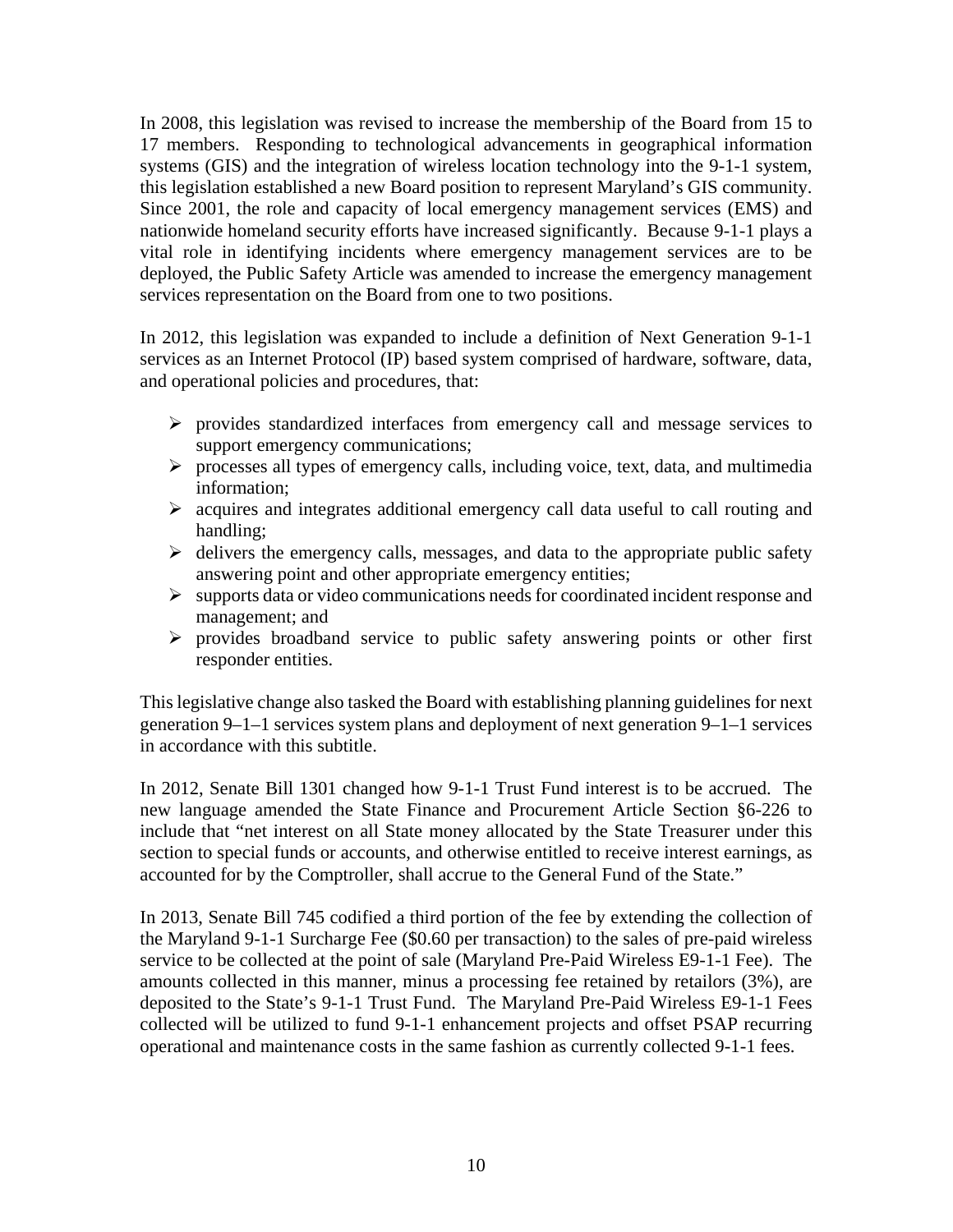In 2015, Senate Bill 576 (cross-filed with House Bill 1080) required those who own or maintain a multi-line telephone system (MLTS) allow for the direct dialing of 9-1-1 without having to take an additional step to access the public switch telephone network (PSTN). According to the National Association of State 9-1-1 Administrators, Maryland is the first state to enact this legislation, which is known nationally as "Kari's Law."

In 2018, Senate Bill 285 (cross-filed with House Bill 634) created the Commission to Advance Next Generation 9-1-1 Across Maryland (Commission). The Commission's legislative charge is to make recommendations to the Maryland General Assembly and the Governor regarding the implementation of Next Generation 9-1-1 technologies and service in Maryland, and how the transition to Next Generation 9-1-1 should be funded. The Commission has an interim report due in December 2018 and a final report due in December 2019. During the 2019 legislative session, the commission was extended for an additional two (2) years.

In 2019, Senate Bill 339, cross-filed with House Bill 397 and titled "Carl Henn's Law," changed the assessment of the 9-1-1 surcharge from "per bill" to "per accessible service (device or line)" and increased the state portion from \$0.25 to \$0.50 effective July 1, 2019. The legislation also increased the allowable uses for the fund, such as network charges, certain equipment maintenance and other services. Additionally, the Board was tasked with developing standards for cybersecurity, training and governance of the 9-1-1 system.

In 2020, Senate Bill 838, cross-filed with House Bill 934, changed the name of the Emergency Number Systems Board to the Maryland 9-1-1 Board to better represent the Board's purpose. Legislation also added county responsibilities for standards-based protocol usage, to be audited by the Board annually. House Bill 6, cross-filed with Senate Bill 61, transferred the auditing authority of 9-1-1 surcharges collected by the carriers to the Comptroller of Maryland.

<span id="page-11-0"></span>**The Board, through several members serving on the Commission to Advance Next Generation 9-1-1, has endorsed select legislative initiatives for the 2021 General Assembly session. It is understood that these changes will help to implement Next Generation 9-1-1 service throughout the state.**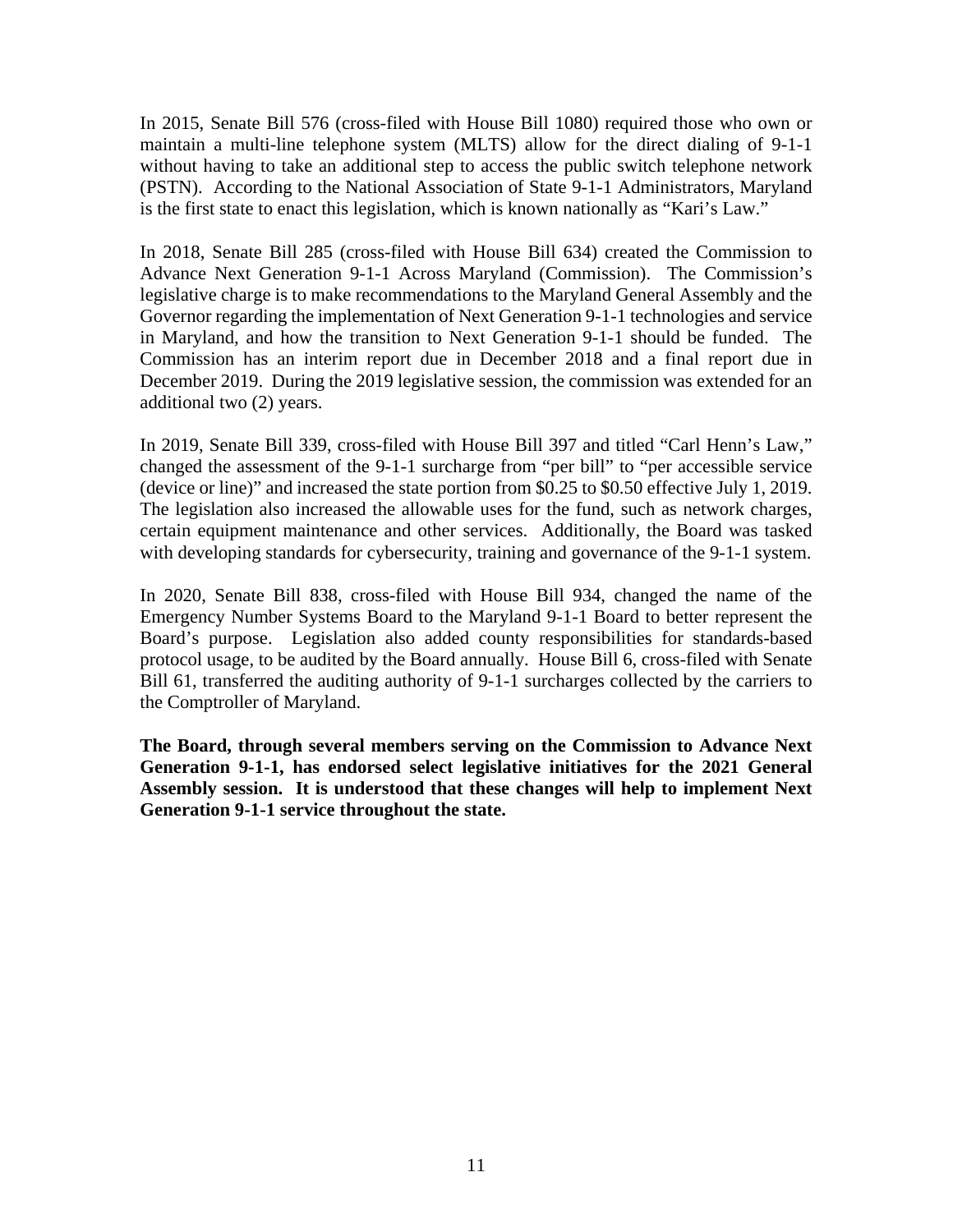# **The Code of Maryland Regulations**

The Code of Maryland Regulations (COMAR) Title 12, Subtitle 11, Chapter 03 further codifies the activities of the Board, and describes in detail its essential functions, responsibilities and training standards. Previous recommendations made by the Board's Policy Subcommittee for updating COMAR were adopted. Significant updates include:

- $\triangleright$  Redundant wording of items appearing in COMAR that were verbatim to the Public Safety Article were removed and language added to reference the reader back to the appropriate section of the Public Safety Article;
- $\triangleright$  The Board requires a majority of confirmed members to be present at a meeting to constitute a quorum;
- PSAPs shall provide access to services for individuals who do not speak or understand the English language<sup>[1](#page-12-0)</sup>;
- PSAPs shall have sufficient call takers and equipment to consistently answer incoming calls on a daily average of 10 seconds or less<sup>[2](#page-12-1)</sup>;
- Within six months of hiring a Public Safety Answering Point call taker, a county shall train the new call taker using a curriculum adopted or approved by the Board<sup>[3](#page-12-2)</sup>;
- A county shall provide a Public Safety Answering Point call taker with yearly in-service training using a curriculum adopted or approved by the Board<sup>[4](#page-12-3)</sup>; and
- $\triangleright$  In requesting funding from the Board, the county shall ensure that the county's procurement laws and policies are followed.

**COMAR is currently under review for revisions to be consistent with changes to the Public Safety Article effective July 1, 2020.** 

<span id="page-12-0"></span><sup>&</sup>lt;sup>1</sup> All PSAPs provide immediate language assistance to persons who are limited in English proficiency through contractual translation services.

<span id="page-12-1"></span><sup>&</sup>lt;sup>2</sup> Through the annual inspection process, all PSAPs were found to be compliant with this regulation.<sup>3</sup> ibid

<span id="page-12-2"></span>

<span id="page-12-3"></span><sup>4</sup> ibid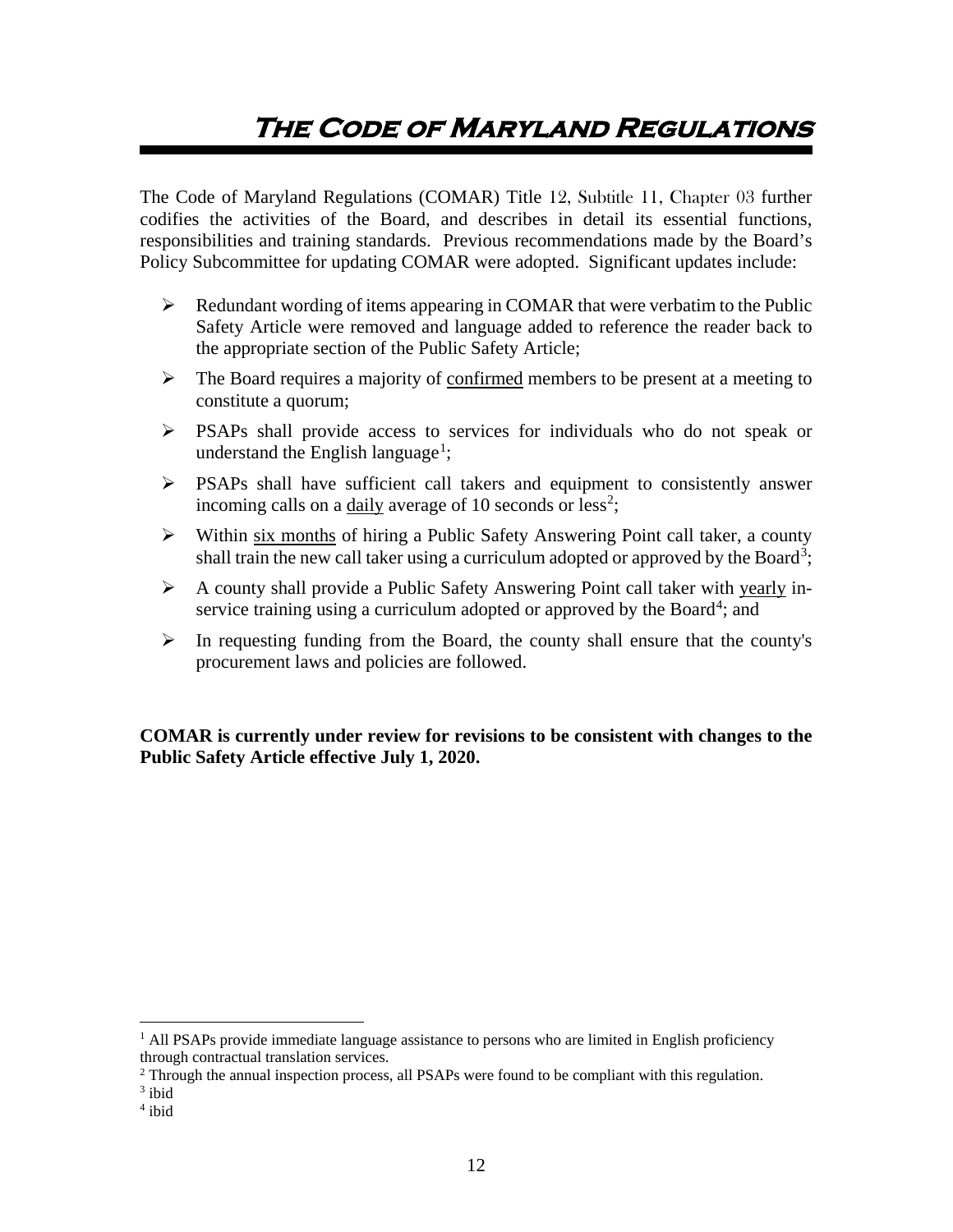#### <span id="page-13-0"></span>**1970s and 1980s**

- $\triangleright$  In March 1973, the White House's Office of Telecommunications issued a national policy statement that recognized the benefits of 9-1-1, encouraged the nationwide adoption of 9-1-1, and provided for the establishment of a Federal Information Center to assist units of government in planning and implementation.
- $\triangleright$  In 1972, Charles County was the first county in Maryland to adopt 9-1-1, followed by Prince George's County in 1973 and Montgomery County in 1974.
- $\triangleright$  In 1979, Maryland became the second state in the nation to adopt 9-1-1 as the statewide universal number for emergency services access. The Emergency Number Systems Board, the first of its kind in the nation, was established to coordinate 9-1-1 implementation efforts.
- $\triangleright$  The emergency communications industry established standards for automatic number information (ANI) and automatic location information (ALI) to be presented with each 9-1-1 call. This automatic ANI/ALI data delivery to 9-1-1 call takers was designed to streamline the information gathering/dispatch processes and allow locating persons who are unable to identify their location or to verbally communicate with the 9-1-1 call taker.
- $\triangleright$  Maryland established a \$0.10 phone bill surcharge to fund 9-1-1 development efforts.
- $\triangleright$  The statute enabling the Board was amended to include the authority for counties to charge an "Additional Fee" assessed on monthly phone bills to offset 9-1-1 operational expenses.

#### **1990s**

- $\triangleright$  By 1995, all Maryland counties had implemented enhanced wireline 9-1-1 service with ANI/ALI displayed for each 9-1-1 call.
- $\triangleright$  The 9-1-1 Surcharge fee was modified to encompass wireless telecommunication services, and the Board was expanded to include a member of the wireless industry.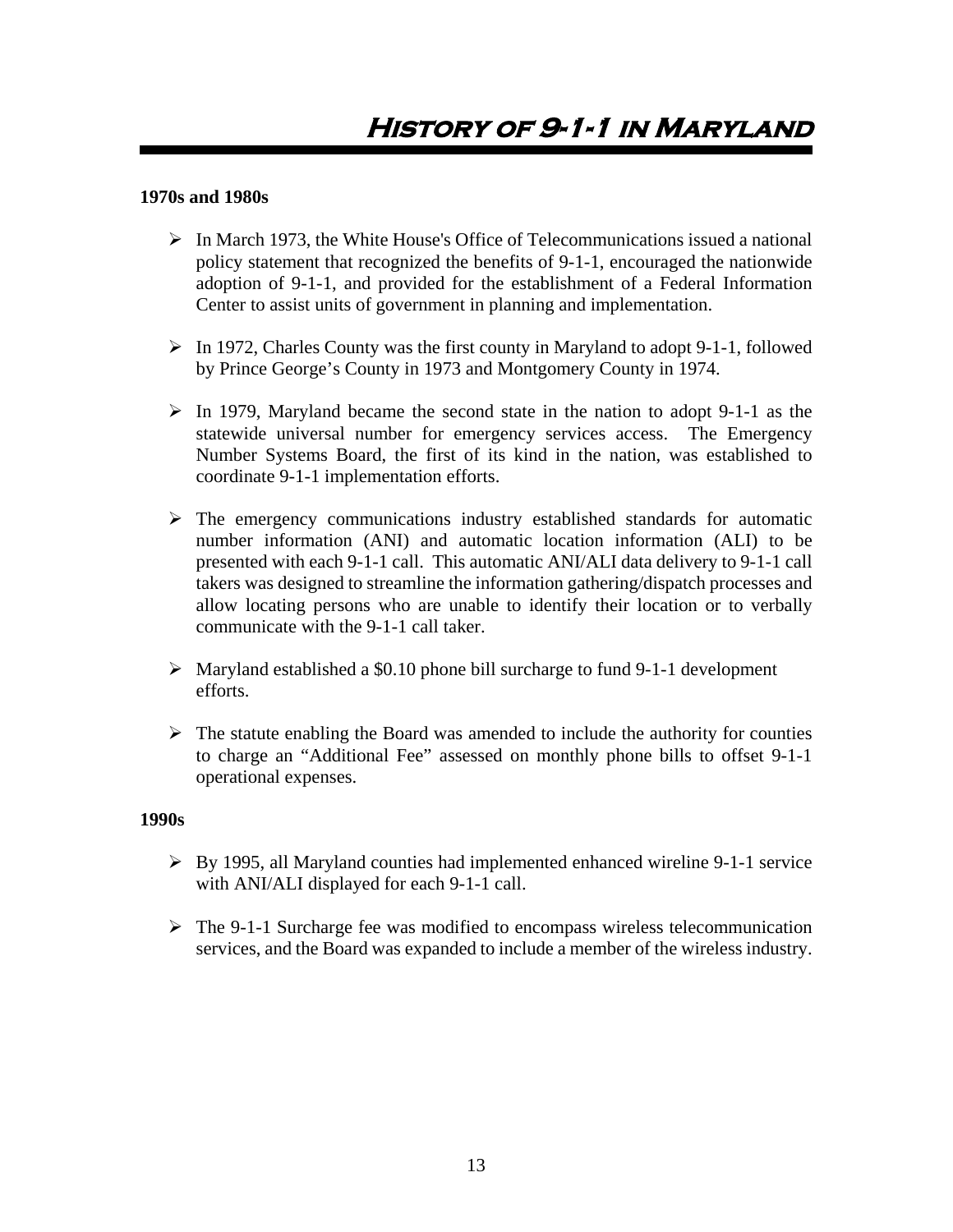- $\triangleright$  In 2002, Anne Arundel County is selected as the State's test site for providing enhanced wireless service and becomes Wireless Phase I operational (call back number displayed).
- $\triangleright$  In 2003, the 9-1-1 Surcharge is increased to \$0.25 per bill per month and the County "Additional Fee" is increased from a maximum of \$0.50 per bill per month to \$0.75. Board membership increased to 15 by adding representatives from the Maryland Emergency Number Association (MENA), a large county (population greater than 200,000), and a small county (population less than 200,000), while eliminating a public-at-large position.
- $\triangleright$  By 2004, more than 50 percent of all 9-1-1 calls originated from wireless callers in most Maryland counties.
- By June 2005, all of Maryland's primary PSAPs are Wireless Phase II operational (ANI/ALI with all wireless calls), making Maryland the eighth state in the nation to reach this milestone<sup>[5](#page-14-0)</sup>.
- $\triangleright$  In response to Homeland Security Core Goals established by the Governor, the Board established "back-up" PSAP criteria in the event that a primary PSAP is not able to fulfill its role due to power outages, telephone system interruptions, building evacuations, or other natural or manmade disasters. The Board began providing funding for each county PSAP to have a viable back-up facility to meet Board established standards.
- $\triangleright$  The Board encourages and funds the utilization of Emergency Dispatch Protocol Systems to provide a standardized means to consistently query and process information from 9-1-1 callers. Currently, all Maryland primary PSAPs utilize emergency medical dispatch protocols, while 96% of primary PSAPs use emergency fire and/or police dispatch protocols.
- $\triangleright$  In 2008, Board membership is increased to 17 members, adding a representative from the Geographical Information Systems (GIS) community, and an additional representative from Emergency Management Services.
- $\triangleright$  In 2009, Board established a policy to fund remote workstations at Maryland's secondary PSAPs, which receive transferred 9-1-1 calls. The Frederick City Police Department completed the first installation utilizing the Frederick County PSAP phone equipment and IP connectivity between the two facilities. Through this effort, the Board intends to advance the dissemination of enhanced 9-1-1 data to secondary PSAPs.

<span id="page-14-0"></span> <sup>5</sup> Source: The National Emergency Number Association (NENA).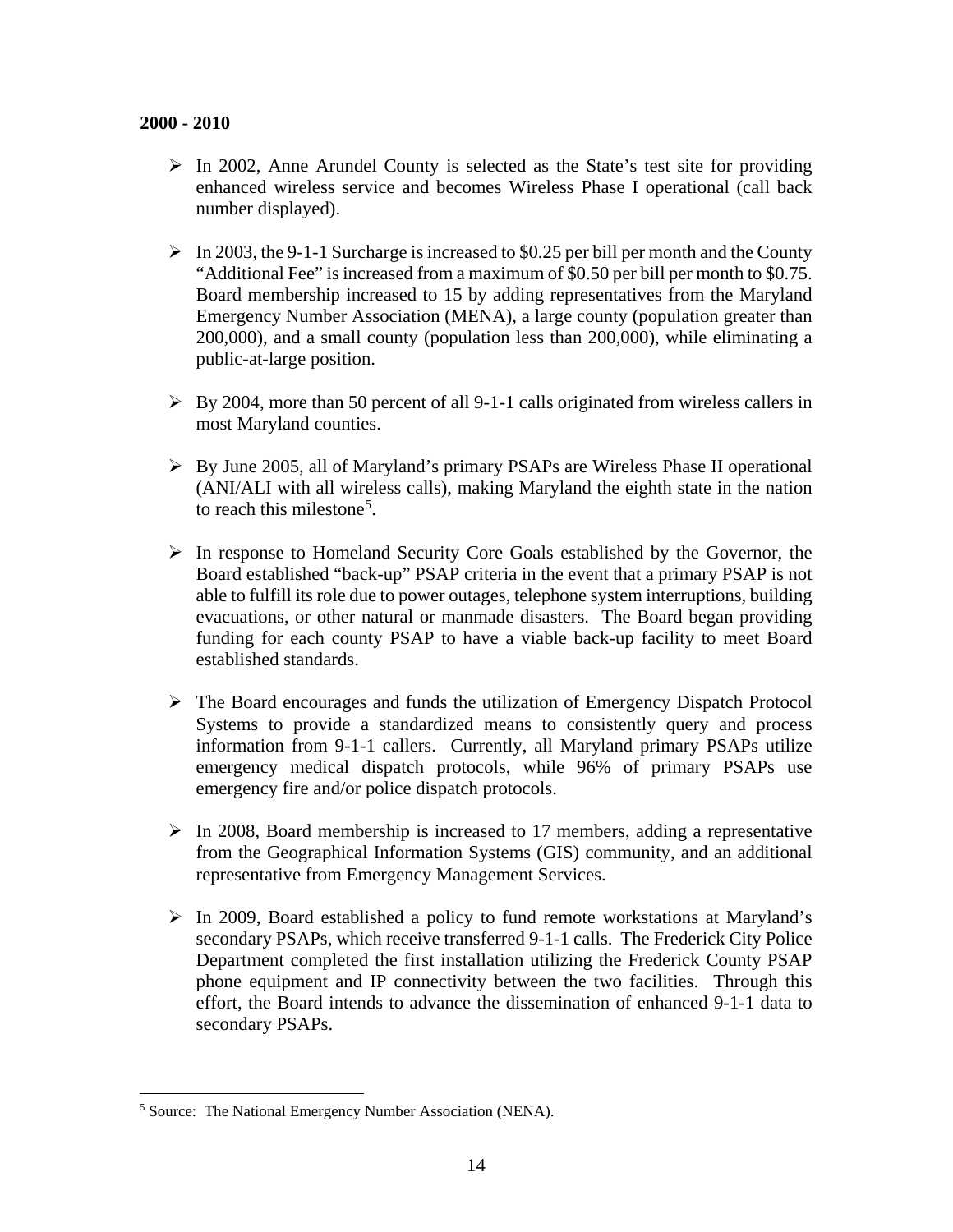$\triangleright$  In 2009, the Harford County PSAP became the first PSAP in the nation to be recognized by the International Academies of Emergency Dispatch as an accredited "Center of Excellence" in all protocol disciplines (police, fire and medical).

#### **2011 - Present**

- $\triangleright$  In 2012, the enabling legislation was amended to include a definition of Next Generation 9-1-1 services and tasking the Board with developing guidelines for NG 9-1-1 deployment.
- $\triangleright$  In 2013, the enabling legislation was amended providing for the 9-1-1 Surcharge to be applied to the sale of pre-paid wireless service to be collected at the point of sale (Maryland Pre-Paid Wireless E9-1-1 Fee).
- In 2013, Frederick County participated in a national pilot and offered text-to-9-1-1 services to Verizon Wireless customers located within Frederick County. Texts were sent to the Frederick County PSAP via a web-portal system provided by TeleCommunication Systems (TCS), a Maryland based company.
- $\triangleright$  In 2015, Maryland became the first state to require those who own or maintain a MLTS allow for the direct dialing of 9-1-1 without having to take an additional step to access the PSTN.
- $\triangleright$  In 2016, Maryland, through Frederick County as part of a multi-county project, hired a consultant to guide the state through the NG 9-1-1 procurement process.
- $\triangleright$  In 2018, the Department of Public Safety and Correctional Services entered into a contract with Comtech/TCS to provide text-to-911 service across the state.
- $\triangleright$  In 2018, the Board approved and funded four (4) Maryland counties to implement Next Generation 9-1-1 services within their counties.
- $\triangleright$  In 2019, Carl Henn's Law was passed, which changed the manner in which the 9-1-1 surcharge is assessed, and increased the State 9-1-1 surcharge to \$0.50. The added funding will assist the counties in the migration to Next Generation 9-1-1, and to offset certain recurring costs.
- $\triangleright$  In 2020, Maryland had implemented text-to-911 service in all 24 of its county PSAPs. The state also initiated a public service campaign to educate Marylanders in the use of text-to-911.
- $\triangleright$  In 2020, the Board's name was changed from the Emergency Number Systems Board to the Maryland 9-1-1 Board.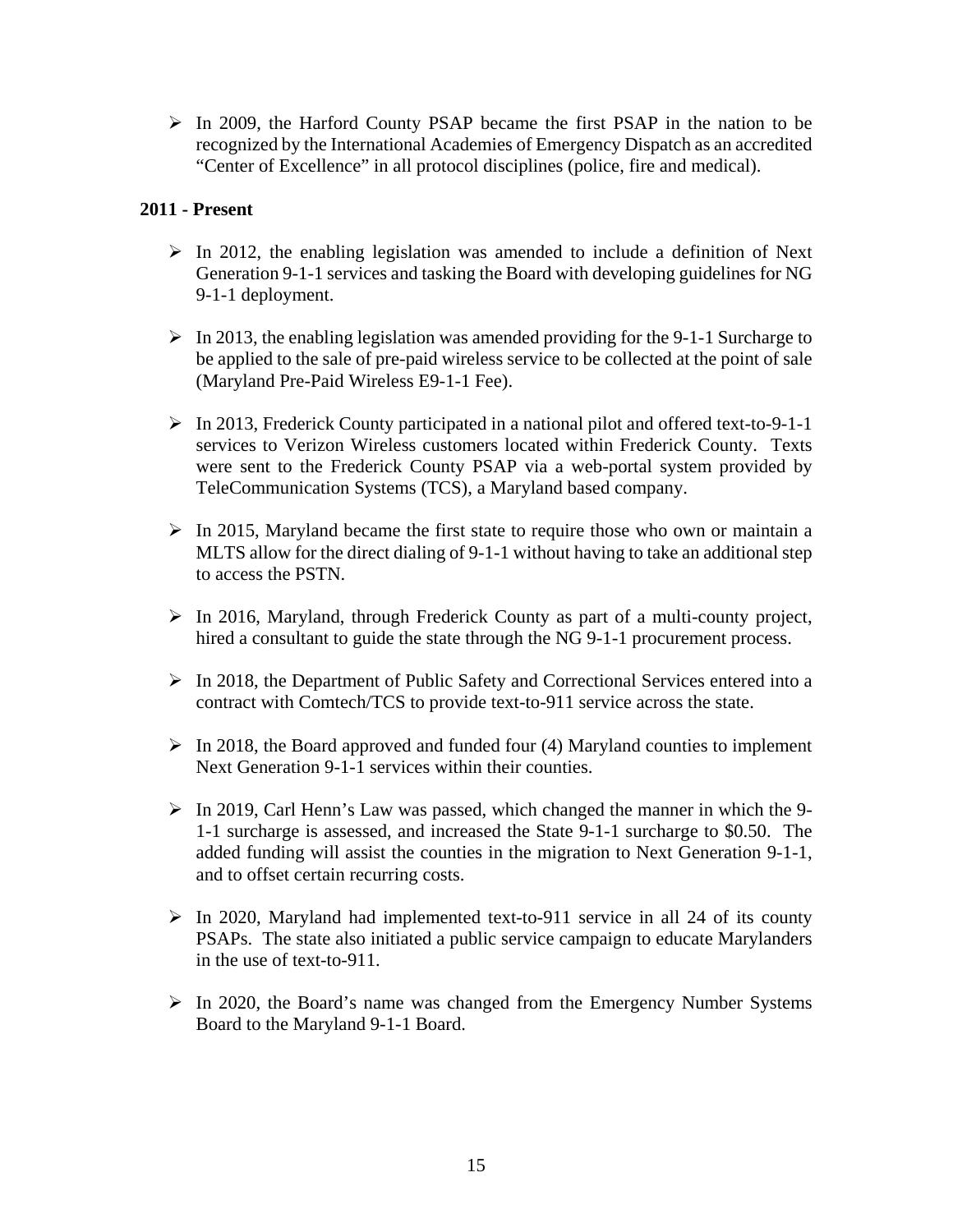<span id="page-16-0"></span>The membership of the Board includes a diverse and technically astute group of professionals from the emergency services, communications and public safety industries, as well as the public-at-large. The members serve a Governor appointed, Senate confirmed four-year term. While only required to meet quarterly, the Board meets at least monthly to examine current trends and needs of the twenty-four county managed PSAPs.

The Board enjoys the support of the Department of Public Safety and Correctional Services (DPSCS or Department) fiscal offices in providing auditing and accounting support. In recognition of time demands, the Board, through DPSCS, has employed a full time fiscal coordinator and an accountant to support the Board's efforts in administering the 9-1-1 Trust Fund.

The Board recognizes the need for entrance-level and in-service training for 9-1-1 call takers and supervisors. The Department established an administrative assistant position, working directly for the Office of the Executive Director, to advance the training efforts described in COMAR, and for handling special projects as assigned.

The following page outlines Board membership and the organization each member represents.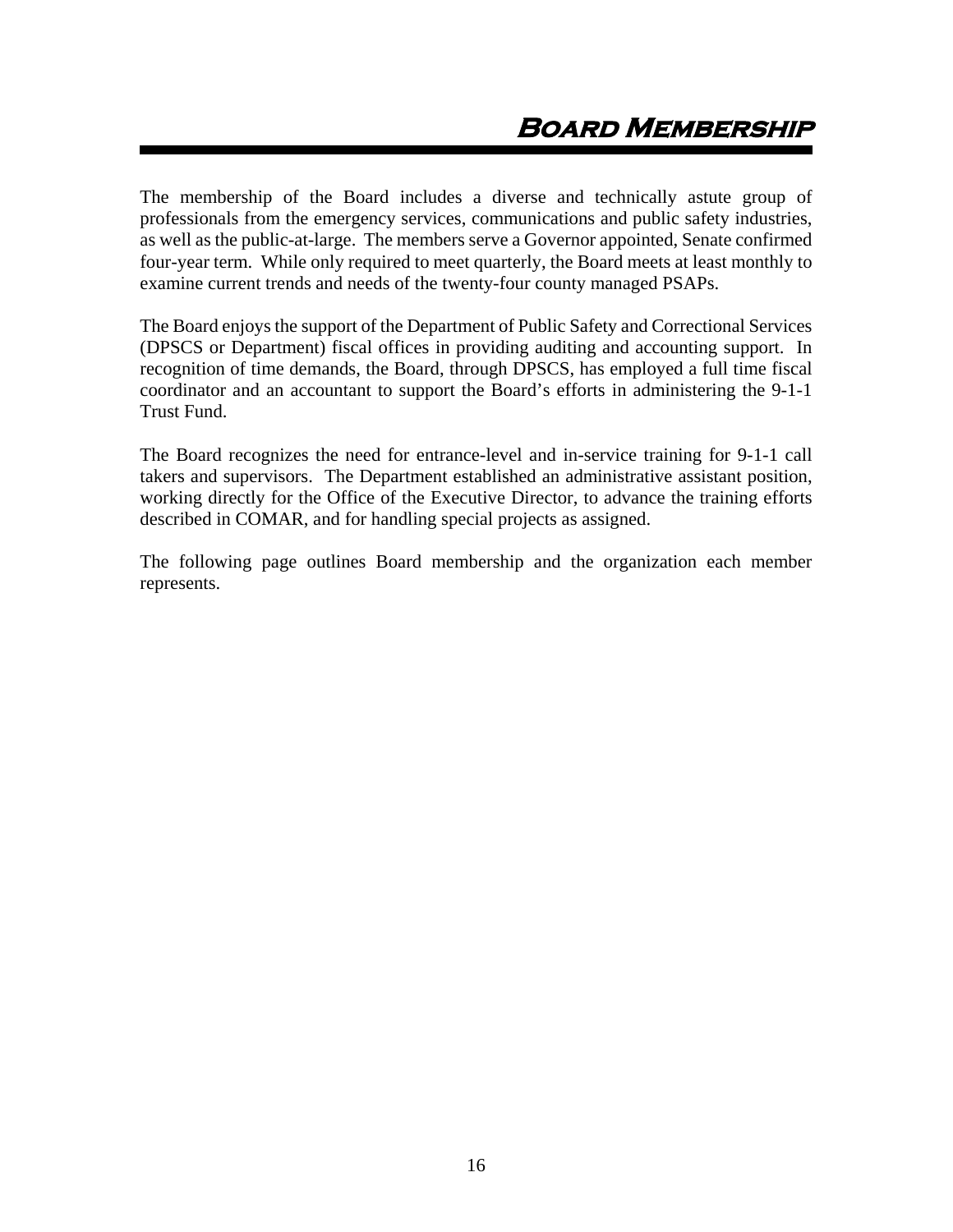## **DEPARTMENT OF PUBLIC SAFETY AND CORRECTIONAL SERVICES**

#### **Maryland 9-1-1 Board**

### **Board Member Listings**

| <b>Representing</b>                 | <b>Member Name</b>        |  |
|-------------------------------------|---------------------------|--|
| <b>Public Service Commission</b>    | <b>Anthony Myers</b>      |  |
| MIEMSS <sup>6</sup>                 | <b>Richard Berg</b>       |  |
| <b>Volunteer Fire Service</b>       | Bryan C. Ebling           |  |
| <b>Career Fire Service</b>          | Vacant                    |  |
| Public-At-Large                     | <b>Steve Souder</b>       |  |
| <b>Emergency Management Systems</b> | <b>Scott Brillman</b>     |  |
| <b>Telephone Utility</b>            | E. Colton O'Donoghue, Jr. |  |
| APCO <sup>7</sup>                   | Susan E. Greentree        |  |
| <b>Maryland State Police</b>        | Major Tawn Gregory        |  |
| <b>Police Services</b>              | Major Peter Lazich        |  |
| Public-At-Large                     | <b>Albert Kirchner</b>    |  |
| Large County                        | Randall Cunningham        |  |
| Wireless Industry                   | Vacant                    |  |
| <b>Small County</b>                 | Anna Sierra <sup>8</sup>  |  |
| $NENA9 - Maryland Chapter$          | William A. Frazier        |  |
| <b>Emergency Management Systems</b> | John E. Markey            |  |
| Geographical Information Systems    | Julia Fischer             |  |

<span id="page-17-0"></span> <sup>6</sup> Maryland Institute for Emergency Medical Services Systems

<span id="page-17-1"></span><sup>&</sup>lt;sup>7</sup> Association of Public-Safety Communications Officials

<span id="page-17-2"></span><sup>&</sup>lt;sup>8</sup> Ms. Sierra replaced Wayne Darrell on July 1, 2020

<span id="page-17-3"></span><sup>9</sup> National Emergency Number Association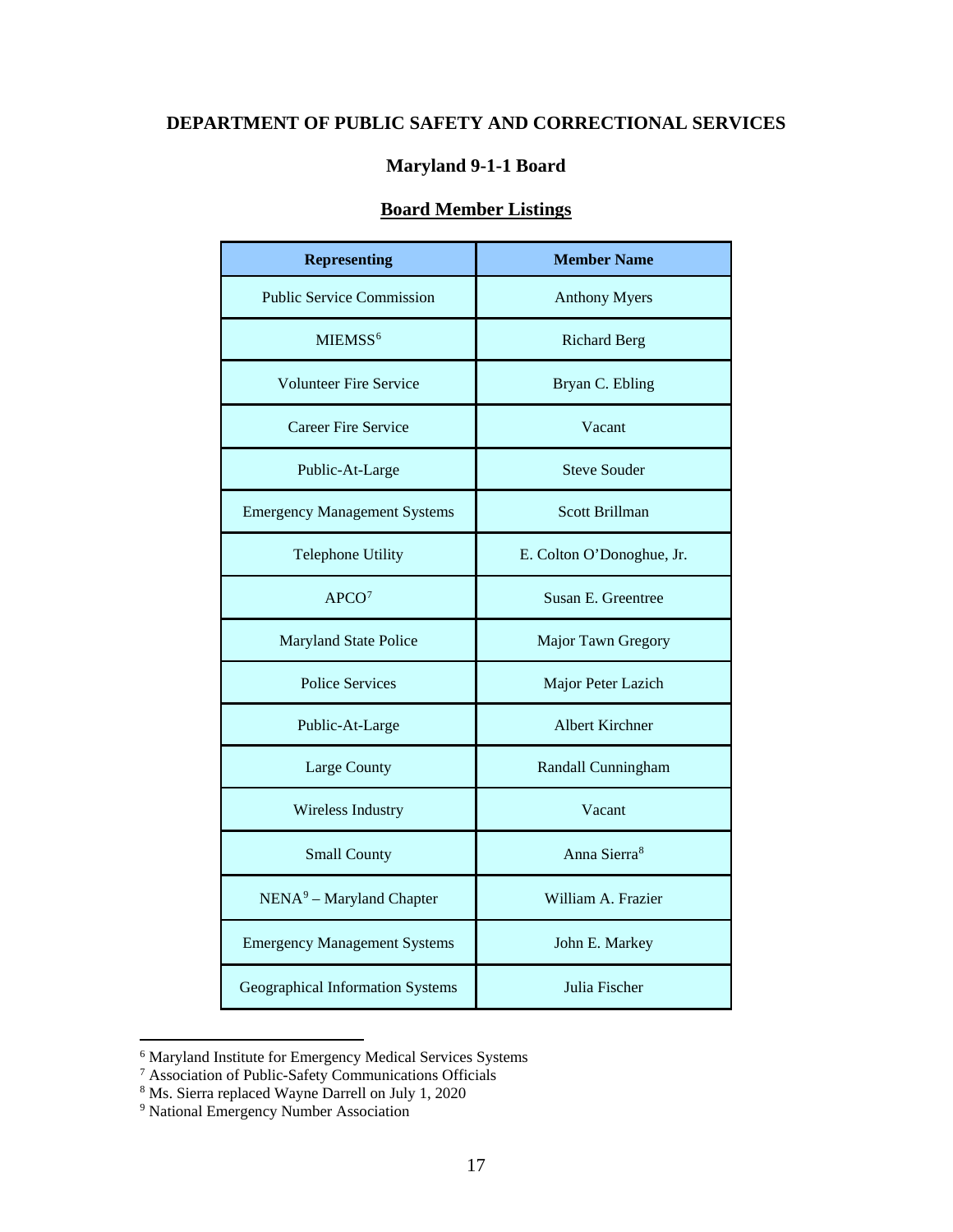<span id="page-18-0"></span>In the mid-1990s, all Maryland PSAPs achieved "enhanced" capability when each became able to display Automatic Number Information (ANI) and Automatic Location Information (ALI) for wireline 9-1-1 calls. Prior to the adoption of 9-1-1 as the statewide emergency telephone number, emergency services were requested through unique local phone exchanges to police and fire service agencies, or by dialing "0" for the telephone company operator. The caller's phone number and address were not displayed to the call taker.

The advent and proliferation of wireless communications caused the public safety community to demand the same "enhanced" capability provided by their wireline counterparts. The Federal Communications Commission (FCC) required the wireless industry to provide the ANI/ALI data of a wireless caller to the PSAP. Today, the wireless industry is in compliance with the FCC regulations and has been able to provide enhanced wireless service to technologically capable PSAPs. In June 2005, Maryland became only the eighth state in the nation to have all 24 primary PSAPs receive and display the ANI and ALI information from wireless 9-1-1 calls.

During 2020, the Board continued to approve county project funding requests to update various PSAP phone systems and mapping capacity to receive and display enhanced wireless data. The caller location information (ALI) provided through enhanced wireless service is received at the PSAP in measurements of latitude and longitude. Mapping of this information is required to facilitate meaningful application in processing the 9-1-1 call. The Board, working with the Maryland Department of Information Technology (DoIT) obtained statewide aerial-photography to assist Maryland counties to update and maintain the accuracy of their mapping capacity. This collaborative effort of providing current statewide aerial-photography to PSAPs is ongoing.

In coordination with the Board, Voice over Internet Protocol (VoIP) and Telematics emergency 9-1-1 services are now being directed through the Verizon selective router to the appropriate PSAP in the same fashion as traditional communication services, with caller related emergency information displayed to the call taker.

#### **Next Generation 9-1-1**

In 2018, the Maryland 9-1-1 Board (Board) adopted a non-binding recommendation from its contracted consultant that each county utilize an existing contract for migrating to an IP network-based 9-1-1 system for receiving voice, data, text, pictures and video messaging; known as Next Generation 9-1-1 (NG 9-1-1). Each county should meet its procurement requirements for contracting for these services. NG 9-1-1 is a system that includes network, hardware, software, database services, and operational policies and procedures. Each of these parts needs to be fully vetted, established and, most importantly, funds need to be identified to provide for the initial capital expenditures and for the ongoing expenses.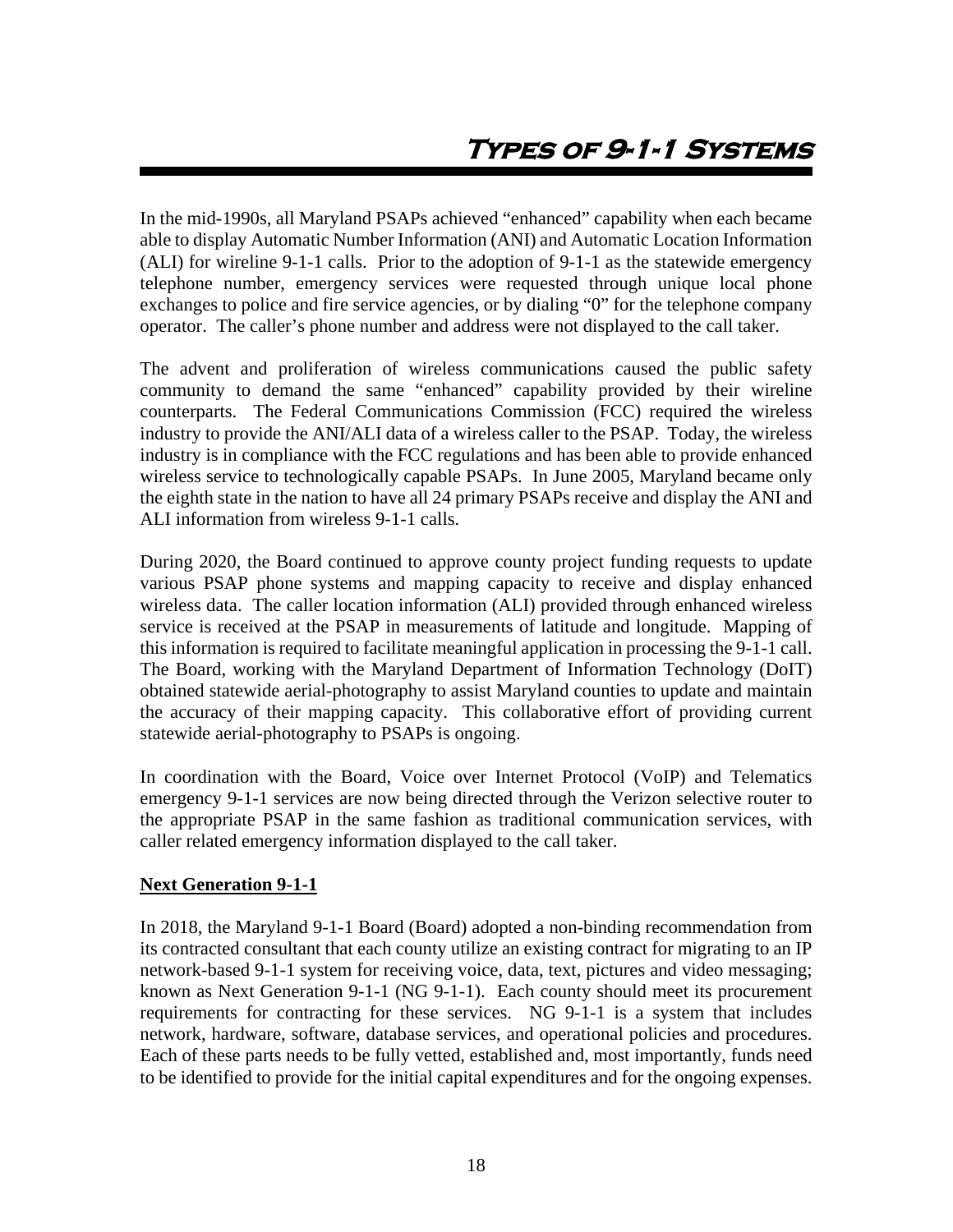In anticipation of this transition, all of the phone system hardware currently being funded by the Board is IP-enabled and ready for transitioning to an established NG 9-1-1 environment. These NG 9-1-1 phone systems provide the ability to geo-diversely locate core hardware connected to an IP network to share operational data and functionality with remotely connected workstations that can be located at multiple sites using a common network. These technologically advanced phone systems provide greater resiliency, redundancy and back-up facilities for Maryland's 9-1-1 System.

It is also the goal of the Board that as these new phone systems are locally implemented, the counties with secondary PSAPs that receive transferred 9-1-1 calls from a primary PSAP be eligible to receive funding for the purchase and installation of remote 9-1-1 workstations. These workstations will be connected via an IP network to the local 9-1-1 phone system core, and receive all the functionality and data that is available at the primary PSAP. Eventually, this local IP network connectivity from primary PSAPs to their local secondary PSAPs will be incorporated into the overall statewide Emergency Service IP Network (ESInet).

In March 2013, Frederick County was selected as part of a national pilot to provide textingto-9-1-1 services. Frederick County worked with Verizon Wireless, TeleCommunication Systems (TCS) and the Board to become the first jurisdiction in the State of Maryland, and one of the first in the nation, to be able to provide text-to-9-1-1 service to county residents and visitors that subscribe to Verizon Wireless services. The pilot project's success helped the State of Maryland determine the impact of texting on a 9-1-1 center, identify operational "best practices," and provide the framework for other wireless carriers to implement text-to-9-1-1 solutions. This pilot has also discovered location accuracy issues surrounding 9-1-1 texting, and the impact of providing 9-1-1 texting services on the deaf community.

By May 2014, the FCC ordered that all major wireless carriers (Verizon, T-Mobile, Sprint and AT&T) be able to provide text-to-9-1-1 services for all of their customers and to provide delivery to those PSAPs requesting to receive text-to-9-1-1 messages. Although text-to-9-1-1 will be offered by the wireless carriers by May 2014, it will take some time for the wireless carriers to implement the service as it will need to be rolled out on a PSAP by PSAP basis to account for PSAP boundaries and the routing of the messages. In 2018, the Board, working with DPSCS and the Maryland Department of Information Technology (DoIT), awarded a statewide contract to implement consistent text-to-9-1-1 service in Maryland. In 2020, Maryland's 24 primary PSAPs can receive SMS messages via the four major wireless providers by using the number "911."

Efforts by the federal government to create a nationwide public safety network, identified as the FirstNet Project, are also being monitored. The Board has participated in regional FirstNet efforts.

NG 9-1-1 delivery of services will be geographically based and will require a transition from current address based data to new geo-based location technology. The Board and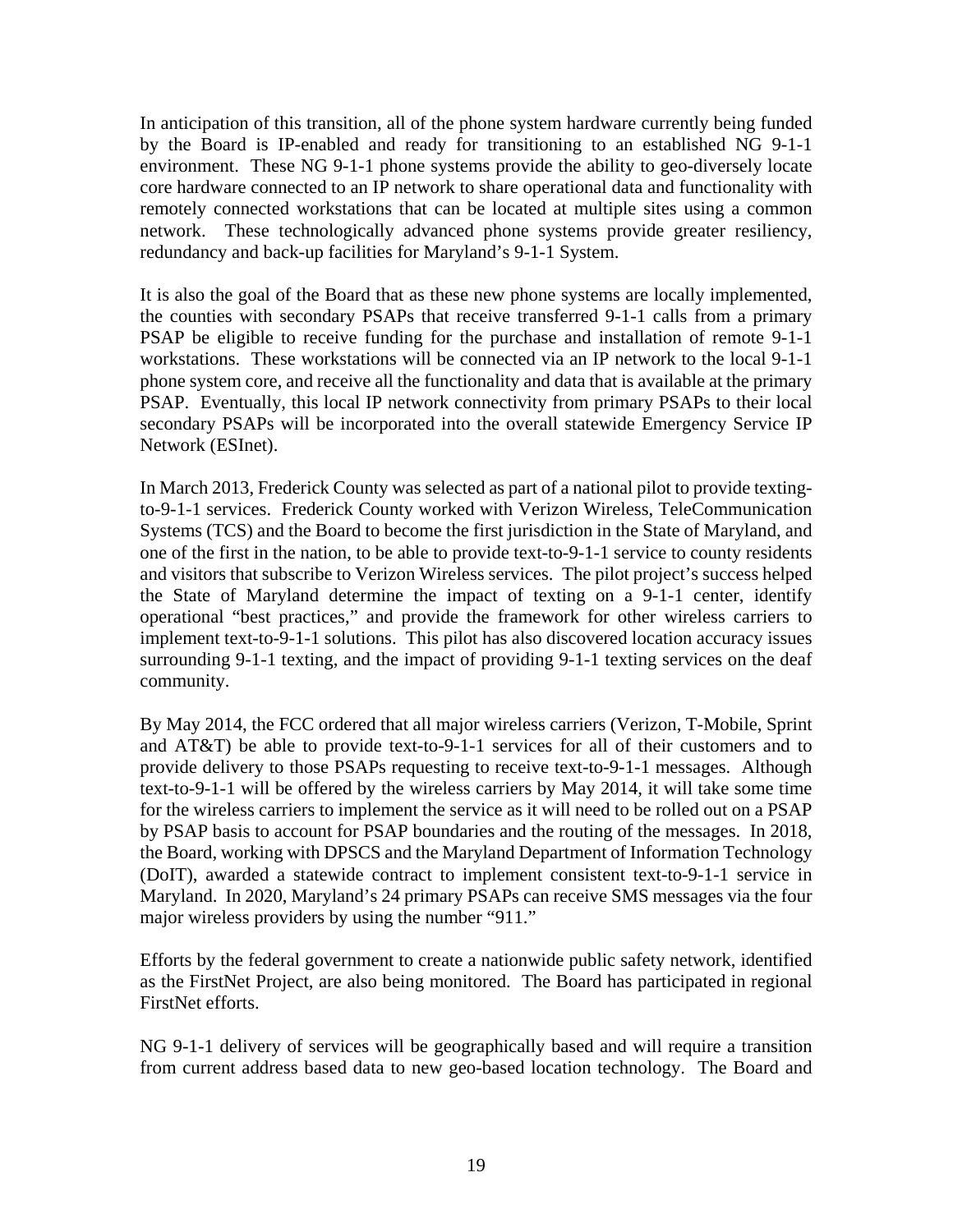local counties are working with DoIT and their respective GIS departments to coordinate the creation of this required geographic database. This process is on-going.

The Board is discovering that a significant impediment to implementing NG 9-1-1 in Maryland will be the recurring costs associated with securing an IP network with sufficient bandwidth, reliability and redundancy for transport of 9-1-1 calls and data. Because of its design, NG 9-1-1 will cause a significant shift in one-time up-front (capital) and recurring monthly (expense) costs. The estimated cost for Next Generation 9-1-1 service statewide is estimated to be between \$9 million to \$13 million, which is a significant increase to the cost of legacy service of \$7.2 million. The Public Safety Article was amended in 2019 to allow for more funding from the 9-1-1 surcharge to offset many of these costs. The Board also secured a federal grant to help offset certain eligible expenses.

Nationally, the standards and policies surrounding the transmission and delivery of pictures and video have not yet been established, nor has the FCC directed wireless carriers to provide that service by any identified date. Once available, PSAPs will need to interface this new data in their computer-aided dispatch (CAD) and recording systems before receiving photos and video. PSAPs will also need to develop policies on handling these ancillary call resources.

The Board will continue its strategy of adhering to standards adopted and recommended by the National Emergency Number Association (NENA) and the Association of Public Safety Communications Officials, International (APCO). Both organizations represent 9- 1-1. It is expected that these organizations will continue their leadership role in defining NG 9-1-1 services. The Board's strict adherence to national standards will assist in the avoidance of unnecessary expenses that could be associated with the replacement of nonstandard software and hardware when transitioning to a NG 9-1-1 environment.

In summary, the Board will continue to plan for NG 9-1-1. It is anticipated that we will be looking for opportunities to utilize the Maryland Broadband Cooperative for 9-1-1 network redundancy in select counties. The Board is participating in the efforts of the Metropolitan Washington Council of Governments (COG) as it moves forward with its deployment of an ESInet. Lessons learned and best practices identified through these efforts will better prepare Maryland as we migrate to NG 9-1-1 services.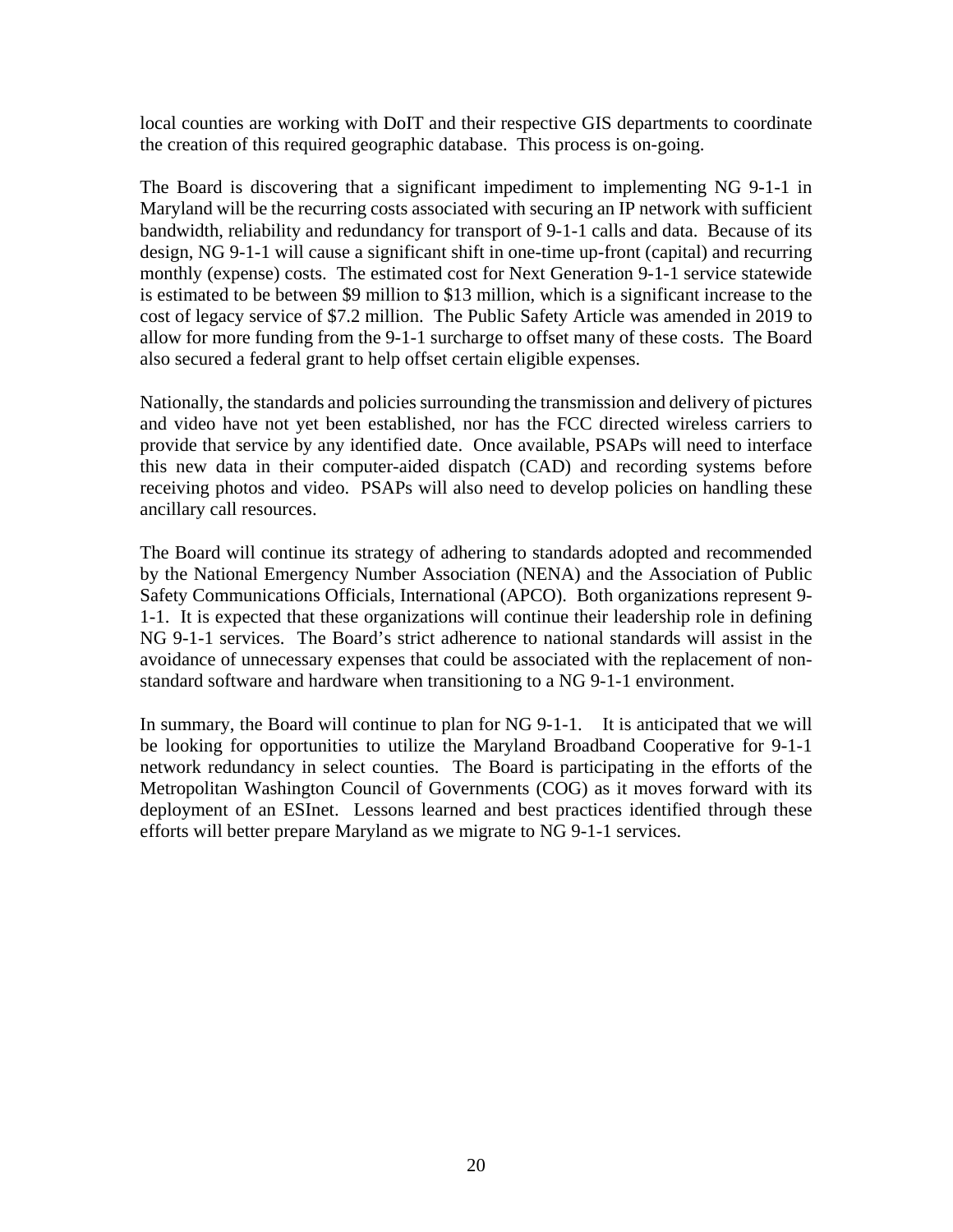# **Maryland 2020 PSAP Statistics[10](#page-21-0)**

| <b>9-1-1 Calls</b> |  |
|--------------------|--|
|--------------------|--|

| <b>County</b>         | <b>Director</b>                     | <b>Wireline</b> | <b>Wireless</b> | <b>Text</b>    | <b>Total</b> |
|-----------------------|-------------------------------------|-----------------|-----------------|----------------|--------------|
| Allegany              | <b>Roger Bennett</b>                | 6,925           | 29,640          | 5              | 36,570       |
| Anne Arundel          | LT John<br>McAndrew                 | 98,490          | 271,695         | 702            | 370,887      |
| <b>Baltimore City</b> | <b>CPT</b> Scott<br><b>Brillman</b> | 428,638         | 814,161         | 2,445          | 1,245,244    |
| <b>Baltimore</b>      | <b>Tammy Price</b>                  | 102,380         | 424,998         | 691            | 528,069      |
| Calvert               | <b>Yvette Myers</b>                 | 6,678           | 27,616          | $\overline{0}$ | 34,294       |
| Caroline              | <b>Bryan Ebling</b>                 | 2668            | 12478           | 34             | 15,180       |
| Carroll               | <b>Jack Brown</b>                   | 10,214          | 47,480          | 96             | 57,790       |
| Cecil                 | <b>Richard Brooks</b>               | 4,543           | 49,372          | 118            | 54,033       |
| Charles               | <b>Tony Rose</b>                    | 13,795          | 58,454          | $\mathbf 0$    | 72,249       |
| Dorchester            | Dozia Rahilly                       | 2,997           | 15,973          | 30             | 19,000       |
| Frederick             | <b>Phillip Lambert</b>              | 22,615          | 69,829          | 417            | 92,861       |
| Garrett               | <b>Kenneth Collins</b>              | 26,359          | 9,582           | 46             | 35,987       |
| Harford               | <b>Ross Coates</b>                  | 17,833          | 81,527          | 172            | 99,532       |
| Howard                | LT Jayson<br>Janowich               | 24,901          | 95,735          | 213            | 120,849      |
| Kent                  | <b>Wayne Darrell</b>                | 2,362           | 6,523           | 48             | 8,933        |
| Montgomery            | Cassandra Onley                     | 78,111          | 349,934         | 2,023          | 430,068      |
| Prince<br>George's    | <b>Charlynn Flaherty</b>            | 120,922         | 586,787         | 1,716          | 709,425      |
| Queen Anne's          | <b>Scott Haas</b>                   | 4694            | 21293           | 52             | 26,039       |
| Saint Mary's          | Stephen Walker                      | 2,668           | 19,949          | $\mathbf 0$    | 22,617       |
| Somerset              | <b>Yvette Cross</b>                 | 2,801           | 11,135          | 87             | 14,023       |
| Talbot                | Clay Stamp                          | 3,017           | 12,221          | 18             | 15,256       |
| Washington            | <b>Brian Albert</b>                 | 6,925           | 29,640          | 5              | 36,570       |
| Wicomico              | David Shipley                       | 4,131           | 46,125          | 55             | 50,311       |
| Worcester             | <b>Timothy Coale</b>                | 5,550           | 45,109          | 85             | 50,744       |

**Maryland Total 9-1-1 Calls 1,000,217 3,137,256 9,058 4,146,531**

<span id="page-21-0"></span> <sup>10</sup> **As reported by each County's PSAP Director**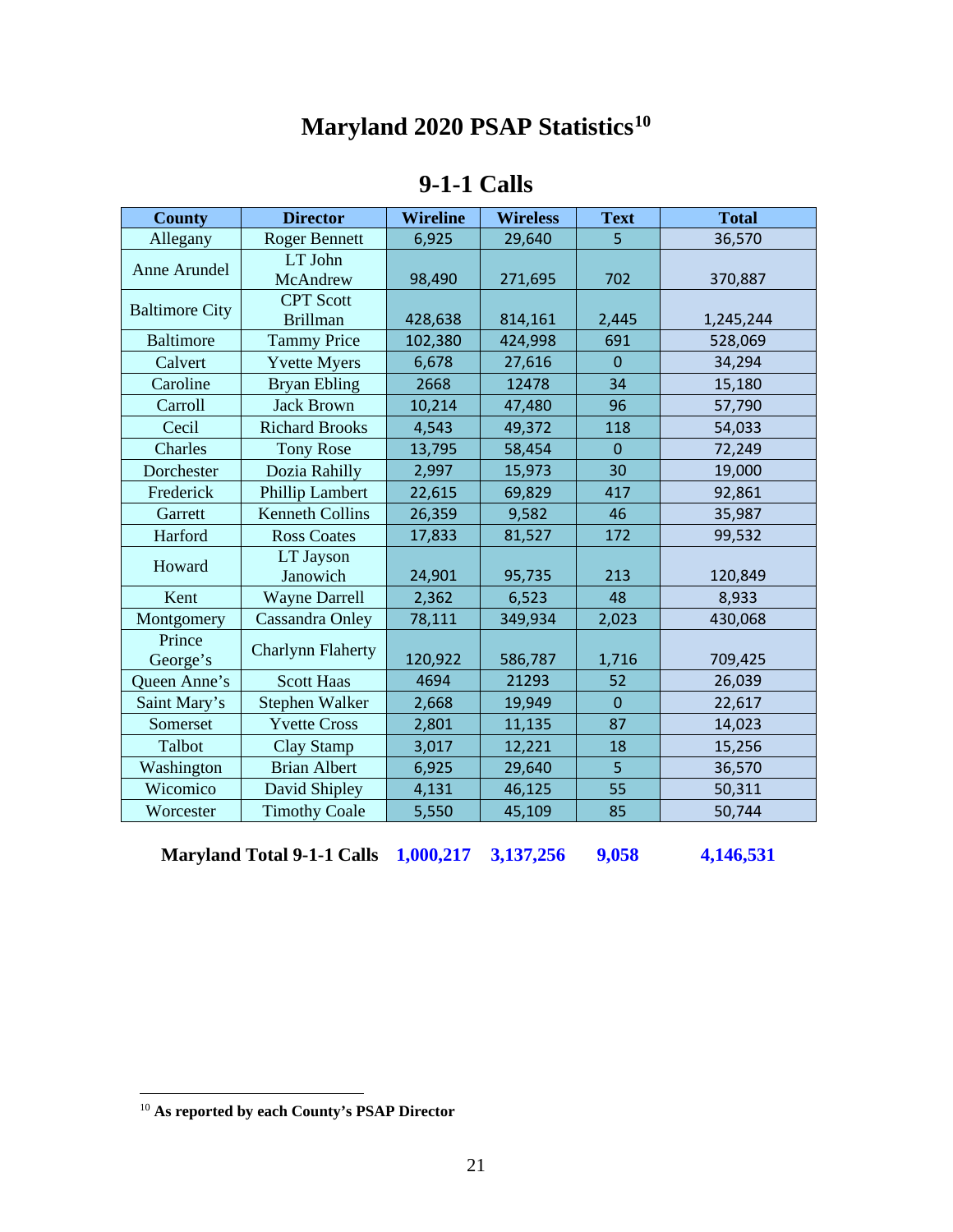<span id="page-22-0"></span>The COVID-19 pandemic and the Governor's "Safer at Home" order presented challenges to the annual PSAP inspection process. In 2020, the Office of the Executive Director inspected each of Maryland's 24 PSAPs virtually by conference call. Inspections are conducted annually to ensure each county's compliance with the Public Safety Article and COMAR, to determine what areas need to be improved, and to learn about new trends in call handling that may have statewide implications.

Areas reviewed during the inspection process:

- $\triangleright$  The state of each county's mapping of wireless 9-1-1 calls;
- $\triangleright$  A review of each county's back-up power capabilities (uninterruptable power supply (UPS) and generator), electrical grounding and remote power monitoring/alarming;
- $\triangleright$  A review of each county's Continuity of Operations Plans;
- $\triangleright$  A review of Verizon service issues and concerns:
- A review of each county's Verizon *9-1-1 System Outage Notification List* to ensure that all contacts are up to date;
- $\triangleright$  A discussion of disaster planning exercises offered by Verizon;
- $\triangleright$  A discussion of 9-1-1 call delivery issues resulting from other service providers;
- $\triangleright$  A discussion of ongoing efforts to implement Next Generation 9-1-1 technologies, and each county's efforts to implement NG 9-1-1;
- $\triangleright$  Other sources of funding the counties may have used for communications related projects (radio, CAD, 9-1-1, mapping, etc.);
- $\triangleright$  A check of PSAP equipment at both the primary and back-up (if applicable) locations to make certain that the equipment at each site meets COMAR requirements;
- $\triangleright$  A discussion regarding each county's cybersecurity standards and training;
- $\triangleright$  A review of 9-1-1 call metrics to see if each county meets the COMAR requirement of answering 9-1-1 calls on a daily average of 10 seconds or less on a consistent basis;
- $\triangleright$  A discussion of staffing concerns;
- $\triangleright$  A review of each county's three-year plan;
- $\triangleright$  A review of training records to determine if each county meets the COMAR standards for entrance-level and annual in-service training;
- A review of Board funded Emergency Telecommunicator Course (ETC) certifications of 9-1-1 operators;
- $\triangleright$  Any suggestions by the county to improve Board processes and training offered.

#### **No deficiencies were observed at any of Maryland's PSAPs during the inspection process.**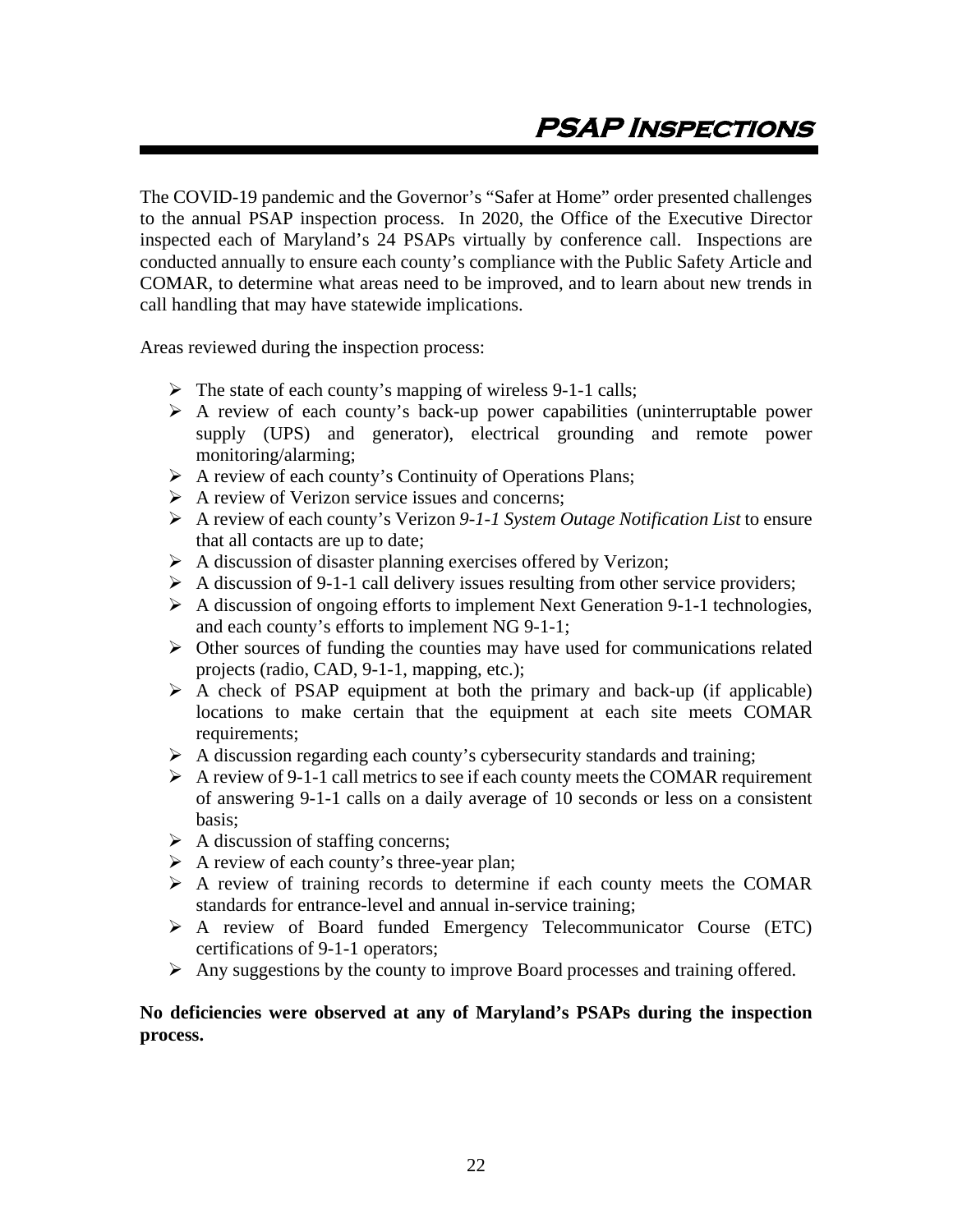The Maryland Public Safety Article (§*1-310 & §1-311*) initially established two funding streams that support 9-1-1. The first is the State 9-1-1 Fee, which is \$0.50 per subscriber per month. The second is the County 9-1-1 Fee in an amount determined by each county, and set by local ordinance up to maximum of \$0.75 per bill per month. All Maryland counties and Baltimore City currently have passed local ordinances establishing the County 9-1-1 Fee at \$0.75. Telephone companies, wireless carriers, and other 9-1-1 accessible service providers, collect and remit both portions of the 9-1-1 Surcharge to the State Comptroller, monthly, for deposit into the 9-1-1 Trust Fund. A third funding source was codified, effective July 1, 2013, when the Maryland Public Safety Article was amended extending the collection of the Maryland 9-1-1 Surcharge Fee to the sales of pre-paid wireless service (\$0.60 per transaction), collected at the point of sale (Maryland Pre-Paid Wireless E9-1-1 Fee).

Quarterly, the County 9-1-1 Fee and the county portion of the Maryland Pre-Paid Wireless E9-1-1 Fee remittances are distributed to each county prorated in accordance with the level of fees collected in each jurisdiction (*Public Safety Article §1-309 & §1-313*). Annually, the Secretary of the Department of Public Safety and Correctional Services requests a budget appropriation from the 9-1-1 Trust Fund in an amount sufficient to carry out the purposes of the enabling legislation, pay administrative costs, and reimburse counties for the cost of enhancing their 9-1-1 system (*Public Safety Article §1-309*). Through this budget appropriation process, the State 9-1-1 Fee is distributed from the 9-1-1 Trust Fund to the Maryland counties at the discretion of the Maryland 9-1-1 Board in response to county 9-1-1 enhancement requests.

Maryland has established written criteria identifying the allowable uses of all 9-1-1 related funds collected. Money collected from the State 9-1-1 Fee and 25% of all collected Maryland Pre-Paid Wireless E9-1-1 Fee may be used to reimburse counties for the cost of enhancing Maryland's 9-1-1 system, or for select recurring and maintenance costs through payment to a third party contractor (*Public Safety Article §1-308*). COMAR (*12.11.03.12*) further defines equipment qualifying for funding or reimbursement. Money distributed quarterly to the counties from the collection of the County 9-1-1 Fee and Maryland Pre-Paid Wireless E9-1-1 Fee may be spent on the installation, enhancement, maintenance, and operation of a county or multi-county 9-1-1 system. Maintenance and operation costs may include telephone company charges, equipment costs, equipment lease charges, repairs, utilities, personnel costs, and appropriate carryover costs from previous years (*Public Safety Article §1-312*).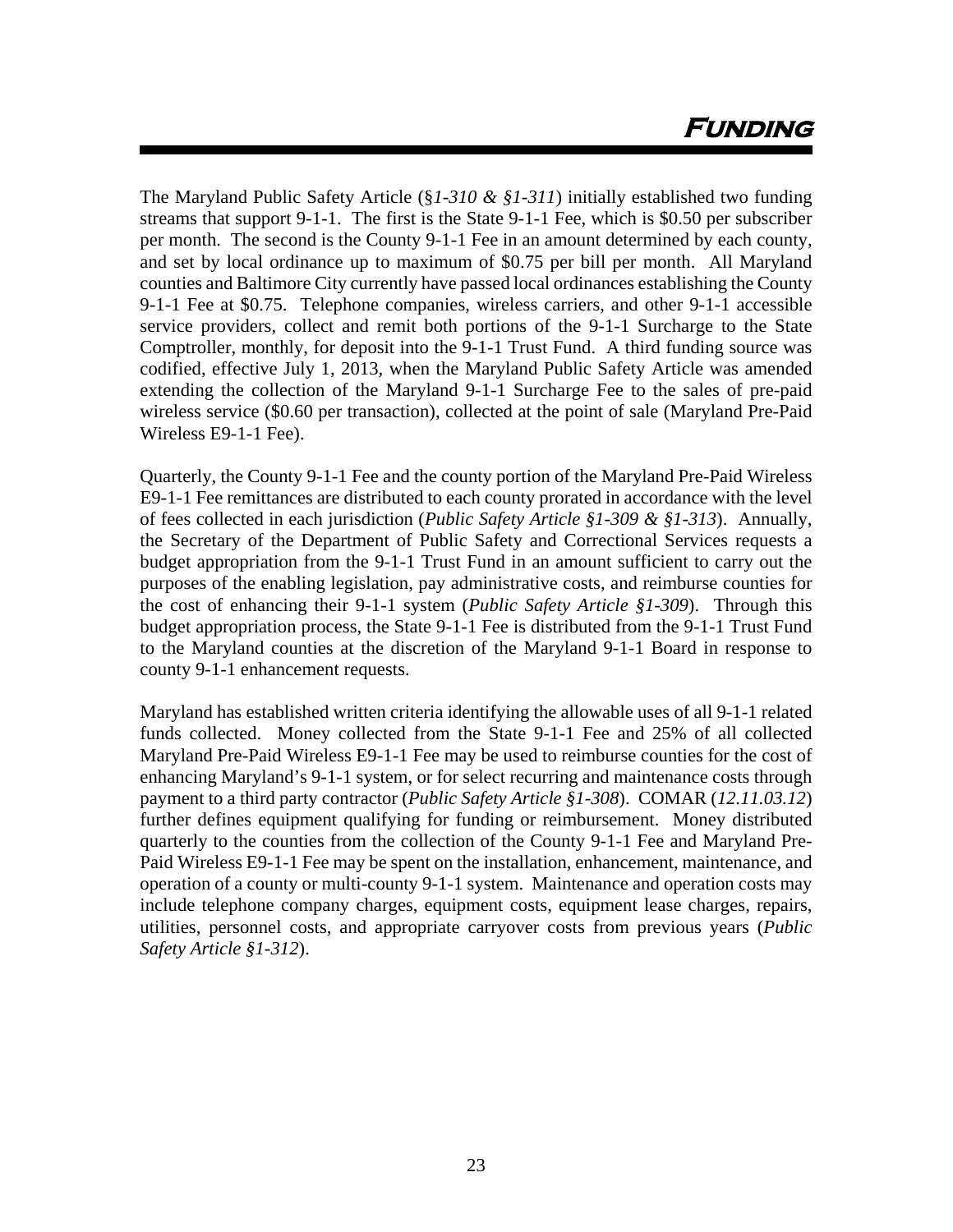The following chart indicates the 9-1-1 Surcharge fees associated with each jurisdiction and the date of resolution modifying the county fee (i.e., additional fee).

| <b>County</b>         | <b>State</b><br>$\text{Fe}^{11}$ | <b>County</b><br><b>Additional</b><br>$\text{Fe}^{12}$ | <b>Pre-Paid</b><br>Wireless <sup>13</sup> | <b>Effective Date<sup>14</sup></b> |
|-----------------------|----------------------------------|--------------------------------------------------------|-------------------------------------------|------------------------------------|
| Allegany              | \$0.50                           | \$0.75                                                 | \$0.60                                    | October 1, 2003                    |
| Anne Arundel          | \$0.50                           | \$0.75                                                 | \$0.60                                    | July 1, 2005                       |
| <b>Baltimore City</b> | \$0.50                           | \$0.75                                                 | \$0.60                                    | June 23, 2004                      |
| <b>Baltimore</b>      | \$0.50                           | \$0.75                                                 | \$0.60                                    | April 23, 2004                     |
| Calvert               | \$0.50                           | \$0.75                                                 | \$0.60                                    | June 15, 2004                      |
| Caroline              | \$0.50                           | \$0.75                                                 | \$0.60                                    | November 9, 2004                   |
| Carroll               | \$0.50                           | \$0.75                                                 | \$0.60                                    | June 8, 2004                       |
| Cecil                 | \$0.50                           | \$0.75                                                 | \$0.60                                    | October 1, 2003                    |
| Charles               | \$0.50                           | \$0.75                                                 | \$0.60                                    | <b>January 1, 2004</b>             |
| Dorchester            | \$0.50                           | \$0.75                                                 | \$0.60                                    | October 1, 2003                    |
| Frederick             | \$0.50                           | \$0.75                                                 | \$0.60                                    | July 1, 2004                       |
| Garrett               | \$0.50                           | \$0.75                                                 | \$0.60                                    | October 1, 2003                    |
| Harford               | \$0.50                           | \$0.75                                                 | \$0.60                                    | May 4, 2004                        |
| Howard                | \$0.50                           | \$0.75                                                 | \$0.60                                    | July 1, 2007                       |
| Kent                  | \$0.50                           | \$0.75                                                 | \$0.60                                    | January 30, 2004                   |
| Montgomery            | \$0.50                           | \$0.75                                                 | \$0.60                                    | October 1, 2003                    |
| Prince George's       | \$0.50                           | \$0.75                                                 | \$0.60                                    | March 5, 2004                      |
| Queen Anne's          | \$0.50                           | \$0.75                                                 | \$0.60                                    | October 1, 2003                    |
| Somerset              | \$0.50                           | \$0.75                                                 | \$0.60                                    | February 10, 2004                  |
| St. Mary's            | \$0.50                           | \$0.75                                                 | \$0.60                                    | July 1, 2004                       |
| Talbot                | \$0.50                           | \$0.75                                                 | \$0.60                                    | May 11, 2004                       |
| Washington            | \$0.50                           | \$0.75                                                 | \$0.60                                    | October 21, 2003                   |
| Wicomico              | \$0.50                           | \$0.75                                                 | \$0.60                                    | <b>January 1, 2004</b>             |
| Worcester             | \$0.50                           | \$0.75                                                 | \$0.60                                    | October 1, 2003                    |

## **Maryland 9-1-1 Surcharge Fees**

<span id="page-24-0"></span><sup>&</sup>lt;sup>11</sup> The State 9-1-1 fee is deposited to the State 9-1-1 Trust Fund for Board approved funding of capital projects<br><sup>12</sup> The County 9-1-1 fee is disbursed quarterly to Counties to offset operational costs

<span id="page-24-3"></span><span id="page-24-2"></span><span id="page-24-1"></span><sup>&</sup>lt;sup>13</sup> The Maryland Pre-Paid Wireless E9-1-1 Fee (enacted July 1, 2013) is disbursed 25% to the 9-1-1 Trust Fund and 75% to be disbursed quarterly in the same proportion as the County Charge fee to each County <sup>14</sup> Effective date of the County 9-1-1 fee, passed by local ordinance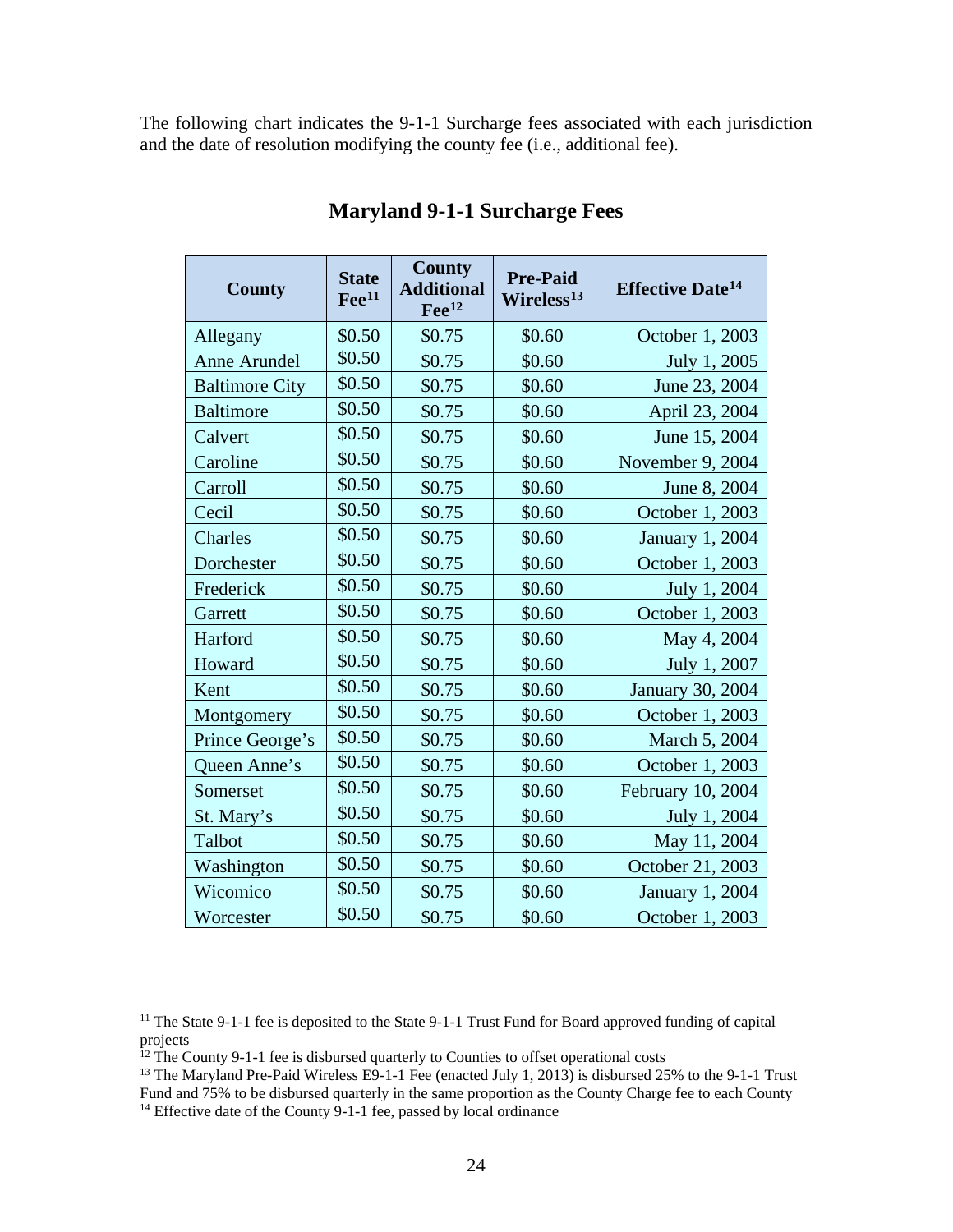The chart below reflects the distribution of the Fiscal Year 2020 collected County 9-1-1 Fees and interest.

| County                        | Population <sup>15</sup> | <b>County 9-1-1</b><br><b>Fee FY2020</b> | <b>Percent</b><br>of Total <sup>16</sup> |
|-------------------------------|--------------------------|------------------------------------------|------------------------------------------|
| <b>Allegany County</b>        | 75,087                   | \$405,885.47                             | 0.69%                                    |
| <b>Anne Arundel County</b>    | 537,656                  | \$5,934,574.53                           | 10.14%                                   |
| <b>Baltimore City</b>         | 620,961                  | \$4,801,024.98                           | 8.20%                                    |
| <b>Baltimore County</b>       | 805,029                  | \$8,396,337.91                           | 14.34%                                   |
| <b>Calvert County</b>         | 88,737                   | \$936,189.42                             | 1.60%                                    |
| <b>Caroline County</b>        | 33,066                   | \$293,877.08                             | 0.50%                                    |
| <b>Carroll County</b>         | 167,134                  | \$1,646,838.79                           | 2.81%                                    |
| <b>Cecil County</b>           | 101,108                  | \$873,114.63                             | 1.49%                                    |
| <b>Charles County</b>         | 146,551                  | \$1,638,483.23                           | 2.80%                                    |
| <b>Dorchester County</b>      | 32,618                   | \$270,684.86                             | 0.46%                                    |
| <b>Frederick County</b>       | 233,385                  | \$2,608,028.68                           | 4.46%                                    |
| <b>Garrett County</b>         | 30,097                   | \$209,901.81                             | 0.36%                                    |
| <b>Harford County</b>         | 244,826                  | \$2,515,936.53                           | 4.30%                                    |
| <b>Howard County</b>          | 287,085                  | \$3,567,869.19                           | 6.10%                                    |
| <b>Kent County</b>            | 20,197                   | \$186,690.62                             | 0.32%                                    |
| <b>Montgomery County</b>      | 971,777                  | \$10,778,974.53                          | 18.41%                                   |
| <b>Prince George's County</b> | 863,420                  | \$8,933,920.01                           | 15.26%                                   |
| <b>Queen Anne's County</b>    | 47,798                   | \$485,376.96                             | 0.83%                                    |
| <b>Somerset County</b>        | 26,470                   | \$152,381.59                             | 0.26%                                    |
| <b>St. Mary's County</b>      | 105,151                  | \$1,000,971.10                           | 1.71%                                    |
| <b>Talbot County</b>          | 37,782                   | \$397,067.99                             | 0.68%                                    |
| <b>Washington County</b>      | 147,430                  | \$1,008,761.31                           | 1.72%                                    |
| <b>Wicomico County</b>        | 98,733                   | \$861,697.65                             | 1.47%                                    |
| <b>Worcester County</b>       | 51,454                   | \$630,897.81                             | 1.08%                                    |
|                               |                          |                                          |                                          |
| <b>TOTALS</b>                 | 5,773,552                | \$58,535,486.68                          | 100.00%                                  |

## **FY 2020 County 9-1-1 Fee Collections and Interest by Jurisdiction**

<span id="page-25-0"></span> <sup>15</sup> 2010 Actual Census (Maryland Manual)

<span id="page-25-1"></span><sup>&</sup>lt;sup>16</sup> Percent of total collection - used to calculate disbursement of Wireless Pre-Paid funds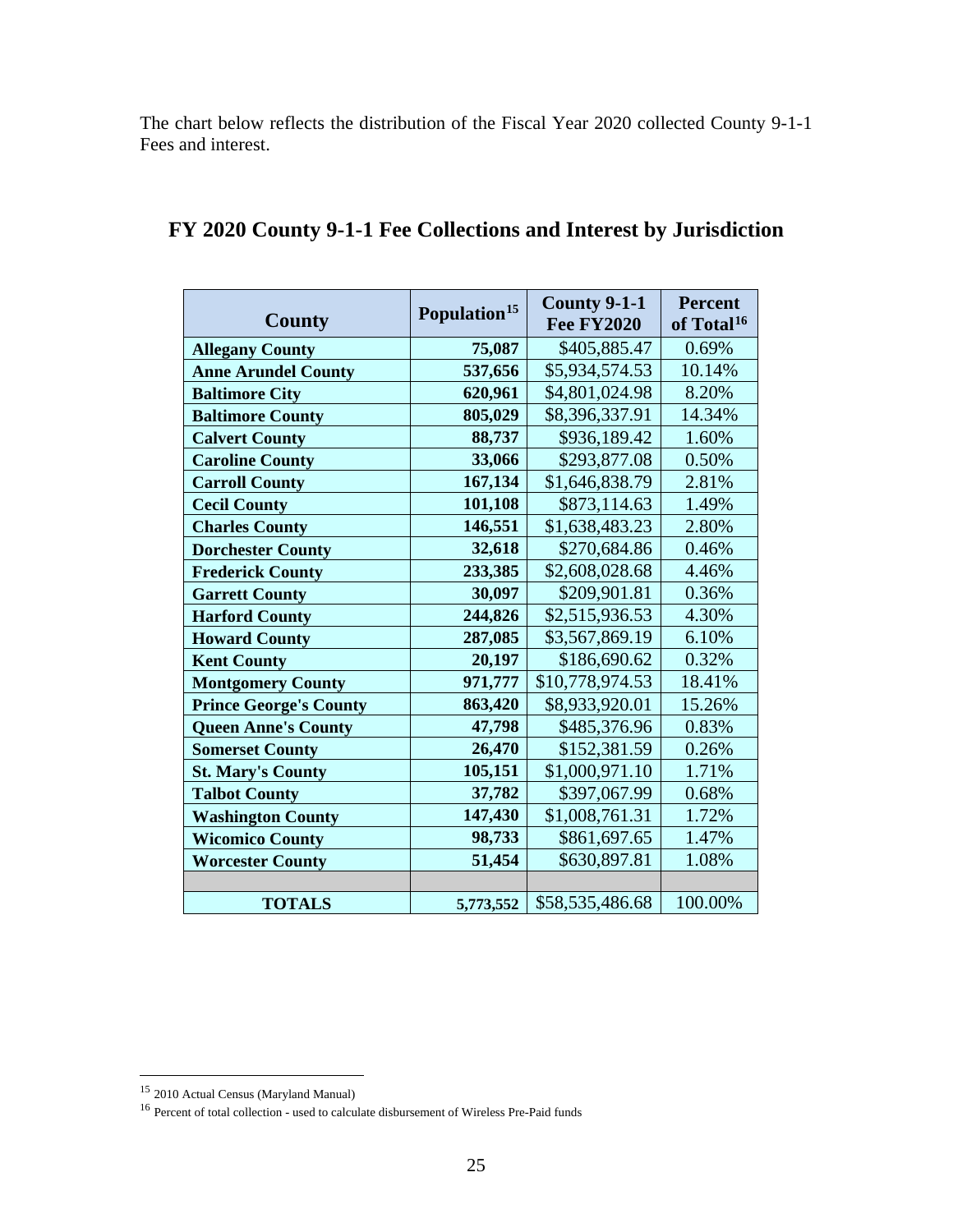# <span id="page-26-0"></span>**Maryland 9-1-1 Board Expenditures**

The Department of Public Safety and Correctional Services FY 2020 annual budget appropriation for the Maryland 9-1-1 Board is approximately \$56.9 Million, which includes the County 9-1-1 Additional Fee pass-through. A budget amendment in the amount of \$48 Million was approved to allow for the disbursement of additional revenue generated by changes to the 9-1-1 surcharge.

The technical nature of 9-1-1 communications has evolved over time to include the advent of computer-aided dispatch, multiple agencies providing emergency response, national standard setting organizations, wireless telephone communications, and most recently, IP based communication and telematics (automatic crash notification) services. These have brought about fundamental changes in the 9-1-1 infrastructure, and added training and equipment challenges.

Historically, the vast majority of funds are allocated to upgrading phone systems, keeping current with technological advances, providing adequate backup facilities, and enhancing mapping capacity. Current phone systems funded by the Board must be IP capable and ready to accept NG 9-1-1 data once national delivery and presentation standards have been established. All Maryland PSAPs now have the capability of mapping the location of 9-1- 1 callers, when that information is received from the telecommunications provider.

Should circumstances arise that prevent a PSAP from receiving or processing emergency calls, it is critical that back-up 9-1-1 service and relocation strategies are in place and regularly exercised. During 2020, the Board funded several projects for PSAPs to enhance or establish capacity for back-up service and emergency relocation procedures. Referring to the Board's back-up PSAP guidelines, the Board works with noncompliant 9-1-1 Centers to establish approved back-up facilities with appropriate service functionality. The Board funded two multi-county project requests to provide for remote call taking capabilities to further safeguard PSAPs from COVID-19.

Utilizing technological advances in 9-1-1 phone systems and IP connectivity, the Board began the process of expanding the 9-1-1 system to encompass secondary PSAPs. Through the use of remote workstations, linked directly to the primary PSAP via IP network connectivity, secondary PSAP call takers experience the same functionality, mapping capacity and data delivery on all transferred 9-1-1 calls.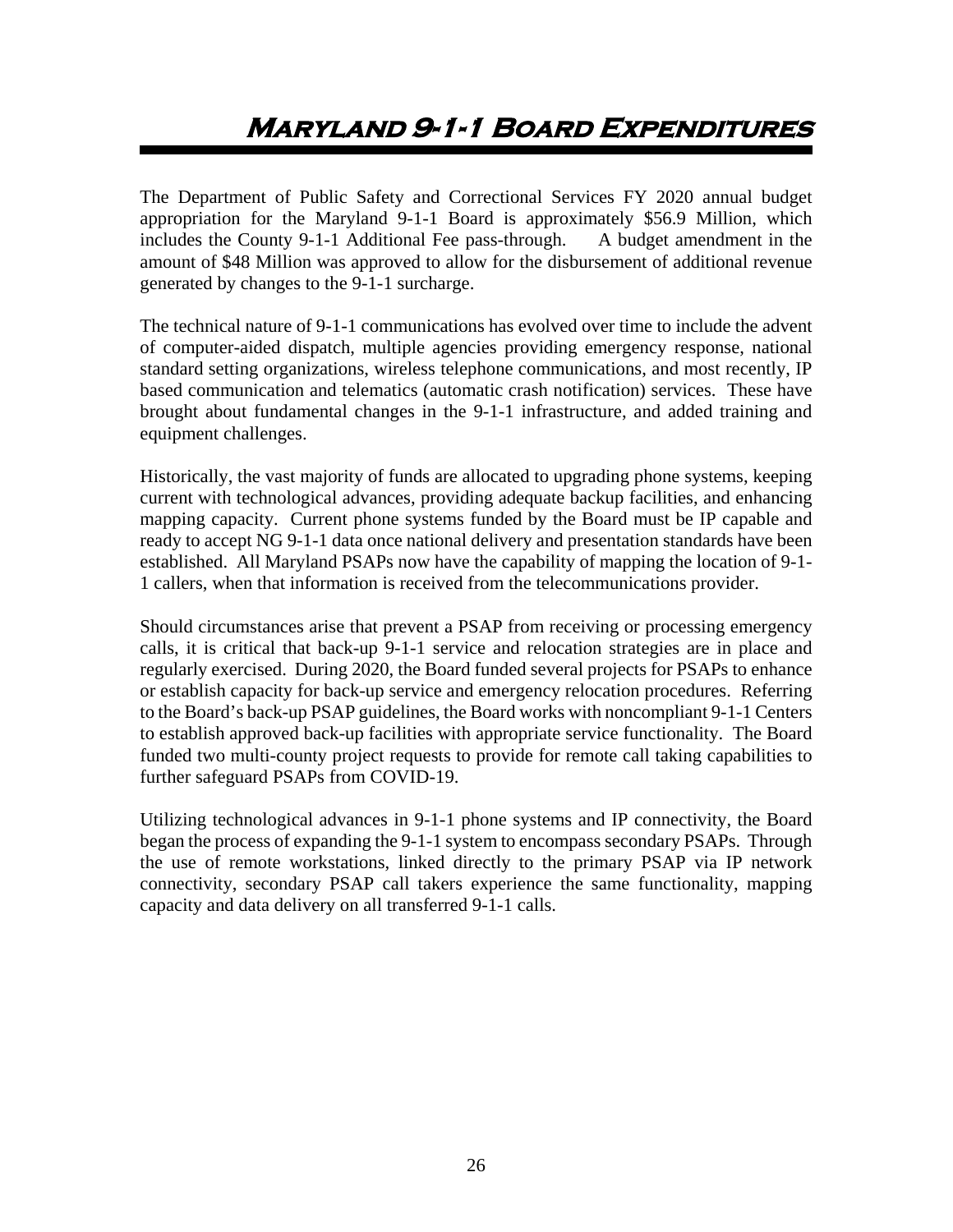

# **The chart below reflects FY 2020 Board expenditures**

#### **\*\* Other Funding:**

Other funding is comprised of capital expenditures related to 9-1-1 call processing or its enhancement. Some examples of these expenditures are:

- $\triangleright$  9-1-1 center security;
- $\triangleright$  Backup power systems;
- $\triangleright$  Training entry-level, in-service and supervisory/administrative;
- $\triangleright$  Public Education;
- $\triangleright$  Lightning/surge protection; and
- Protocol-based call processing systems.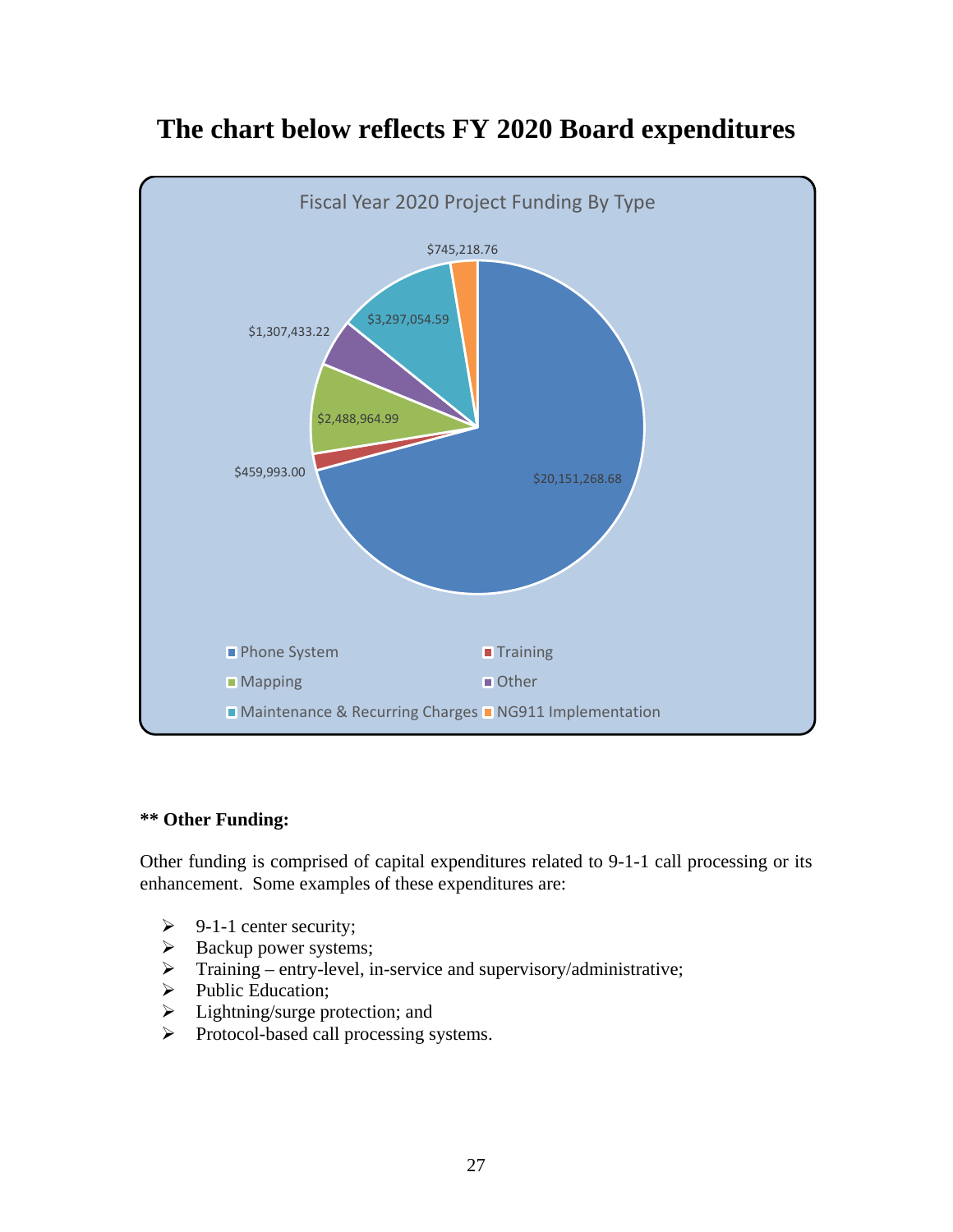#### **PHONE SYSTEM PROJECTS – FISCAL YEAR 2020**

Receiving and processing 9-1-1 calls requires specialized phone system equipment to optimize voice, data and location technologies. These complex phone systems leverage advances in communication equipment to provide responsive 9-1-1 call handling, data management and mapping capacity, while maintaining enhanced 9-1-1 services with legacy systems. The NG 9-1-1 phone systems the Board is currently funding provide the ability to geo-diversely locate core hardware, connect the cores via an IP network to share operational data and functionality, and remotely connect workstations at multiple sites to one system using a common IP network to answer 9-1-1 calls. In response to technological advances in the communication industry, the Board anticipates updating PSAP phone equipment in five to six year cycles. During FY 2020, the Board provided funding to upgrade and refresh 9-1-1 enhanced geo-diverse phone systems and workstations for eight (8) county PSAPS. The Board also provided conditional approval and funding for two (2) counties to implement NG 9-1-1.

#### **HIGHLIGHTED FISCAL YEAR 2020 PHONE SYSTEM UPGRADES**

In fiscal year 2020, the Board funded geo-diverse IP enabled phone systems for **Anne Arundel County, Garrett County, Harford County, Montgomery County, Queen Anne's County, Somerset County, Washington County and Wicomico County**. In each of these installations, the A-Side of the core system was located at the primary PSAP while the B-Side of the core system was located at their back-up PSAP facilities. Each of these phone system cores  $(A \& B)$  were connected via an IP network to provide real-time sharing of data and operations. Once linked and sharing data, the A or B Side can independently provide 9-1-1 service should the other core side fail or both sides can work in tandem, thus affording PSAPs with enhanced redundancy and increased capacity.

Should circumstances arise that prevents a PSAP from receiving or processing emergency calls, it is critical that back-up 9-1-1 service and relocation strategies are in place and regularly exercised. Each is exercised on a regular basis and can augment their primary PSAP to significantly increase call answering capacity during emergency conditions. The Board provided each county with portable laptop computer based call taking positions, and a statewide cloud-based phone system for disaster recovery and quarantined staff purposes.

Recognizing that county PSAPs may transfer 9-1-1 calls to secondary PSAPs, such as the Maryland State Police, and understanding that today's telephony technology creates a cost effective means to enhance secondary PSAPs with dynamic ANI and ALI data by placing remote call taking positions at these secondary PSAPs, the Board has been funding phone equipment for secondary PSAPs.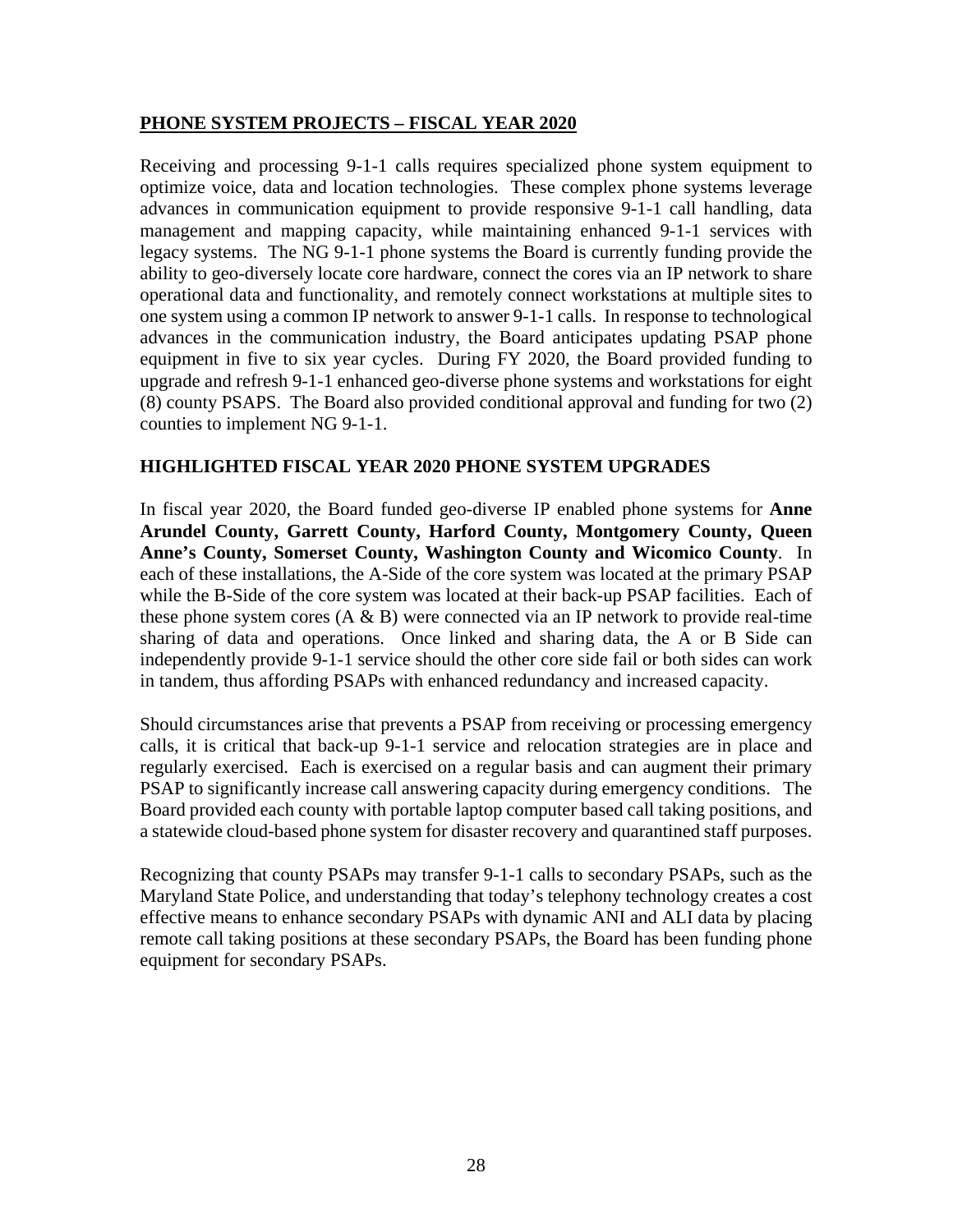<span id="page-29-0"></span>The Public Safety Article requires each county to annually report to the Board how the monies received from the State 9-1-1 Trust Fund were spent. The Board is charged with the responsibility of evaluating the expenditures for compliance with applicable laws and regulations. To this end, the Board funds independent audits of county expenditures.

All of the audits for FY 2020 were received and auditors compensated. The audits were reviewed and each county found in compliance with the spending limits articulated in the Public Safety Article. Operational expenses typically include 9-1-1 related personnel salaries/benefits, recurring maintenance and service fees, mapping maintenance/updating, network associated fees, and capital expenditures not covered by the Board.

| <b>COUNTY</b>                                                                                        | <b>COUNTY 9-1-1</b><br><b>FEE</b><br><b>REVENUES</b> | <b>COUNTY 9-1-1</b><br><b>EXPENSES<sup>17</sup></b> | % of 9-1-1 FEE<br><b>OFFSET</b> |  |  |
|------------------------------------------------------------------------------------------------------|------------------------------------------------------|-----------------------------------------------------|---------------------------------|--|--|
| <b>Allegany County</b>                                                                               | \$416,452                                            | \$2,770,506                                         | 15.03%                          |  |  |
| <b>Anne Arundel County</b>                                                                           | \$5,821,194                                          | \$8,101,307                                         | 71.85%                          |  |  |
| <b>Baltimore City</b>                                                                                | \$3,788,564                                          | \$8,581,885                                         | 44.15%                          |  |  |
| <b>Baltimore County</b>                                                                              | \$8,878,671                                          | \$13,577,099                                        | 65.39%                          |  |  |
| <b>Calvert County</b>                                                                                | \$899,437                                            | \$3,664,685                                         | 24.54%                          |  |  |
| <b>Caroline County</b>                                                                               | \$275,751                                            | \$1,194,099                                         | 23.09%                          |  |  |
| <b>Carroll County</b>                                                                                | \$1,766,038                                          | \$3,391,559                                         | 52.07%                          |  |  |
| <b>Cecil County</b>                                                                                  | \$852,792                                            | \$2,218,183                                         | 38.45%                          |  |  |
| <b>Charles County</b>                                                                                | \$1,657,872                                          | \$2,608,685                                         | 63.55%                          |  |  |
| <b>Dorchester County</b>                                                                             | \$334,128                                            | \$1,566,336                                         | 21.33%                          |  |  |
| <b>Frederick County</b>                                                                              | \$2,776,391                                          | \$9,315,990                                         | 29.80%                          |  |  |
| <b>Garrett County</b>                                                                                | \$224,132                                            | \$1,585,279                                         | 14.14%                          |  |  |
| <b>Harford County</b>                                                                                | \$2,472,064                                          | \$7,229,058                                         | 34.20%                          |  |  |
| <b>Howard County</b>                                                                                 | \$3,462,367                                          | \$6,541,421                                         | 52.93%                          |  |  |
| <b>Kent County</b>                                                                                   | \$179,308                                            | \$1,106,184                                         | 16.21%                          |  |  |
| <b>Montgomery County</b>                                                                             | \$10,621,575                                         | \$29,639,365                                        | 35.84%                          |  |  |
| Prince George's County                                                                               | \$9,646,031                                          | \$18,021,485                                        | 53.53%                          |  |  |
| Queen Anne's County                                                                                  | \$460,372                                            | \$1,798,551                                         | 25.60%                          |  |  |
| <b>Somerset County</b>                                                                               | \$131,424                                            | \$1,101,992                                         | 11.93%                          |  |  |
| St. Mary's County                                                                                    | \$939,980                                            | \$3,223,268                                         | 29.16%                          |  |  |
| <b>Talbot County</b>                                                                                 | \$378,305                                            | \$2,524,835                                         | 14.98%                          |  |  |
| <b>Washington County</b>                                                                             | \$993,955                                            | \$5,259,448                                         | 18.90%                          |  |  |
| <b>Wicomico County</b>                                                                               | \$826,127                                            | \$1,363,089                                         | 60.61%                          |  |  |
| <b>Worcester County</b>                                                                              | \$618,996                                            | \$3,805,732                                         | 16.26%                          |  |  |
| 41.670/18<br>$T_{\rm{H}}$ $\sim$ $1\Omega$<br>$\sim 10^{-1}$ $\sim 0.00$ $\sim 1$ $\sim 0.11$ $\sim$ |                                                      |                                                     |                                 |  |  |

**Total Operational Cost Offset by 9-1-1 Fee**  $\hspace{1.6cm}$  **41.67%** 

<span id="page-29-1"></span><sup>&</sup>lt;sup>17</sup> 9-1-1 related operational costs as reported by county selected independent auditors

<span id="page-29-2"></span><sup>&</sup>lt;sup>18</sup> This is an increase from 32.30 percent in Fiscal Year 2019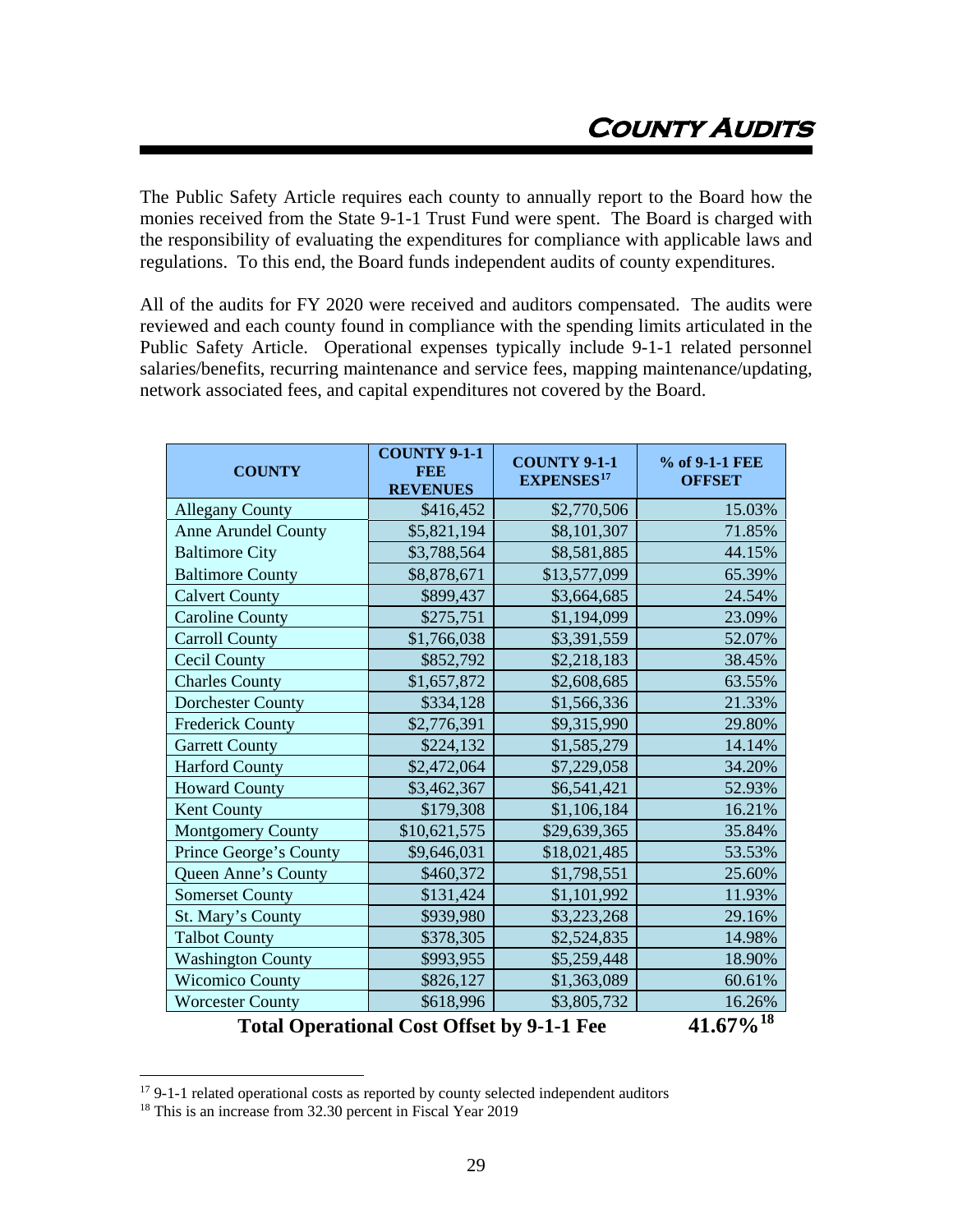# <span id="page-30-0"></span>**Maryland 9-1-1 Board Special Meetings**

**Metropolitan Washington Council of Governments (COG)**: Following the June 2012 Derecho Storm, the COG established a PSAP Directors' Committee. The initial purpose of the committee was to understand the 9-1-1 network failures that occurred in Northern Virginia as a result of the Derecho, and to craft solutions to prevent a similar reoccurrence. The committee works collaboratively with partners from Virginia, Maryland, the District of Columbia, the federal government and corporate entities, such as Verizon, to strengthen the reliability and resiliency of the 9-1-1 network in the National Capital Region (NCR). This committee has evolved to discuss many issues of mutual interest to the regional PSAP directors, to include text-to-911, NG 9-1-1, network and service provider disruptions, and other operational issues.

Chairman Myers and members of the Office of the Executive Director have participated in the committee's quarterly meetings to discuss what is occurring within Maryland, to share Maryland's successes in strengthening the state's 9-1-1 System, and to learn what best practices have been successfully implemented in other jurisdictions so that they may be implemented in Maryland.

**Regional Emergency Communications Coordinator Work Group (RECCWG)**: The RECCWG, facilitated by the Federal Emergency Management Agency (FEMA), incorporated state 9-1-1 coordinators into its work groups. The FEMA Region III RECCWG includes emergency communications representatives from the Federal Government, private industry, the District of Columbia and the following states: Delaware, Maryland, Pennsylvania, Virginia and West Virginia. The Board's Executive Director participates in the RECCWG semi-annual meetings and in its monthly conference calls.

**PSAP Directors' Group**: Maryland's PSAP Directors, acknowledging a lack of sustained statewide collaboration with their peers, formed a group under The Maryland Association of Counties (MACo) Emergency Management Affiliate to address some of the issues and concerns that do not fall strictly under the purview of the Board, but can benefit from statewide discussion and the sharing of "best practices." The Board's Executive Director participates in their meetings, and the Board has a place on its monthly meeting agenda for the PSAP Director's Group.

**The Commission to Advance Next Generation 9-1-1 Across Maryland**: The Board's Executive Director and several Board members participated in the Commission to Advance Next Generation 9-1-1 Across Maryland (Commission). The Commission met in person, and more frequently in subcommittee conference calls, to map out the needs of Maryland's PSAPs in migrating to Next Generation 9-1-1, and to make recommendations to the Governor and Maryland General Assembly. The Commission was formed to meet for two years, with reports submitted to the Governor and legislature in 2018 and 2019. In 2019, the Commission was extended for an additional two years.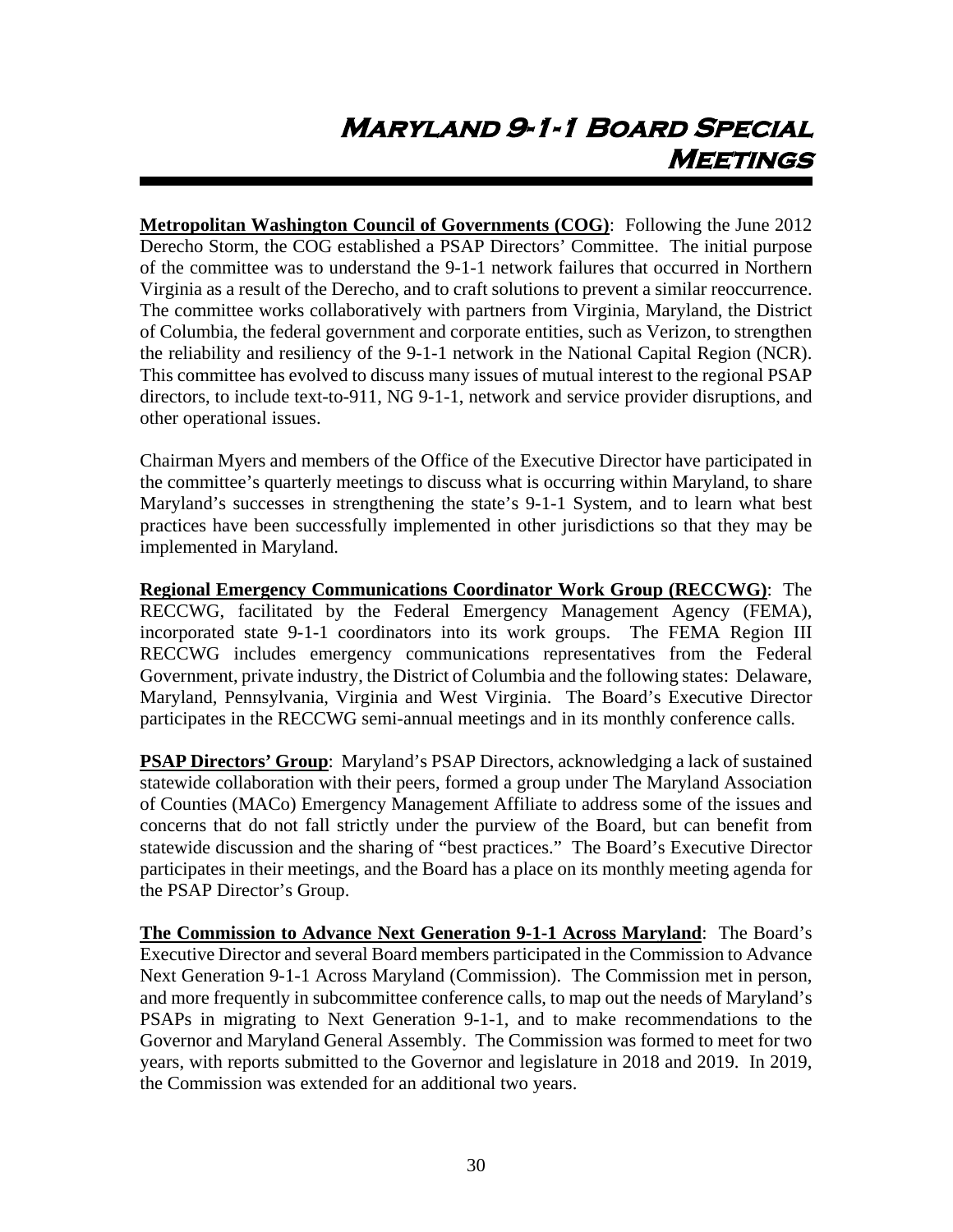## **9-1-1 Training in Maryland**

<span id="page-31-0"></span>Maryland continues to be a national leader in its 9-1-1 training efforts and remains one of the few states to establish legislation mandating 9-1-1 personnel training standards. Telecommunicator training has recently received national media attention and improving 9-1-1 personnel training has become the focus of several organizations and foundations (e.g. The Denise Amber Lee Foundation). At the inception of 9-1-1 in the early 1980s, Maryland understood the importance of training and, through the Code of Maryland Regulations (COMAR), established mandatory 9-1-1 PSAP training standards for both entry-level and in-service programs under the purview of the Maryland 9-1-1 Board (Board). These mandates continue to be updated to maintain current relevance. Compliance is verified through a yearly inspection process conducted by Board staff. It is evident that the Board and the Public Safety Answering Points' leadership have taken the obligation of providing timely and pertinent training seriously.

In the early 2000's, to provide a consistent entry-level training program, the Board selected a nationally offered Emergency Telecommunicator Course (ETC) developed and kept current by the International Academies of Emergency Dispatch (IAED). The ETC curriculum and instruction was developed to deliver the information and educational experiences needed to prepare entry-level 9-1-1 call takers to begin their careers in public safety in a standardized and consistent manner. The Board funded ETC instructor training to provide each Maryland PSAP with certified ETC instructors. Today, Board funded ETC instructor and entry-level training programs continue to be the foundation for developing competent 9-1-1 call takers.

In response to COMAR, in-service training programs are provided by county jurisdictions and supplemented through training funded by the Board. Training officers develop programs specific to their agency, while the Board, at the recommendation of the Training Subcommittee with input from the PSAP directors, offers 9-1-1 related training courses on a statewide basis throughout the year (see chart on page 37). These training sessions are open to all Maryland PSAP personnel, and address disciplines designed to enhance the skills and abilities of new or veteran call takers, supervisors and administrators.

Locally developed training programs are reviewed by the Board's Training Subcommittee for content, relevance and statutory compliance. Also during the annual PSAP inspection process, each local jurisdiction's training program records are inspected by Board staff to validate that all 9-1-1 employees are receiving COMAR compliant training.

Maryland has been recognized nationally for its statewide utilization of police, fire, and medical protocol based call-processing systems. Nationally certified protocol systems provide a systematic methodology to query emergency response information from 9-1-1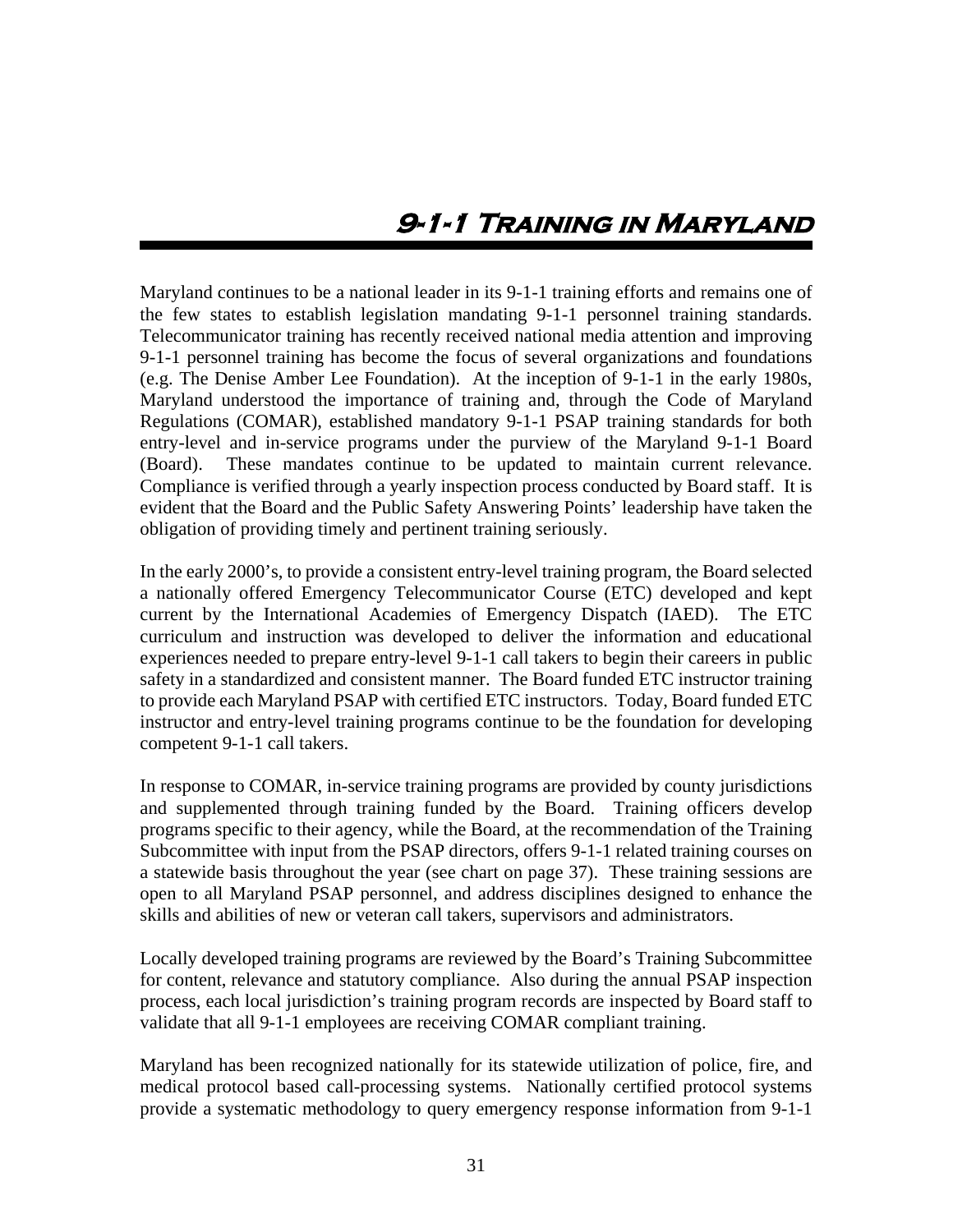callers that follows predetermined questioning guidelines and to provide standardized instructions to the caller prior to the first responder's arrival. Protocols offer a consistent 9-1-1 call handling process, and a quantifiable quality assurance review methodology. In 2020, the Public Safety Article was amended to require all 9-1-1 calls in Maryland be processed using standards-based protocols.

Embracing the value of continuing education, Maryland remains a national leader in the ongoing training of 9-1-1 personnel through the support of the Board. The Board's emphasis on entry-level training, with the ETC program, and support of utilizing emergency medical, fire, and police protocols has significantly enhanced the delivery 9-1- 1 service. The evaluation of 9-1-1 personnel through a disciplined quality assurance process is also required of jurisdictions receiving Board funding for protocol programs. The International Academies of Emergency Dispatch (IAED) protocol quality assurance process identifies individual, unit, and overall center compliance scores. National standards have been established to recognize centers that achieve superior quality assurance scores. Harford County and Prince George's County are among the first PSAPs in the world to receive the Tri-ACE (Accredited Center of Excellence) Certification from IAED for superior quality assurance scores attained in all three disciplines (police, fire and medical).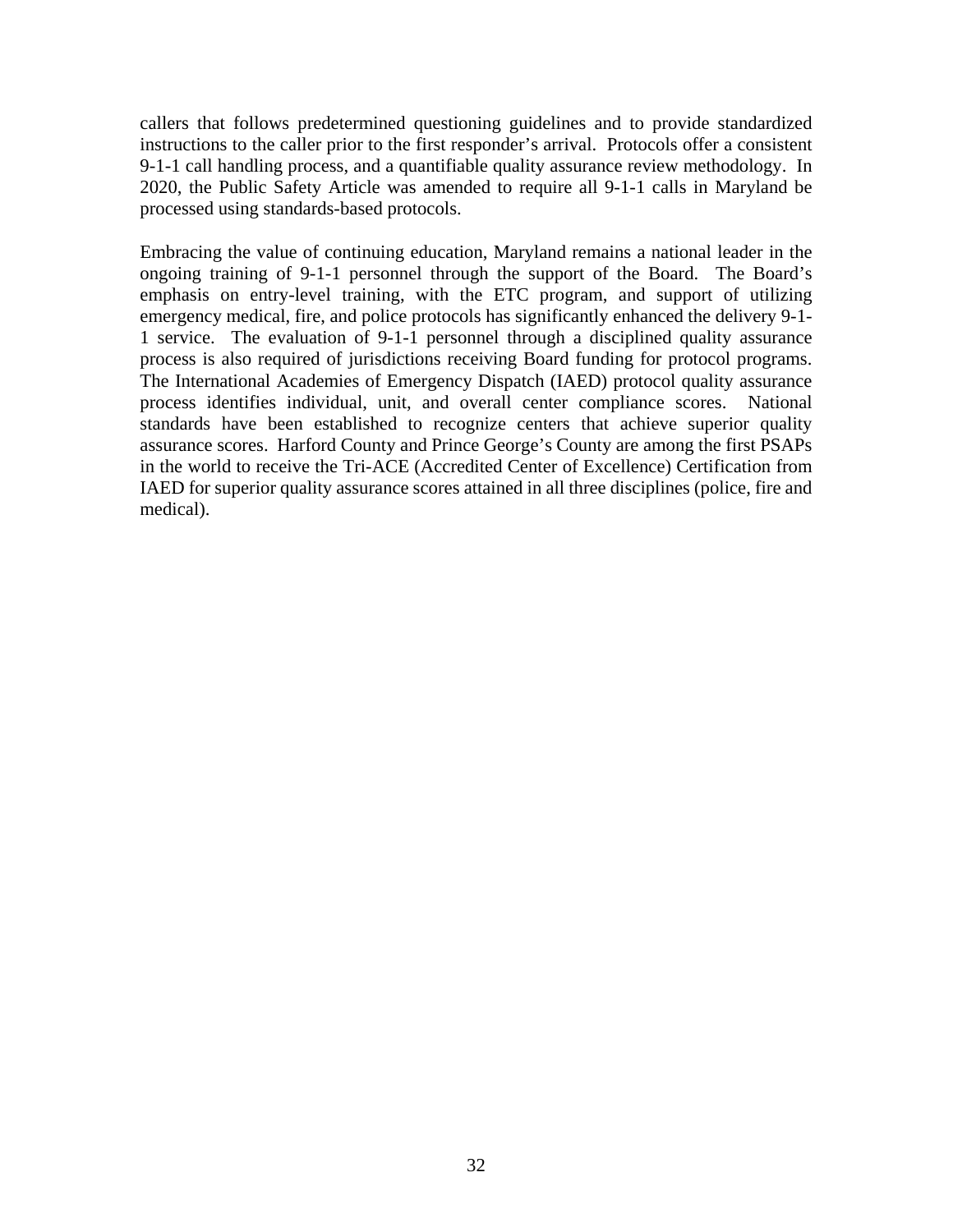# <span id="page-33-0"></span>**Policy/Standards Subcommittee**

The Policy/Standards Subcommittee<sup>[19](#page-33-1)</sup> is tasked with developing the policy and guidelines to provide guidance to the Board and PSAPs with regard to requesting and encumbering funding from the 9-1-1 Trust Fund. They also craft and respond to recommendations for legislative changes affecting the Public Safety Article and the Code of Maryland Regulations (COMAR) as it relates to 9-1-1 service.

#### **STRATEGIES**

- $\triangleright$  Develop written guidelines to be used by the Board in its consideration of the pricing, functionality, and quantities proposed for routine 9-1-1 equipment and service purchases.
- Develop procurement standards including equipment replacement cycles, spare/back-up equipment purchase guidelines, and minimum qualifications.
- $\triangleright$  Review the standards and procurement activities of national associations and efforts of other jurisdictions/states to adopt best practices in Maryland.
- $\triangleright$  Identify synergistic procurement opportunities in Maryland and foster the competitive bidding process.
- $\triangleright$  Develop statistical models to capture and reflect information relative to the Board's procurement activities and pricing trends.
- $\triangleright$  Work with the other subcommittees as needed to support the overall goals and objectives of the Board.

During 2020, the Policy and Standards Subcommittee reviewed current equipment improvements and associated pricing ranges of items commonly funded by the Board to establish more responsive fiscal guidelines to assist Board efforts. The Subcommittee made several recommendations for Board funding to further implement legislative changes to the Board's enabling legislation. Those recommendations were adopted by the Board.

<span id="page-33-1"></span><sup>&</sup>lt;sup>19</sup> Currently the Policy and Standards Subcommittee are acting together to achieve their missions.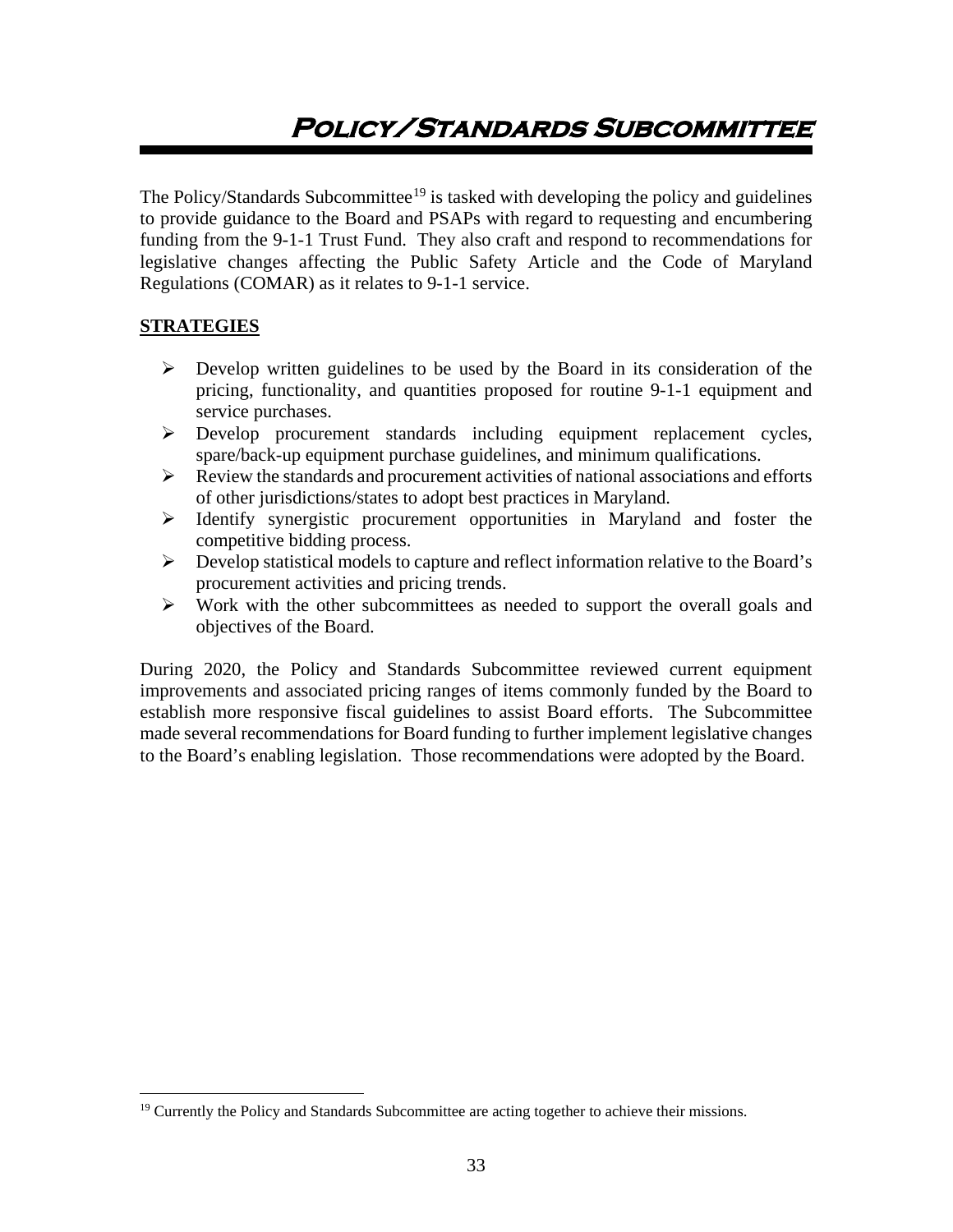<span id="page-34-0"></span>The Technology Subcommittee is responsible for the investigation and research of technology related issues, and the dissemination of technical information to the membership of the Board. This subcommittee will be focused on issues that could impact the management, operation and maintenance of E9-1-1 systems serving the residents of the State of Maryland.

The Technology Subcommittee has developed the requirements of implementing a Next Generation 9-1-1 System (NG 9-1-1) in Maryland. The Technology Subcommittee is following NG 9-1-1 technological advancements and establishment of industry standards/regulations to better prepare the Board as to NG 9-1-1 implementation options.

During 2020, The Technology Subcommittee worked closely with PSAP personnel and the Board's consultant Mission Critical Partners to discuss migration to NG 9-1-1, and the training implications associated with that migration. The recurring funding required establishing and maintaining a NG 9-1-1 network was identified as a major element that will require a cost to benefit analysis to be conducted before committing the local funding necessary for this effort to advance.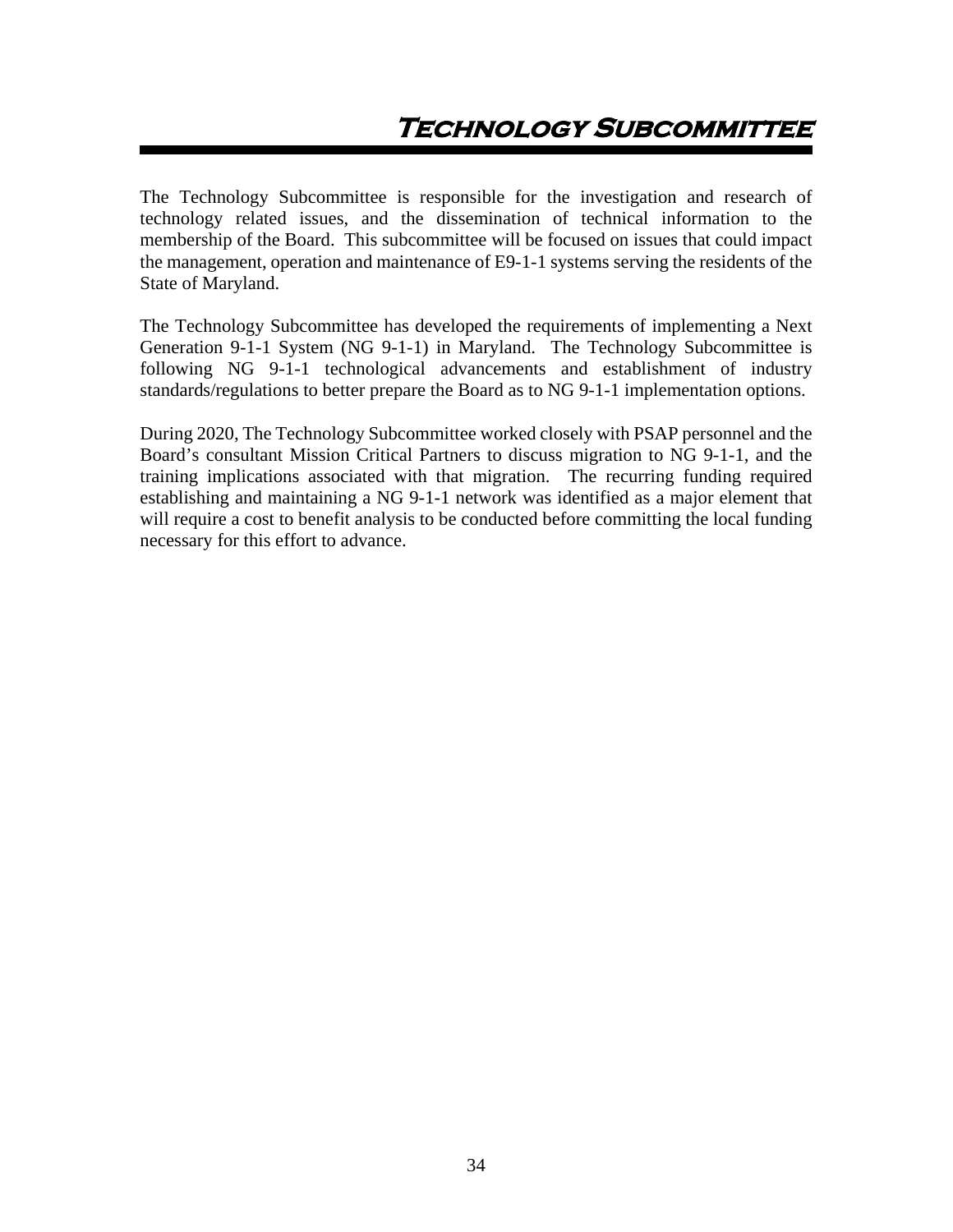<span id="page-35-0"></span>The Training and Exercise Subcommittee is comprised of members of the Board and the PSAP community. In order to provide Maryland with a robust training program that will meet the requirements of the Code of Maryland Regulations (COMAR), the Training Subcommittee reviewed numerous training opportunities, programs and seminars before deciding which programs to offer in 2020.

The Code of Maryland Regulations (COMAR) provides specific guidance on the topical requirements for training, but does not address job relatedness, testing standards, or instructional methodologies for entrance level, in-service or supervisory training. The Board, through the recommendation of the Training Subcommittee, partnered with the International Academies of Emergency Dispatch (IAED) to provide an Emergency Telecommunicator Course (ETC) for Maryland's newly hired 9-1-1 call takers. This course provides a comprehensive review of the skills and abilities needed for successful handling of 9-1-1 emergency calls, and utilizes a curriculum designed for adult based learning. Trainers from each PSAP attend IAED sponsored classes to earn their ETC Instructor certification. For additional information of the program, the web address for IAED is [http://www.emergencydispatch.org/.](http://www.naemd.org/) The Training Subcommittee recommended extending Board funding to secondary PSAPs to include ETC as part of their training curriculum in partnership with the counties. The funding request is to be submitted by the secondary PSAP's respective county, at the discretion of the county PSAP director. That policy was adopted by the Board in 2017.

As established in COMAR, in-service training is a requirement for all jurisdictions. Training programs can be provided by each local jurisdiction as well as on a statewide basis. Training officers at the local level develop agency specific training programs and evaluate individual training based on the needs for their center and county. A variety of educational resources is utilized by each jurisdiction to ensure local personnel are properly trained and prepared for any emergency requests they may receive. The Training Subcommittee annually reviews each PSAPs training program to ensure curricula meets established guidelines.

Throughout 2020, the Training Subcommittee reviewed new programs and local training requests to determine appropriateness to enhance 9-1-1 service in Maryland. Upon subcommittee recommendation, various training programs are offered to PSAP personnel and held at locations around the state to ensure accessibility to all jurisdictions. The Training Subcommittee will continue to look for training opportunities to take advantage technological advances in training media and presentation.

The COVID-19 pandemic and its implications for in-person training required the Board and the PSAPs to shift to more virtual and online training. During 2020, programs from nationally recognized training vendors including the National Emergency Number Association (NENA), Association of Public Safety Communications Officials -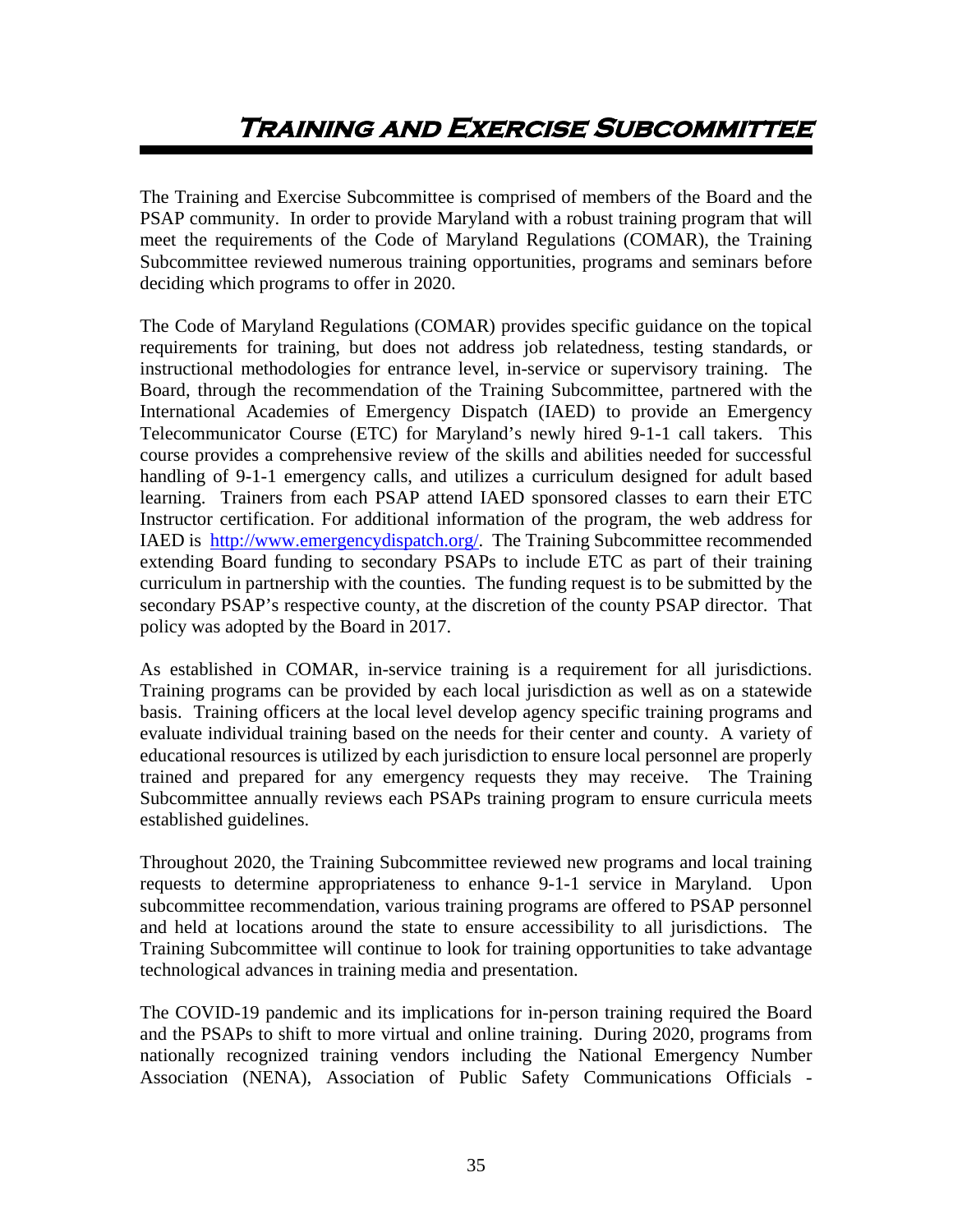International, Inc. (APCO), Public Safety Training Consultants, the Denise Amber Lee Foundation, the Healthy Dispatcher and Priority Dispatch were offered.

The Training Subcommittee continues to utilize the facilities of the Public Safety Training Center, located in Sykesville, Maryland. This facility, which is centrally located, provides a rich learning environment with state of the art technology and ample classroom space that can accommodate up to 75 students in one room.

The Board supports a variety of training programs and encourages the use of protocol systems throughout Maryland. Over 95 percent of the jurisdictions are currently using either Emergency Fire or Emergency Police Dispatch, in addition to Emergency Medical Dispatch protocols. In support of this effort, various protocol classes and protocol quality assurance training have been presented around the state.

The Training Subcommittee reviewed various training programs recommended by our 9- 1-1 Centers. Course selections were made and offered throughout the year to best accommodate employee scheduling. Training programs were typically provided at least twice for geographic diversity to allow all counties across the state to attend.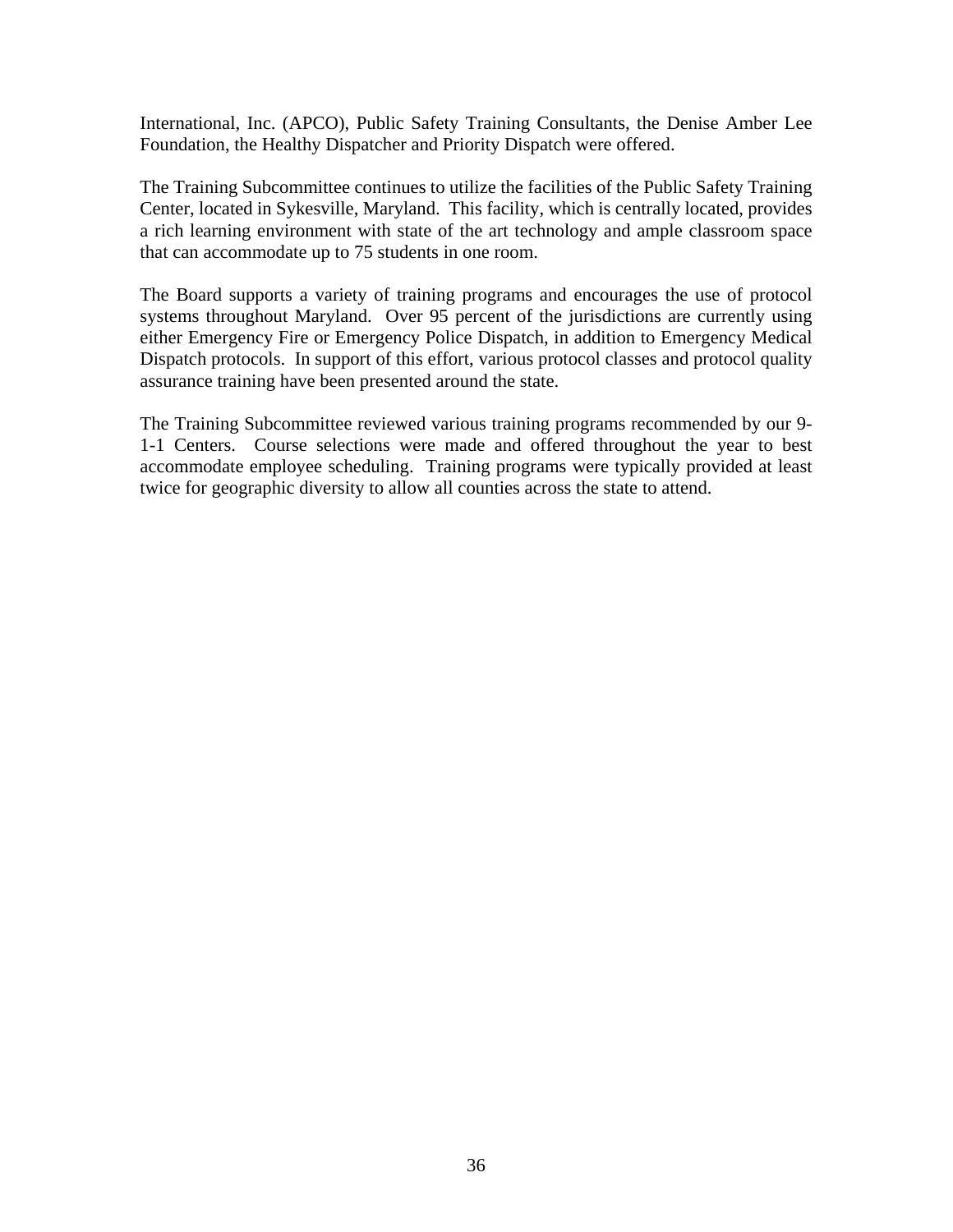Recognizing the needs of the Public Safety Article, the evolving nature of technology and the nature of threats to public safety infrastructure, the Board established a Cybersecurity<br>Subcommittee in 2019. This Subcommittee will evaluate cybersecurity incidents, This Subcommittee will evaluate cybersecurity incidents, standards and best practices, and make recommendation to the Board for standards for PSAP equipment vendors and for the PSAPs themselves as the state moves forward with NG 9-1-1.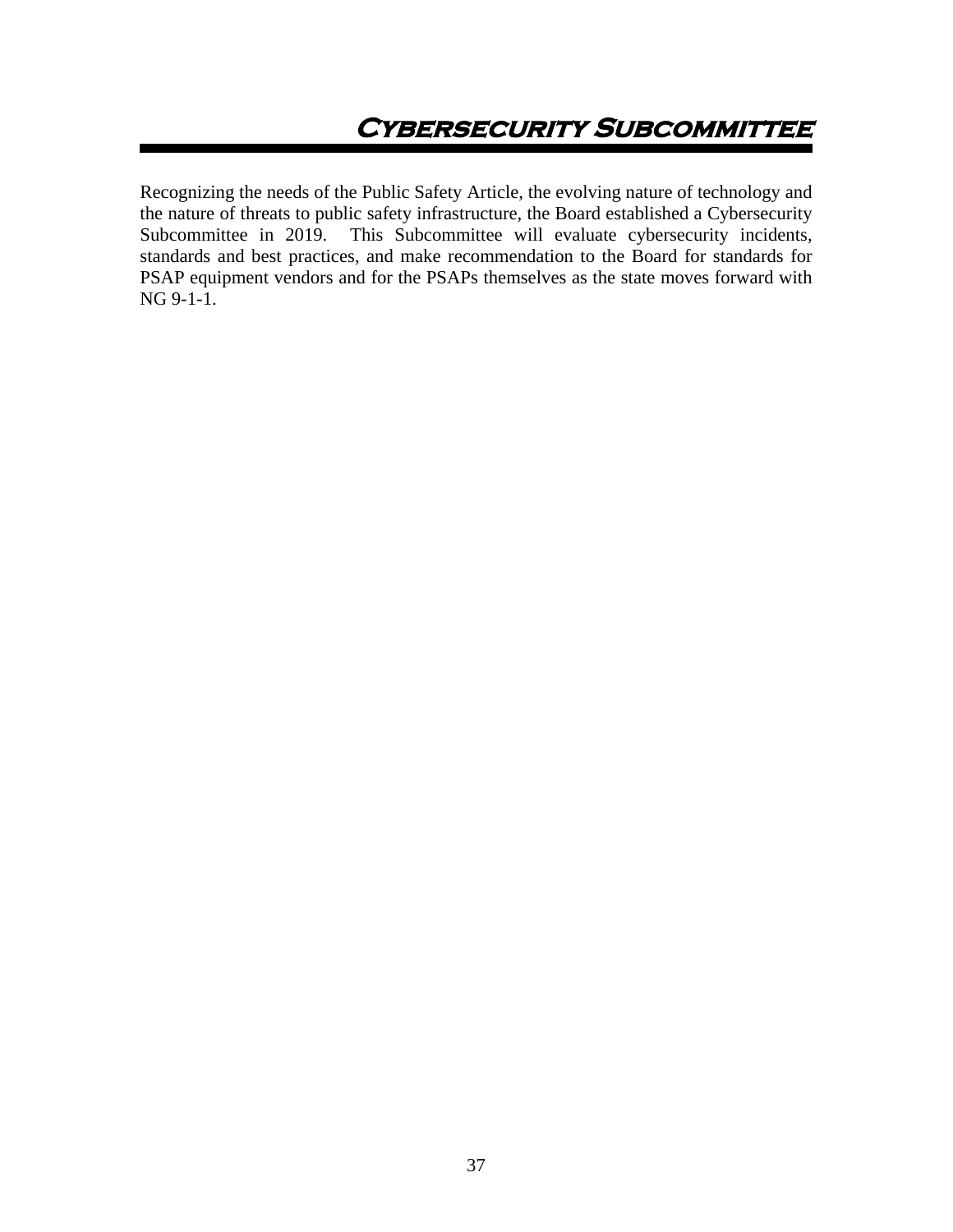# **Investigations Subcommittee**

The Board established an Investigations Subcommittee to be assembled on an ad hoc basis to examine 9-1-1 network and PSAP disrupting events. The purpose of these investigations is to learn lessons from the event to disseminate best practices to the PSAPs, and improve equipment, networks and processes, in order to strengthen the resiliency and reliability of the state's 9-1-1 system. In 2020, the Investigations Subcommittee examined three separate 9-1-1 affecting issues. The subcommittee made recommendations to the Board to enhance reliability and resiliency to improve 9-1-1 in Maryland.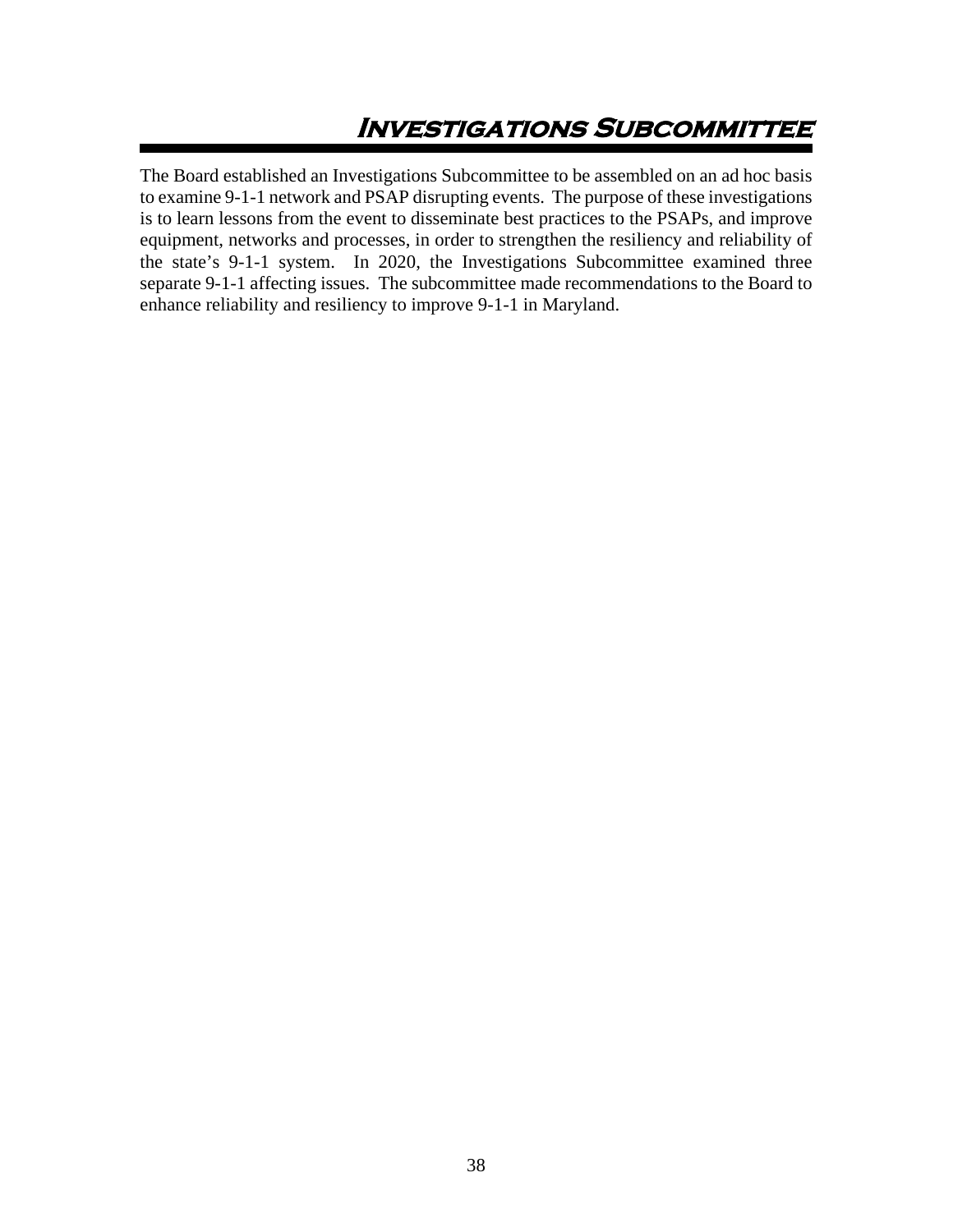# **MENA Day of Celebration**

Due to COVID-19, an in-person Day of Celebration was not possible. The Board and the Maryland Emergency Number Association did recognize each PSAP's submitted *9-1-1 Specialist of the Year*.

*9-1-1 Specialist of the Year* awards were presented to exemplary 9-1-1 Specialists selected by their local 9-1-1 center directors for outstanding service and dedication to Public Safety through 9-1-1 communications.

### **Marilyn Farndon "Excellence in Training" Award**

Marilyn Farndon was the first Executive Director of the Emergency Number Systems Board. Marilyn played a critical role in establishing many of the Board's policies and guidelines. She understood the critical need of standardized training and one of her signature achievements was bringing the 9-1-1 community together to develop Maryland's first certified entry-level training program. In recognition of this, and Marilyn Farndon's many other accomplishments, the Board has established the *Marilyn Farndon Excellence in Training Award* to recognize Maryland's most deserving 9-1-1 Instructor that has demonstrated a superior commitment to training through the development and presentation of relevant training curricula that enhances 9-1-1 service in Maryland. The recipient is selected by the Board's Training Subcommittee and the presentation of this award is normally made each year as part of the MENA *9-1-1 Specialist of the Year* awards ceremony at the *9-1-1 Day of Celebration*.

The 2020 *Marilyn Farndon Excellence in Training Award* was presented to Christine Ray of Baltimore County.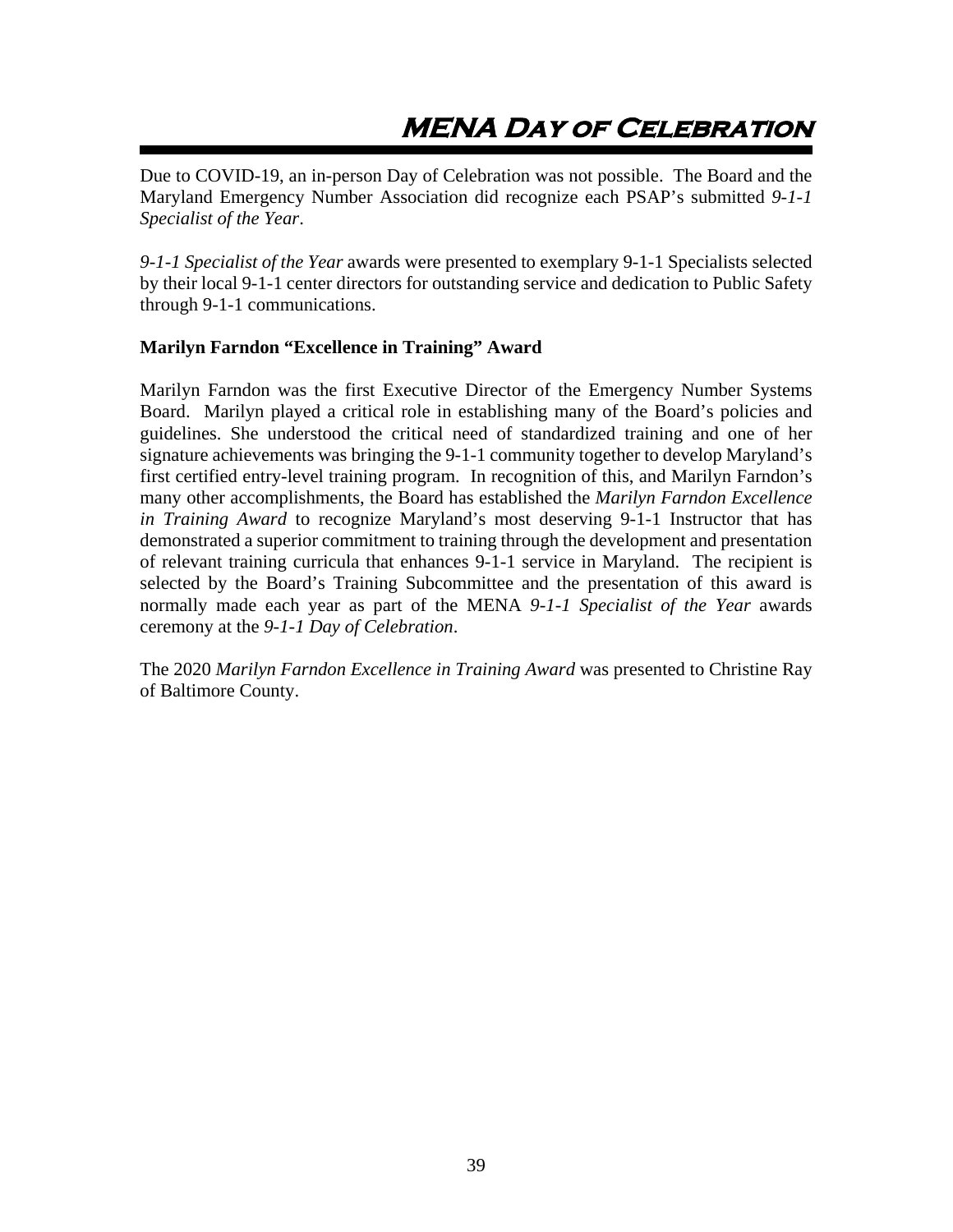# **Conclusionsand Next Steps**

As evidenced by this report, the Maryland 9-1-1 Board is continuing to identify, evaluate and develop strategies to embrace new 9-1-1 related technologies and public safety services. The Board also monitors local and national efforts to establish future standards surrounding the delivery, processing, sharing, and storing of 9-1-1 calls and data. To prepare for adopting proven technological advancements in public communications and migrating to a Next Generation 9-1-1 environment, the Board has identified the below listed action items to be addressed in the near future. Each action item has been assigned to one of the Board's subcommittees for follow up, and recommendations will be presented to the Board for further action.

### **BOARD ASSIGNED ACTION ITEMS**

**Future Funding Requirements:** The Board will continue to evaluate the evolving allocation of network, equipment, and services costs to determine whether the current 9-1- 1 funding model in Maryland warrants modification. **Assigned to Policy and Standards Subcommittee**

- $\triangleright$  The current funding model for 9-1-1 related capital, maintenance, operational, and call delivery costs will continually be examined in a NG 9-1-1 environment, in which monthly recurring costs could significantly increase.
	- The Board will seek monthly recurring NG 9-1-1 network related cost estimates from local, state, and commercial network providers to determine local 9-1-1 fiscal impact.
	- The Board will facilitate increases in the additional local fee, which would be directed to offset NG 9-1-1 related expenses.
	- The Board will continue to work with MACo to identify specific funding needs and sources of funding for NG 9-1-1.

**Location Accuracy**: In a NG 9-1-1 environment, the current ANI/ALI database will be replaced. It will be critical to have the mapping capacity to locate callers via latitude and longitude in order to geo-route calls to the appropriate PSAP. The Board will continue to monitor technological and regulatory developments regarding location accuracy to ensure that counties are prepared to utilize advancements in geo-based routing. **Assigned to GIS Board Representative**

 $\triangleright$  The Board will continue to work with the Maryland State Geographic Information Systems Committee (MSGIC) to prepare and maintain county GIS data for NG 9- 1-1.

**Next Generation 9-1-1:** The Board will work with Maryland's counties to ensure that Next Generation 9-1-1 networks and services are technically sufficient and interoperable. **Assigned to Technology Subcommittee**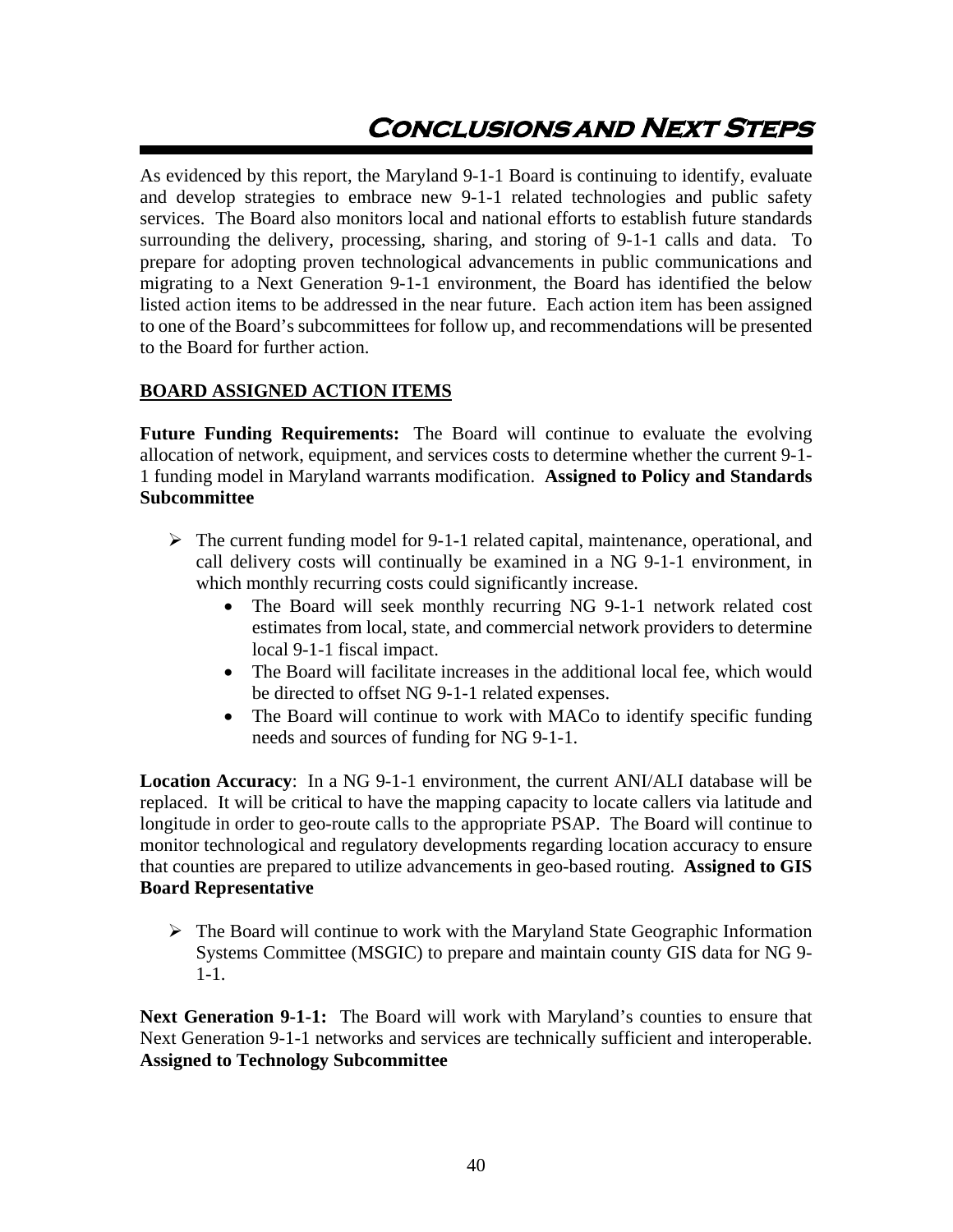- $\triangleright$  The Board will work with Maryland's 9-1-1 phone system providers to identify current efforts to integrate data reception through their phone premise equipment.
- $\triangleright$  The Board will monitor and identify local and regional partnership opportunities to secure NG 9-1-1 based network and gateway services.

**9-1-1 System Redundancy and Resiliency:** The Board will continue its practice of scheduling Verizon representatives to provide service and sales updates, and to also address unresolved county issues, as part of the monthly public meeting agenda. Working with Verizon, the PSAP community, and other 9-1-1 related service providers the Board will seek to ensure the reliability, resiliency, and responsiveness of Maryland's 9-1-1 System. **The Board will have Verizon provide monthly service reports and provide follow-up interaction with the 9-1-1 community (as needed):**

- $\triangleright$  The Board will continue to work with Verizon and the counties to schedule tabletop disaster exercises with each PSAP, or joint exercises to be conducted on a regional basis to include multiple PSAPs.
- $\triangleright$  The Board, through its Investigations Subcommittee, will examine 9-1-1 affecting issues to mitigate future disruptions, and to strengthen the 9-1-1 network and the operations of the PSAP.

**Cybersecurity**: The Board will develop cybersecurity standards for both equipment and services vendors, and for the PSAPs. **Assigned to the Cybersecurity Subcommittee**

- $\triangleright$  The Cybersecurity Subcommittee will evaluate and recommend nationally adopted cybersecurity standards to serve as the basis of the Board's standards.
- $\triangleright$  The Cybersecurity Subcommittee will work with other entities to share lessons learned and best practices for cybersecurity.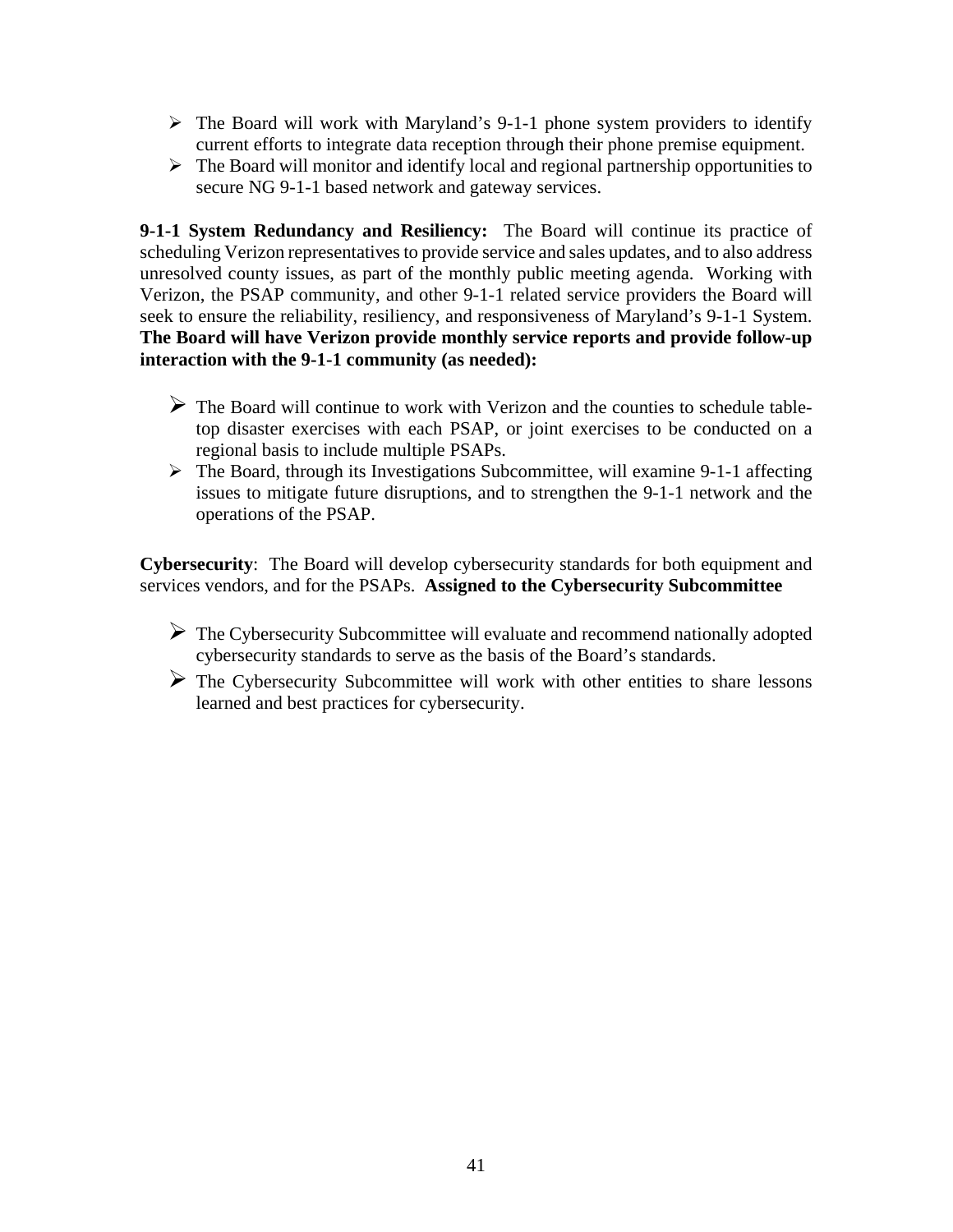# **APPENDIX**

# **MARYLAND - PUBLIC SAFETY ARTICLE**

*"9-1-1 Emergency Telephone System"*

Title 1 - Section 3 Effective October 1, 2020

#### **§ 1-301. Definitions**

In general

- (a) In this subtitle the following words have the meanings indicated.
- (b) "Board" means the Maryland 9-1-1 Board.
- (c) "Commercial mobile radio service" or "CMRS" means mobile telecommunications service that is:
- (1) provided for profit with the intent of receiving compensation or monetary gain;
- (2) an interconnected, two-way voice service; and
- (3) available to the public.
- (d) "Commercial mobile radio service provider" or "CMRS provider" means a person authorized

by the Federal Communications Commission to provide CMRS in the State.

County 9-1-1 fee

(e) "County 9-1-1 fee" means the fee imposed by a county in accordance with § 1-311 of this subtitle.

(f) "County plan" means a plan for a 9-1-1 system or enhanced 9-1-1 system, or an amendment to the plan, developed by a county or several counties together under this subtitle.

Customer

 $(g)(1)$  "Customer" means:

(i) the person that contracts with a home service provider for CMRS; or

(ii) the end user of the CMRS if the end user of the CMRS is not the contracting party.

(2) "Customer" does not include:

(i) a reseller of CMRS; or

(ii) a serving carrier under an arrangement to serve the customer outside the home service provider's licensed service area.

(h) "Enhanced 9-1-1 system" means a 9-1-1 system that provides:

(1) automatic number identification;

(2) automatic location identification; and

(3) any other technological advancements that the Board requires.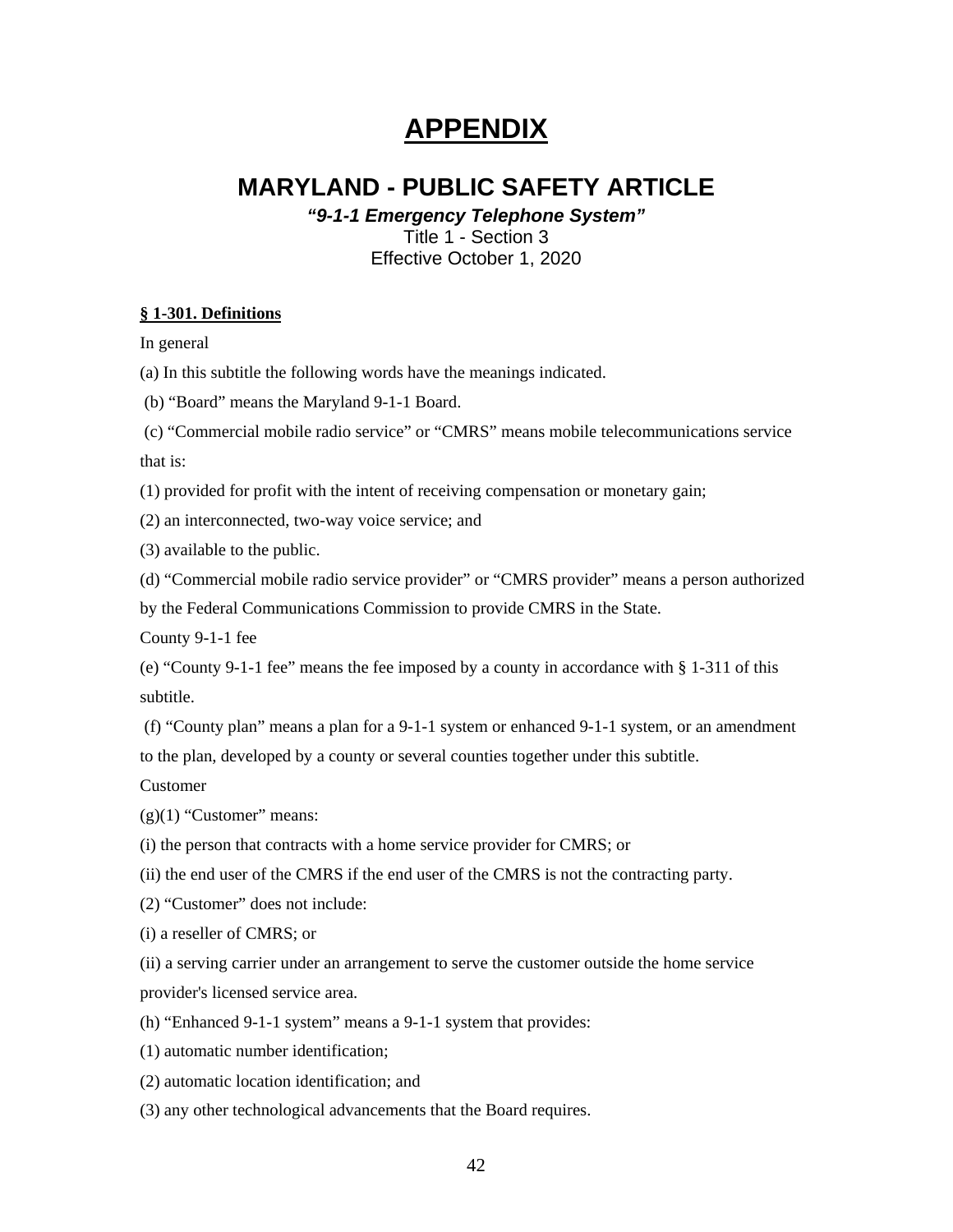(i) "FCC order" means an order issued by the Federal Communications Commission under proceedings regarding the compatibility of enhanced 9-1-1 systems and delivery of wireless enhanced 9-1-1 service.

Home service provider

(j) "Home service provider" means the facilities-based carrier or reseller that contracts with a customer to provide CMRS.

(k) "Next Generation 9-1-1 services" means an Internet Protocol (IP)-based system, comprised of hardware, software, data, and operational policies and procedures, that:

(1) provides standardized interfaces from emergency call and message services to support emergency communications;

(2) processes all types of requests for emergency services, including voice, text, data, and multimedia information;

(3) acquires and integrates additional emergency call data useful to routing and handling of requests for emergency services;

(4) delivers the emergency calls, messages, and data to the appropriate public safety answering point and other appropriate emergency entities;

(5) supports data or video communications needs for coordinated incident response and management; and

(6) provides broadband service to public safety answering points or other first responder entities. 9-1-1-accessible service

(l) "9-1-1-accessible service" means telephone service or another communications service that connects an individual dialing the digits 9-1-1 to an established public safety answering point.

(m)(1) "9-1-1 service carrier" means a provider of CMRS or other 9-1-1-accessible service.

(2) "9-1-1 service carrier" does not include a telephone company.

(n) "9-1-1 specialist" means an employee of a county public safety answering point, or an employee working in a county public safety answering point, whose duties and responsibilities include:

(1) receiving and processing 9-1-1 requests for emergency services;

(2) other support functions directly related to 9-1-1 requests for emergency services; or

(3) dispatching law enforcement officers, fire rescue services, emergency medical services, and other public safety services to the scene of an emergency.

9-1-1 system

 $(0)(1)$  "9-1-1 system" means telephone service that:

(i) meets the planning guidelines established under this subtitle; and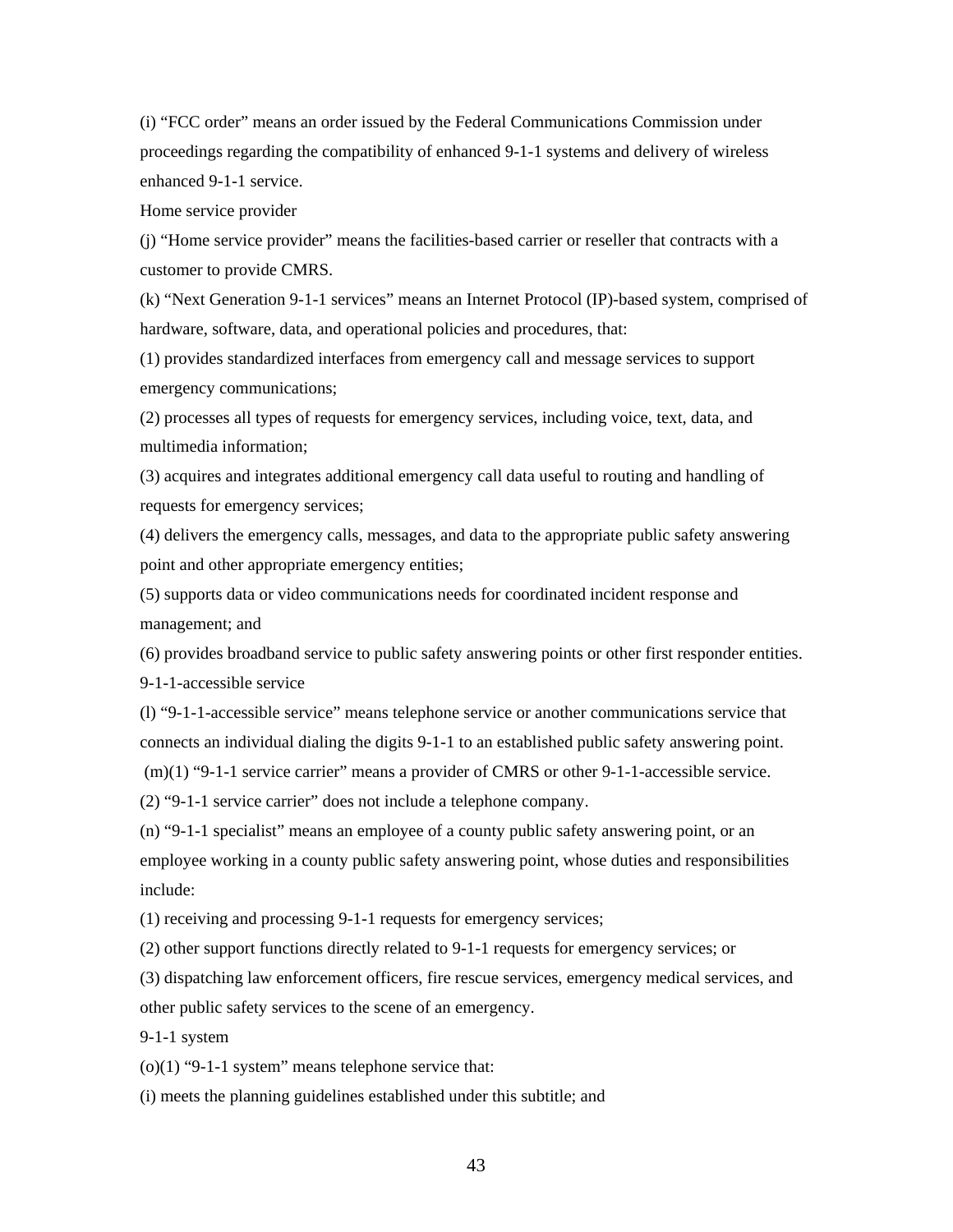(ii) automatically connects an individual dialing the digits 9-1-1 to an established public safety answering point.

(2) "9-1-1 system" includes:

(i) equipment for connecting and outswitching 9-1-1 calls within a telephone central office;

(ii) trunking facilities from a telephone central office to a public safety answering point; and

(iii) equipment to connect 9-1-1 calls to the appropriate public safety agency.

(p) "9-1-1 Trust Fund" means the fund established under § 1-308 of this subtitle.

Prepaid wireless E 9-1-1 fee

(q) "Prepaid wireless E 9-1-1 fee" means the fee that is required to be collected by a seller from a consumer in the amount established under § 1-313 of this subtitle.

(r) "Prepaid wireless telecommunications service" means a commercial mobile radio service that:

(1) allows a consumer to dial 9-1-1 to access the 9-1-1 system;

(2) must be paid for in advance; and

(3) is sold in predetermined units that decline with use in a known amount.

(s) "Public safety agency" means:

(1) a functional division of a public agency that provides fire fighting, police, medical, or other emergency services; or

(2) a private entity that provides fire fighting, police, medical, or other emergency services on a voluntary basis.

(t) "Public safety answering point" means a communications facility that:

(1) is operated on a 24-hour basis;

(2) first receives 9-1-1 requests for emergency services in a 9-1-1 service area; and

(3) as appropriate:

(i) dispatches public safety services directly;

(ii) transmits incident data to appropriate public safety agencies within the State for the dispatch of public safety services; or

(iii) transfers 9-1-1 requests for emergency services or transmits incident data to:

1. an appropriate federal emergency communication center responsible for the delivery of public safety services on a federal campus or federal reservation; or

2. an appropriate public safety answering point located within or outside the State.

(u) "Secretary" means the Secretary of Public Safety and Correctional Services.

Seller

(v) "Seller" means a person that sells prepaid wireless telecommunications service to another person.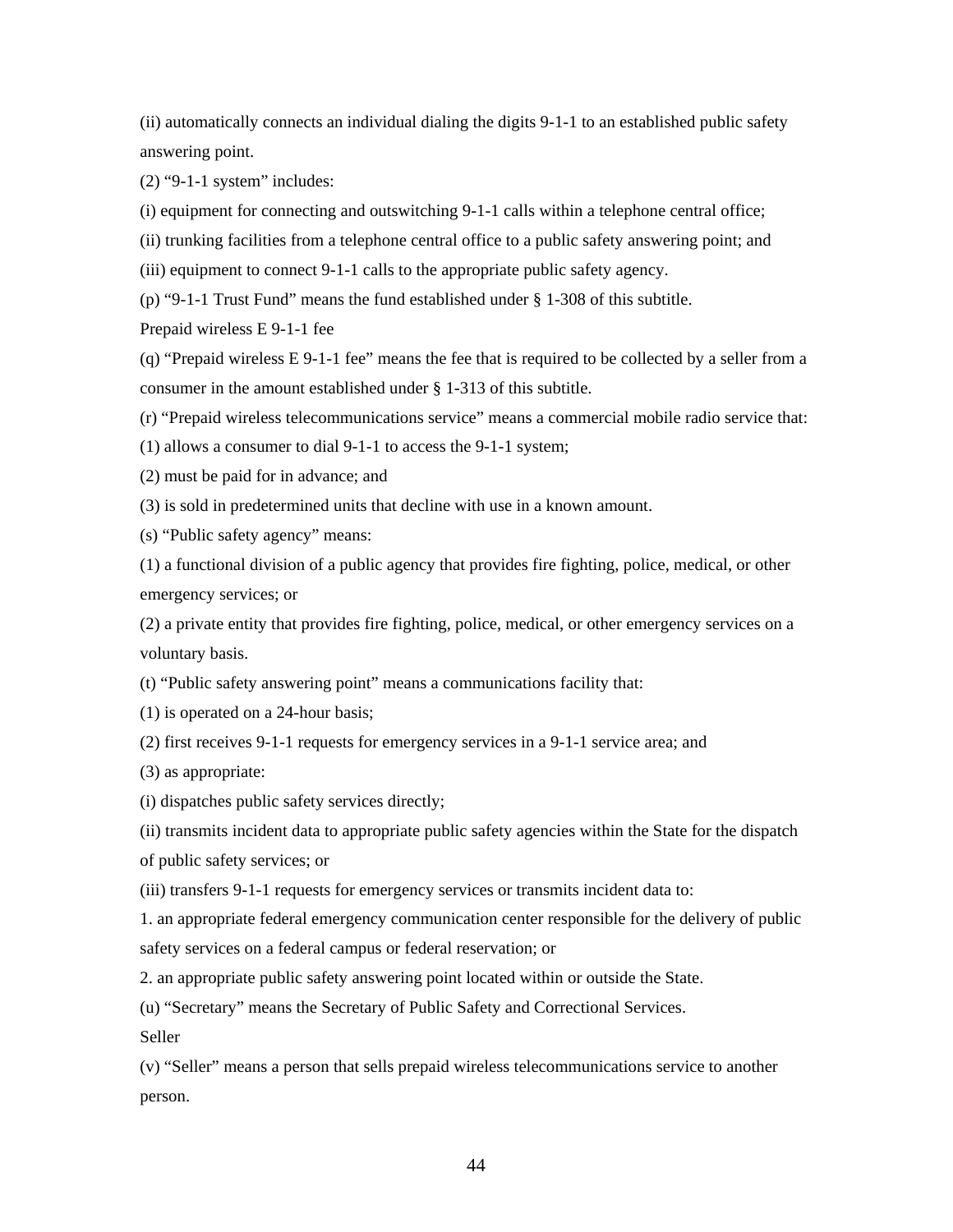(w) "State 9-1-1 fee" means the fee imposed in accordance with  $\S$  1-310 of this subtitle.

(x) "Wireless enhanced 9-1-1 service" means enhanced 9-1-1 service under an FCC order.

#### **§ 1-302. Legislative findings and declarations; purposes of subtitle**

(a) The General Assembly:

(1) recognizes the paramount importance of the safety and well-being of the public;

(2) recognizes that timely and appropriate assistance must be provided when the lives or property of the public are in imminent danger;

(3) recognizes that emergency assistance usually is summoned by telephone, and that a multiplicity of emergency telephone numbers existed throughout the State and within each county;

(4) was concerned that avoidable delays in reaching appropriate emergency assistance were occurring to the jeopardy of life and property;

(5) acknowledges that the three digit number, 9-1-1, is a nationally recognized and applied telephone number that may be used to summon emergency assistance and to eliminate delays caused by lack of familiarity with emergency numbers and by confusion in circumstances of crisis; and

(6) recognizes that all end user customers of 9-1-1-accessible services, including consumers of prepaid wireless telecommunications service, should contribute in a fair and equitable manner to the 9-1-1 Trust Fund.

(b) The purposes of this subtitle are to:

(1) establish the three digit number, 9-1-1, as the primary emergency telephone number for the State; and

(2) provide for the orderly installation, maintenance, and operation of 9-1-1 systems in the State.

#### **§ 1-302.1. 9-1-1 specialists**

(a) The General Assembly finds that 9-1-1 specialists are key members of the team of public safety personnel responding to requests from the public for emergency assistance.

(b) It is the intent of the General Assembly that jurisdictions employing 9-1-1 specialists:

(1) appropriately classify 9-1-1 specialists in recognition of the training, knowledge, and skills

that 9-1-1 specialists possess and demonstrate in answering and handling requests for emergency assistance; and

(2) compensate 9-1-1 specialists in a manner that:

(i) reflects their membership in the team of public safety personnel answering and responding to requests for emergency assistance; and

(ii) is commensurate with the training, knowledge, and skills they possess.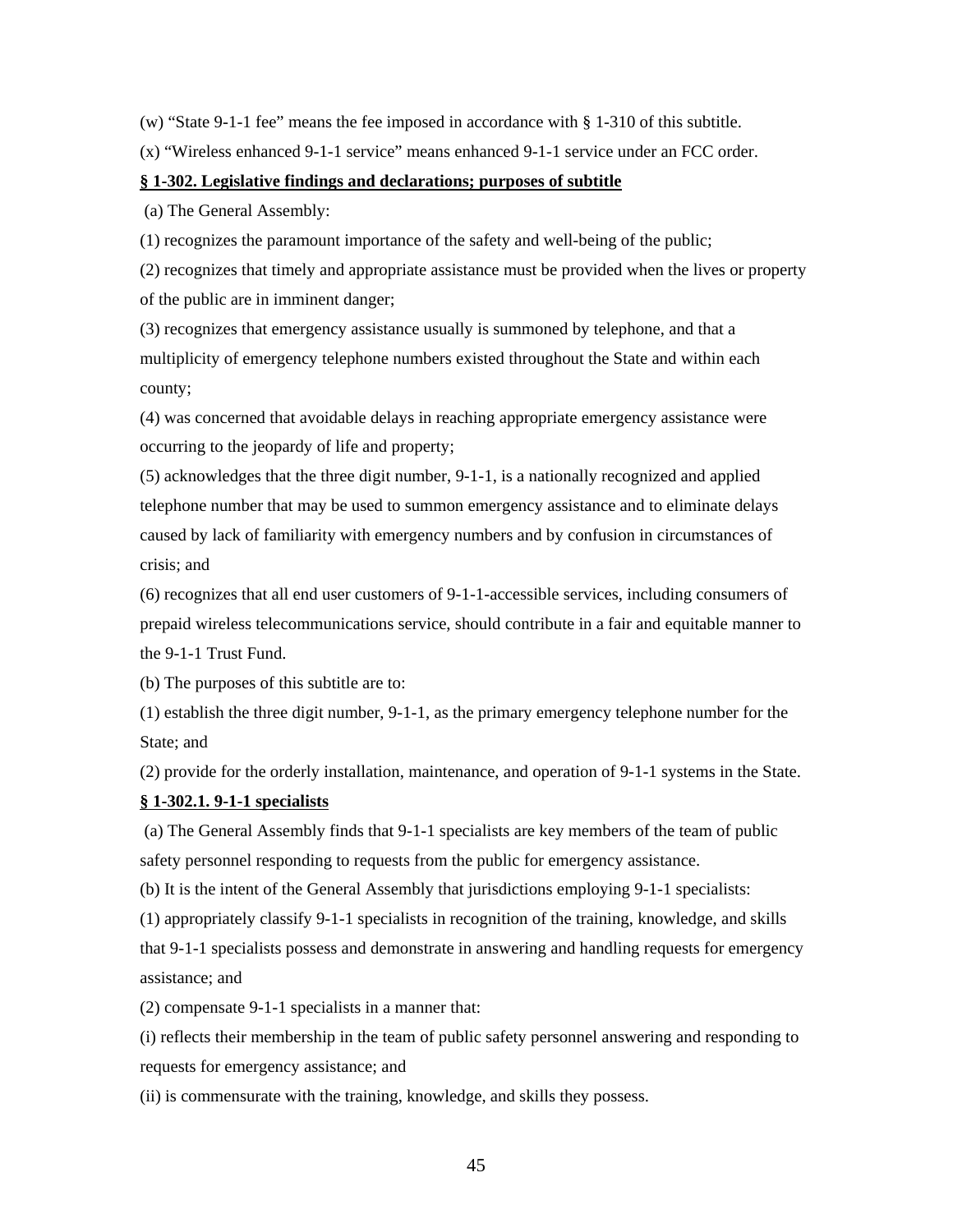#### **§ 1-303. Effects of subtitle**

(a)(1) This subtitle does not require a public service company to provide any equipment or service other than in accordance with tariffs approved by the Public Service Commission.

(2) The provision of services, the rates, and the extent of liability of a public service company are governed by the tariffs approved by the Public Service Commission.

(b)(1) This subtitle does not require a 9-1-1 service carrier to provide any equipment or service other than the equivalent of the equipment and service required of a telephone company under subsection (a) of this section.

(2) This subtitle does not extend any liability to a 9-1-1 service carrier or seller of prepaid wireless telecommunications service.

#### **§ 1-304. Enhanced 9-1-1 system required**

(a) Each county shall have in operation an enhanced 9-1-1 system.

(b) If implementation is preceded by cooperative planning, the enhanced 9-1-1 system required under subsection (a) of this section may operate as part of a multicounty system.

 $(c)(1)$  Services available through a 9-1-1 system shall include police, fire fighting, and emergency ambulance services.

(2) Other emergency and civil defense services may be incorporated into the 9-1-1 system at the discretion of the county or counties served by the 9-1-1 system.

(d)(1) The digits 9-1-1 are the primary emergency telephone number in the 9-1-1 system.

(2) A public safety agency whose services are available through the 9-1-1 system:

(i) may maintain a separate secondary backup telephone number for emergency calls; and

(ii) shall maintain a separate telephone number for nonemergency calls.

(e) Educational information that relates to emergency services made available by the State or a county:

(1) shall designate the number 9-1-1 as the primary emergency telephone number;

(2) may include a separate secondary backup telephone number for emergency calls; and

(3) shall include information on the requirements of § 1-314 of this subtitle.

 $(f)(1)$  Each public safety answering point shall notify the public safety agencies in a county 9-1-1 system of requests for emergency services in the county.

(2) Written guidelines shall be developed to govern the referral of requests for emergency services to the appropriate public safety agency.

(3) State, county, and local public safety agencies with concurrent jurisdiction shall have written agreements to ensure a clear understanding of which specific requests for emergency services will be referred to which public safety agency.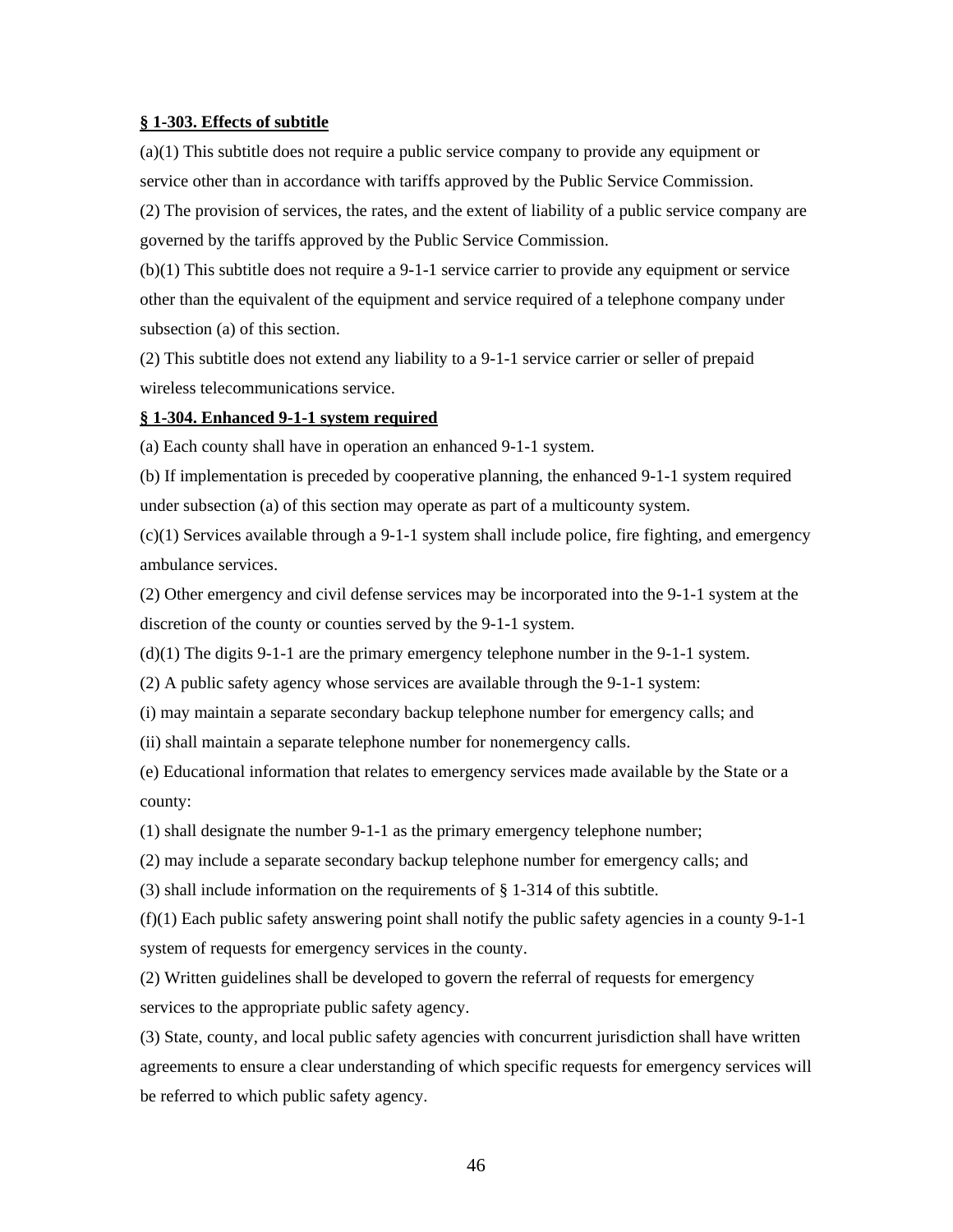(g) Counties, other units of local government, public safety agencies, and public safety answering points may enter into cooperative agreements for the allocation of maintenance, operational, and capital costs attributable to the 9-1-1 system.

#### **§ 1-304.1. Requirements for each public safety answering point**

(a)(1) Each public safety answering point shall employ standards-based protocols for the processing of 9-1-1 requests for emergency assistance.

(2) A public safety answering point shall ensure that each 9-1-1 specialist employed by the public safety answering point is certified in each discipline related to 9-1-1 requests for assistance for which the 9-1-1 specialist is responsible for receiving and processing.

(b) A public safety answering point may establish a telecommunicator emergency response team to respond to, relieve, assist, or augment other public safety answering points when those public safety answering points are affected by natural or human-made disasters.

#### **§ 1-305. Maryland 9-1-1 Board**

(a) There is a Maryland 9-1-1 Board in the Department of Public Safety and Correctional Services.

(b)(1) The Board consists of 17 members.

(2) Of the 17 members:

(i) one member shall represent a telephone company operating in the State;

(ii) one member shall represent the wireless telephone industry in the State;

(iii) one member shall represent the Maryland Institute for Emergency Medical Services Systems;

(iv) one member shall represent the Department of State Police;

(v) one member shall represent the Public Service Commission;

(vi) one member shall represent the Association of Public-Safety Communications Officials International, Inc.;

(vii) two members shall represent county fire services in the State, with one member representing

career fire services and one member representing volunteer fire services;

(viii) one member shall represent police services in the State;

(ix) two members shall represent emergency management services in the State;

(x) one member shall represent a county with a population of 200,000 or more;

(xi) one member shall represent a county with a population of less than 200,000;

(xii) one member shall represent the Maryland chapter of the National Emergency Numbers Association;

(xiii) one member shall represent the geographical information systems in the State; and

(xiv) two members shall represent the public.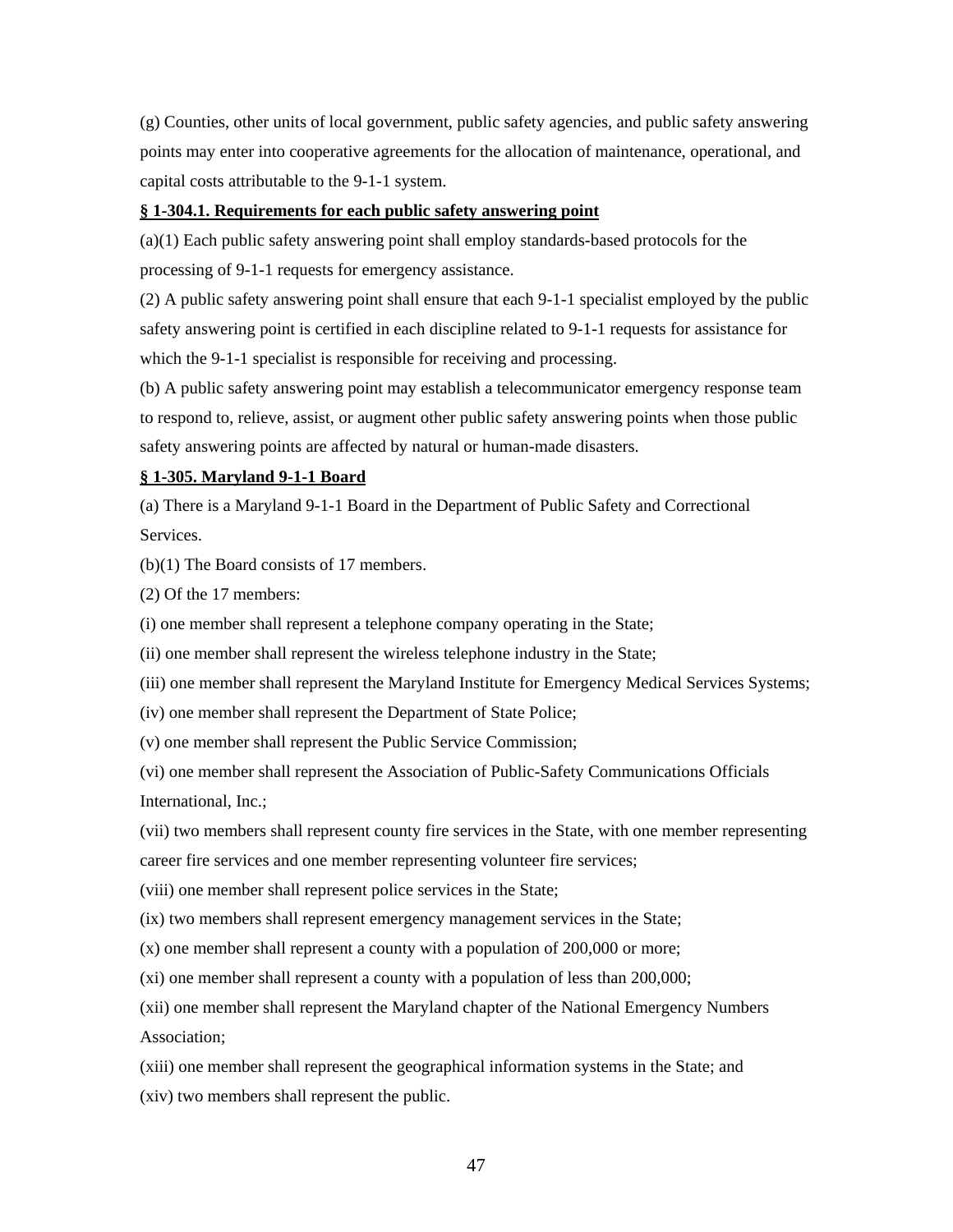(3) The Governor shall appoint the members with the advice and consent of the Senate.

(c)(1) The term of a member is 4 years and begins on July 1.

(2) The terms of the members are staggered as required by the terms provided for members of the Board on October 1, 2003.

(3) At the end of a term, a member continues to serve until a successor is appointed and qualifies.

(4) If a vacancy occurs after a term has begun, the Governor shall appoint a successor to represent the organization or group in which the vacancy occurs.

(5) A member who is appointed after a term has begun serves only for the rest of the term and until a successor is appointed and qualifies.

(d) The Governor shall appoint a chairperson from among the Board members.

Meetings; availability of agenda, minutes, and live streaming of open meetings

(e)(1) The Board shall meet as necessary, but at least once each quarter.

(2) The Board shall make publicly available on its website:

(i) each open meeting agenda:

1. at least 48 hours in advance of each meeting; or

2. if the meeting is being held due to an emergency, a natural disaster, or any other unanticipated situation, as far in advance of the meeting as practicable;

(ii) meeting minutes from the portions of a meeting that were held in open session, not more than

2 business days after the minutes are approved; and

(iii) live video streaming of each portion of a meeting that is held in open session.

(3) The Board shall maintain on its website:

(i) meeting minutes made available under paragraph (2) of this subsection for a minimum of 5 years after the date of the meeting; and

(ii) a complete and unedited archived video recording of each open meeting for which live video streaming was made available under paragraph (2) of this subsection for a minimum of 1 year after the date of the meeting.

(f) A member of the Board:

(1) may not receive compensation as a member of the Board; but

(2) is entitled to reimbursement for expenses under the Standard State Travel Regulations,1 as provided in the State budget.

(g) The Secretary shall provide staff to the Board, including:

(1) a coordinator who is responsible for the daily operation of the office of the Board; and

(2) staff to handle the increased duties related to enhanced 9-1-1 service.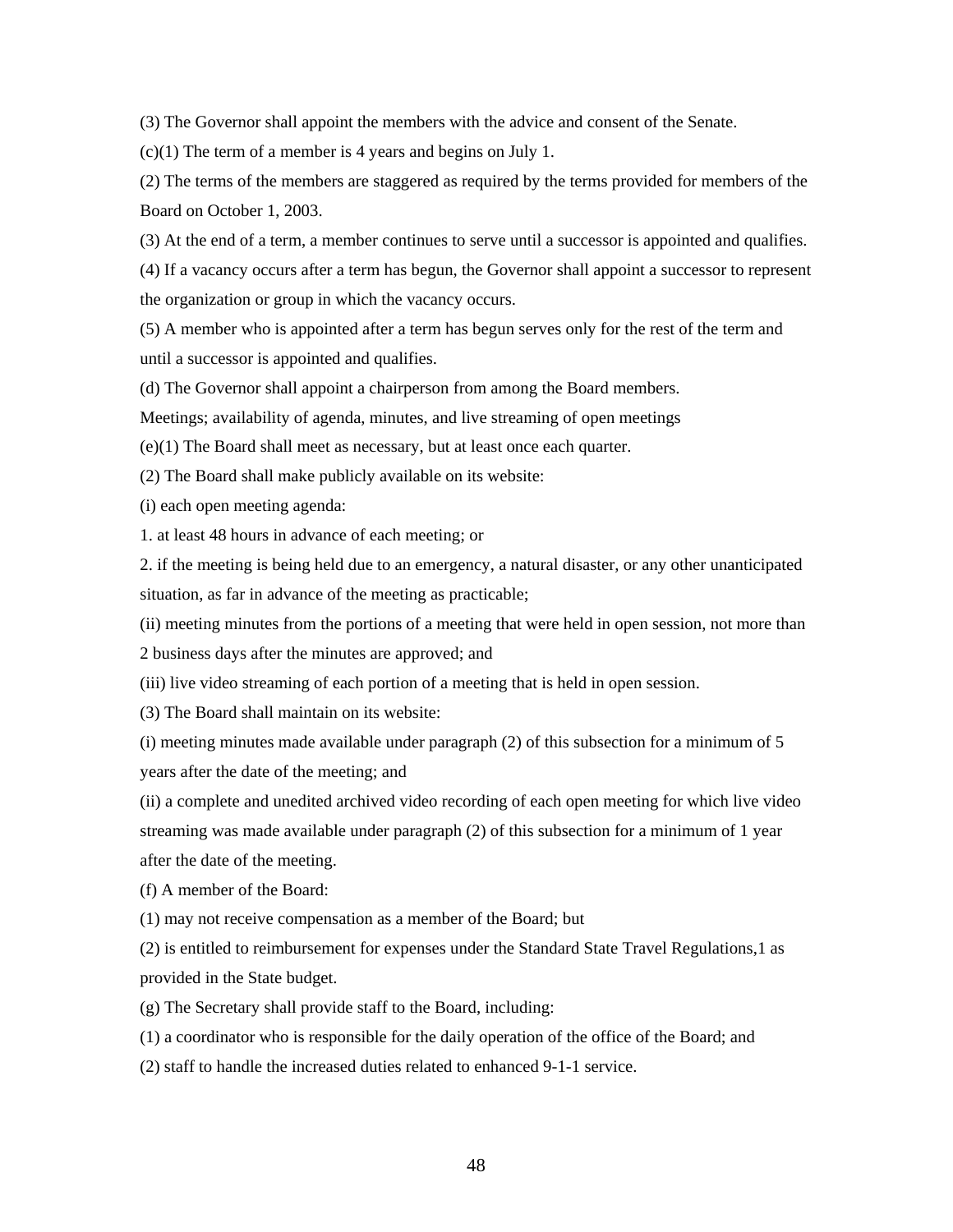#### **§ 1-306. Responsibilities of Board--Coordination of enhancement of 9-1-1 systems**

(a) The Board shall coordinate the enhancement of county 9-1-1 systems.

(b) The Board's responsibilities include:

(1) establishing planning guidelines for enhanced 9-1-1 system plans and deployment of wireless enhanced 9-1-1 service in accordance with this subtitle;

(2) establishing procedures to review and approve or disapprove county plans and to evaluate requests for variations from the planning guidelines established by the Board;

(3) establishing procedures for the request for reimbursement of the costs of enhancing a 9-1-1 system by a county or counties in which a 9-1-1 system is in operation, and procedures to review and approve or disapprove the request;

(4) transmitting the planning guidelines and procedures established under this section, and any amendments to them, to the governing body of each county;

(5) submitting to the Secretary each year a schedule for implementing the enhancement of county or multicounty 9-1-1 systems, and an estimate of funding requirements based on the approved county plans;

(6) developing, with input from counties, and publishing on or before July 1, 2004, an implementation schedule for deployment of wireless enhanced 9-1-1 service;

(7) reviewing and approving or disapproving requests for reimbursement of the costs of enhancing 9-1-1 systems, and submitting to the Secretary each year a schedule for reimbursement and an estimate of funding requirements;

(8) reviewing the enhancement of 9-1-1 systems;

(9) providing for an audit of county expenditures for the operation and maintenance of 9-1-1 systems;

(10) ensuring inspections of public safety answering points;

(11) reviewing and approving or disapproving requests from counties with operational enhanced

9-1-1 systems to be exempted from the expenditure limitations under § 1-312 of this subtitle;

(12) authorizing expenditures from the 9-1-1 Trust Fund that:

(i) are for enhancements of 9-1-1 systems that:

1. are required by the Board;

2. will be provided to a county by a third party contractor; and

3. will incur costs that the Board has approved before the formation of a contract between the county and the contractor; and

(ii) are approved by the Board for payment:

1. from money collected under § 1-310 of this subtitle; and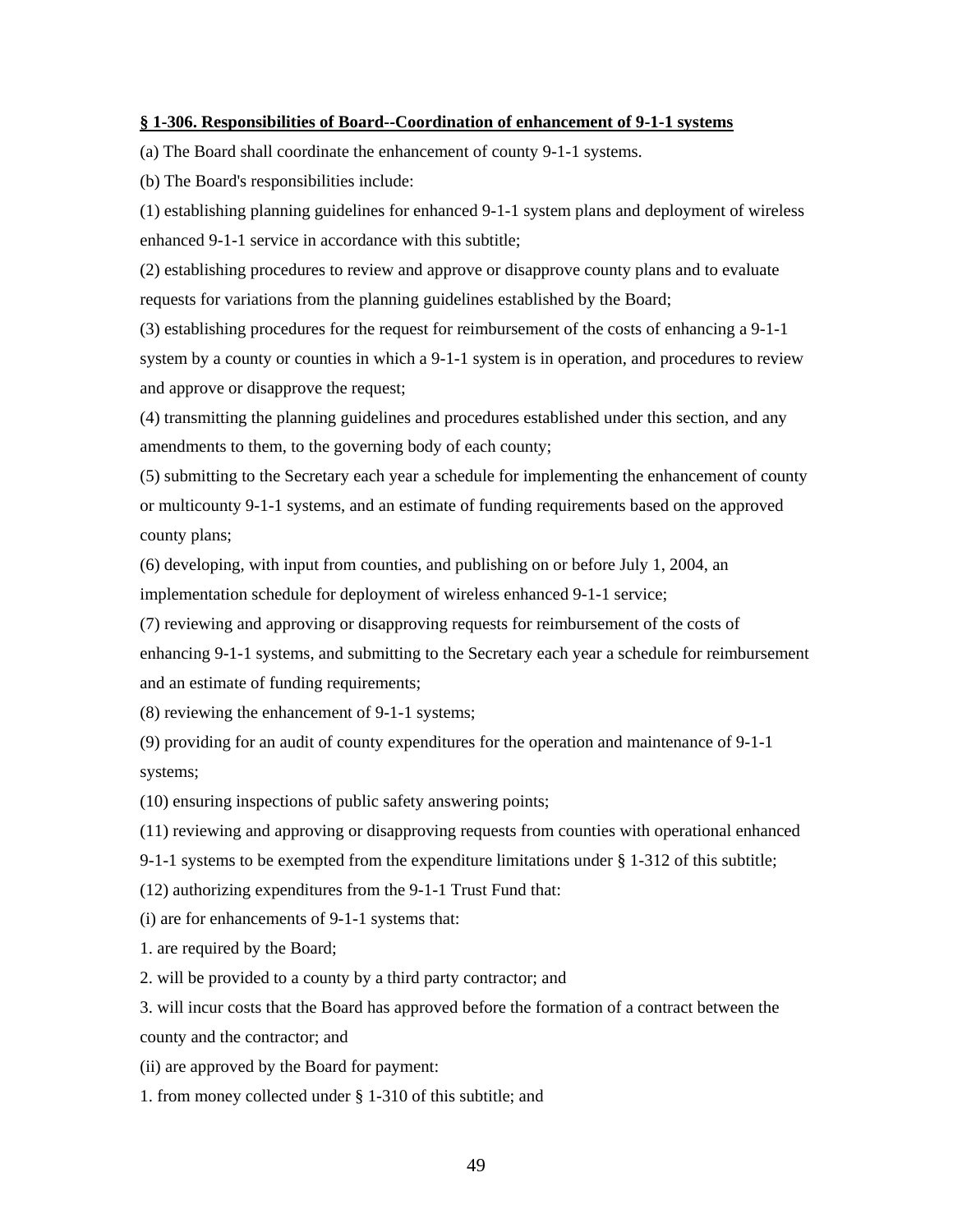2. directly to a third party contractor on behalf of a county;

(13) establishing planning guidelines for Next Generation 9-1-1 services system plans and deployment of Next Generation 9-1-1 services in accordance with this subtitle;

(14) establishing minimum standards for records retention guidelines for 9-1-1 audio, pictures, video, text messages, and data;

(15) establishing training standards for public safety answering point personnel based on national best practices, including training concerning Next Generation 9-1-1 topics; and

(16) establishing minimum standards for cybersecurity, oversight, and accountability of service level agreements between counties and core service providers of Next Generation 9-1-1 services.

(c) The guidelines established by the Board under subsection  $(b)(1)$  and  $(13)$  of this section:

(1) shall be based on available technology and equipment;

(2) shall require Next Generation 9-1-1 services systems to be interconnected and interoperable, as determined by the Board; and

(3) may be based on any other factor that the Board determines is appropriate, including population and area served by 9-1-1 systems.

Procedures to include in record retention standards

(d) The standards established by the Board under subsection (b)(14) of this section shall include procedures for:

(1) the security of the records;

(2) the establishment and revision, in accordance with the regulations, of record retention and disposal schedules to ensure the prompt and orderly disposition of records, including electronic records, that are no longer needed for operation; and

(3) the maintenance of inventories of records series that are accurate and complete.

Continuing education for 9-1-1 specialists; annual audit to ensure training requirements are met (e)(1) The standards established by the Board under subsection (b)(15) of this section shall include minimum continuing education standards for 9-1-1 specialists.

(2)(i) At least once each year, the Board shall provide for an audit of each public safety answering point in order to ensure that 9-1-1 specialists and other personnel employed by the public safety answering point have satisfied the training requirements established in accordance with subsection (b)(15) of this section.

(ii) The audit described under subparagraph (i) of this paragraph may be conducted concurrently with an inspection of the public safety answering point in accordance with subsection  $(b)(10)$  of this section.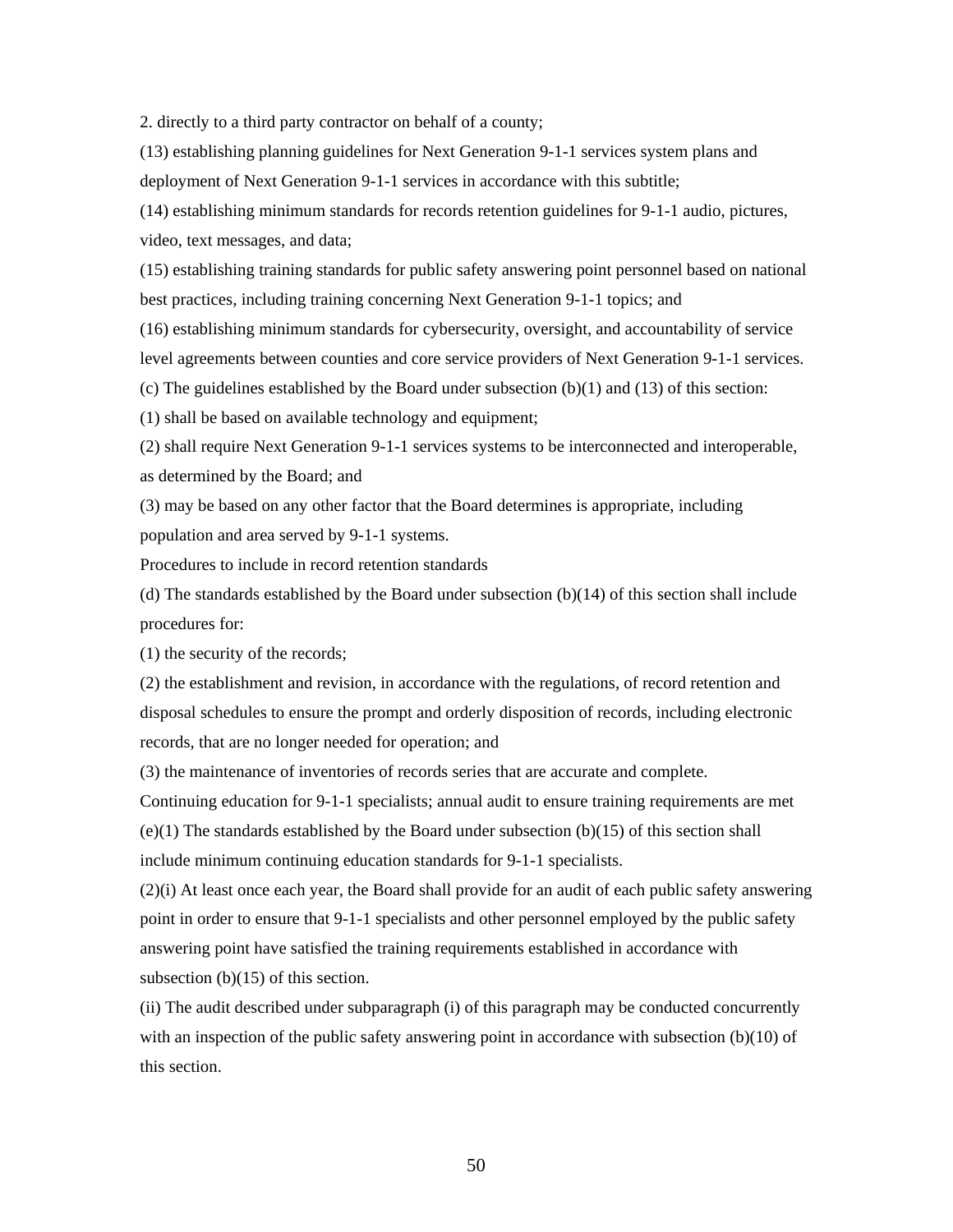(f) The Board shall establish standards governing the processing of 9-1-1 requests for assistance that:

(1) minimize the transfer of those requests from the public safety answering point that received the request to other public safety answering points within or outside the State or federal emergency communication centers; and

(2) follow best practices for transferring requests to public safety agencies to ensure the optimal public safety response.

(g) The Board shall:

(1) establish minimum standards for 9-1-1 systems, enhanced 9-1-1 systems, and Next Generation 9-1-1 services that ensure improved access for individuals with disabilities and individuals who use assistive technologies, including mandatory connectivity requirements for core service providers for Next Generation 9-1-1 services to device-based and cloud-based data repositories; and

(2) update the standards adopted in accordance with item (1) of this subsection based on available technology and equipment.

#### **§ 1-307. Responsibilities of Board--Annual report**

(a) The Board shall submit an annual report to the Governor, the Secretary, and, subject to § 2-

1257 of the State Government Article, the Legislative Policy Committee.

(b) The report shall provide the following information for each county:

(1) the type of 9-1-1 system currently operating in the county;

(2) the total State 9-1-1 fee and county 9-1-1 fee charged;

(3) the funding formula in effect;

(4) any statutory or regulatory violation by the county and the response of the Board;

(5) any efforts to establish an enhanced 9-1-1 system in the county; and

(6) any suggested changes to this subtitle.

#### **§ 1-308. 9-1-1 Trust Fund**

(a) There is a 9-1-1 Trust Fund.

 $(b)(1)$  Except as provided in paragraph (2) of this subsection and subject to § 1-309.1 of this subtitle, the purposes of the 9-1-1 Trust Fund are to:

(i) reimburse counties for the cost of enhancing a 9-1-1 system;

(ii) pay contractors in accordance with  $\S 1-306(b)(12)$  of this subtitle; and

(iii) fund the coordinator position and staff to handle the increased duties related to wireless

enhanced 9-1-1 service under § 1-305 of this subtitle, as an administrative cost.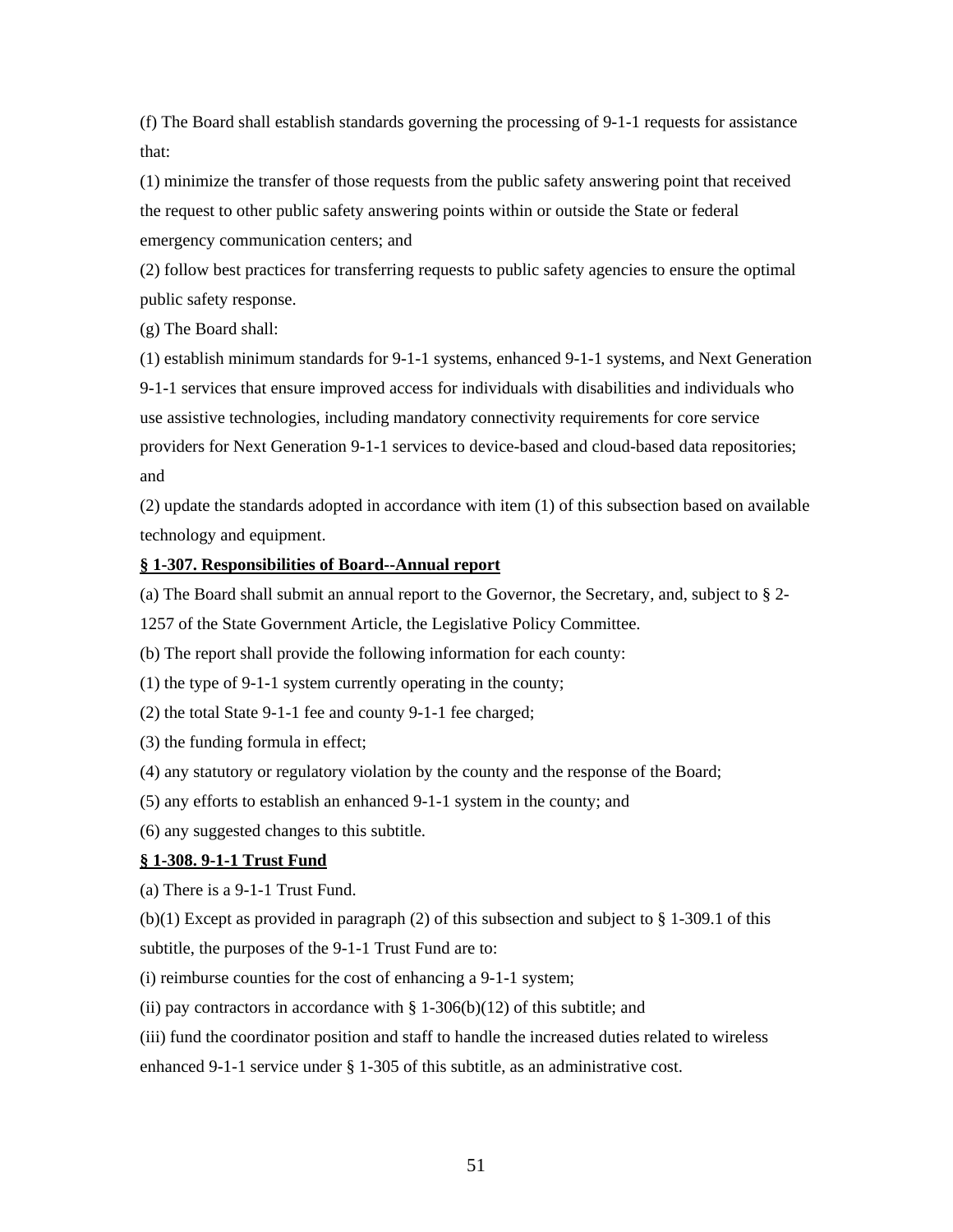(2) Subject to paragraph (3) of this subsection and beginning January 1, 2020, in addition to the purposes described under paragraph (1) of this subsection, the purposes of the 9-1-1 Trust Fund include:

(i) funding the operation and maintenance of 9-1-1 systems, enhanced 9-1-1 systems, and Next Generation 9-1-1 services, including:

1. equipment and software utilized directly for providing 9-1-1 services by a public safety answering point;

2. protocol systems and software utilized directly for providing 9-1-1 services by a public safety answering point;

3. interpretation services provided for a public safety answering point;

4. services provided for a public safety answering point to ensure improved access to individuals with disabilities and other individuals who use assistive technology; and

5. voice, data, and call log recorders utilized to capture information from 9-1-1 systems, enhanced 9-1-1 systems, and Next Generation 9-1-1 services;

(ii) funding the operation and maintenance of 9-1-1 systems, enhanced 9-1-1 systems, and Next Generation 9-1-1 services connectivity and infrastructure equipment, including:

1. automatic number and location identification; and

2. Primary Rate Interface and Session Initiation Protocol trunking for 10-digit emergency and nonemergency lines;

(iii) funding geographical information systems hardware, software, data development, and data management costs incurred for the effective operation of 9-1-1 systems, enhanced 9-1-1 systems, and Next Generation 9-1-1 services, including:

1. mapping equipment;

2. interfaces to computer-aided dispatch; and

3. geographical information systems base layer development and management;

(iv) funding public safety answering point facilities costs, including access control, security systems, and standby power;

(v) funding costs for public education materials;

(vi) funding the training of county personnel working in or directly supporting a public safety answering point;

(vii) funding the provision of tuition reimbursement for 9-1-1 specialists for educational programs related to the 9-1-1 specialist career field; and

(viii) funding costs to maintain the cybersecurity of 9-1-1 systems, enhanced 9-1-1 systems, and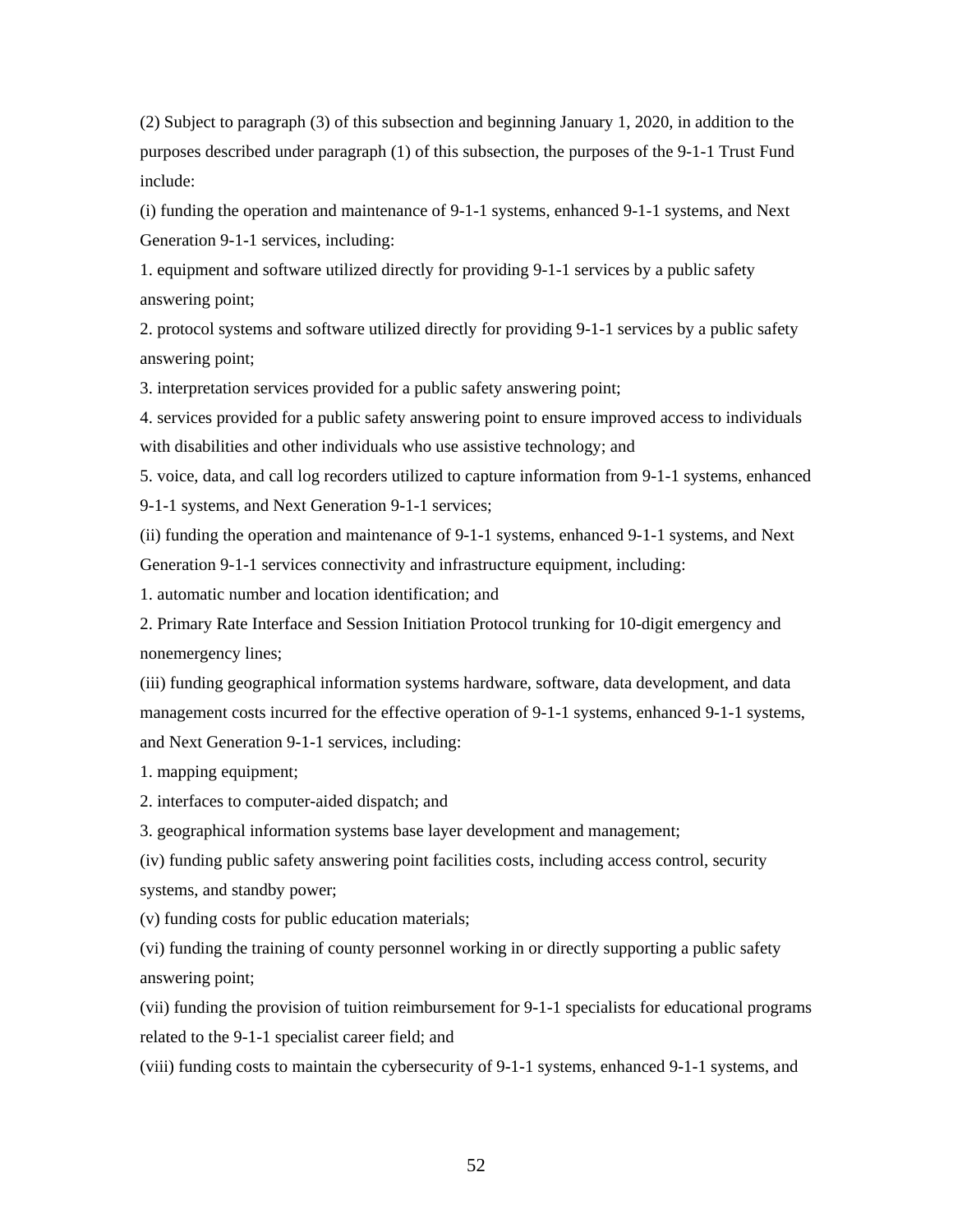(3) Funding allocated in accordance with paragraph (2) of this subsection may not be utilized for the payment of the salary of public safety answering point personnel or county personnel. Composition

(c) The 9-1-1 Trust Fund consists of:

(1) money from the 9-1-1 fee collected and remitted to the Comptroller under  $\S$  1-310 of this subtitle;

(2) money from the additional charge collected and remitted to the Comptroller under § 1-311 of this subtitle;

(3) money from the prepaid wireless E 9-1-1 fee collected and remitted to the Comptroller under § 1-313 of this subtitle; and

(4) investment earnings of the 9-1-1 Trust Fund.

(d) Money in the 9-1-1 Trust Fund shall be held in the State Treasury.

Administration

(e) The Secretary shall administer the 9-1-1 Trust Fund, subject to the guidelines for financial management and budgeting established by the Department of Budget and Management.

(f) The Secretary shall direct the Comptroller to establish separate accounts in the 9-1-1 Trust Fund for the payment of administrative expenses and for each county.

 $(g)(1)$  Any investment earnings shall be credited to the 9-1-1 Trust Fund.

(2) The Comptroller shall allocate the investment income among the accounts in the 9-1-1 Trust Fund, prorated on the basis of the total fees collected in each county.

#### **§ 1-309. Appropriations and disbursements from 9-1-1 Trust Fund**

(a) On recommendation of the Board, each year the Secretary shall request an appropriation from the 9-1-1 Trust Fund in an amount sufficient to:

(1) carry out the purposes of this subtitle;

(2) pay the administrative costs chargeable to the 9-1-1 Trust Fund; and

(3) reimburse counties for the cost of enhancing a 9-1-1 system.

(b)(1) Subject to the limitations under subsection (e) of this section, the Comptroller shall

disburse the money in the 9-1-1 Trust Fund as provided in this subsection.

(2) Each July 1, the Comptroller shall allocate sufficient money from the State 9-1-1 fee to pay the costs of administering the 9-1-1 Trust Fund.

(3) As directed by the Secretary and in accordance with the State budget, the Comptroller, from the appropriate account, shall:

(i) reimburse counties for the cost of enhancing a 9-1-1 system;

(ii) pay contractors in accordance with  $\S 1-306(b)(12)$  of this subtitle; and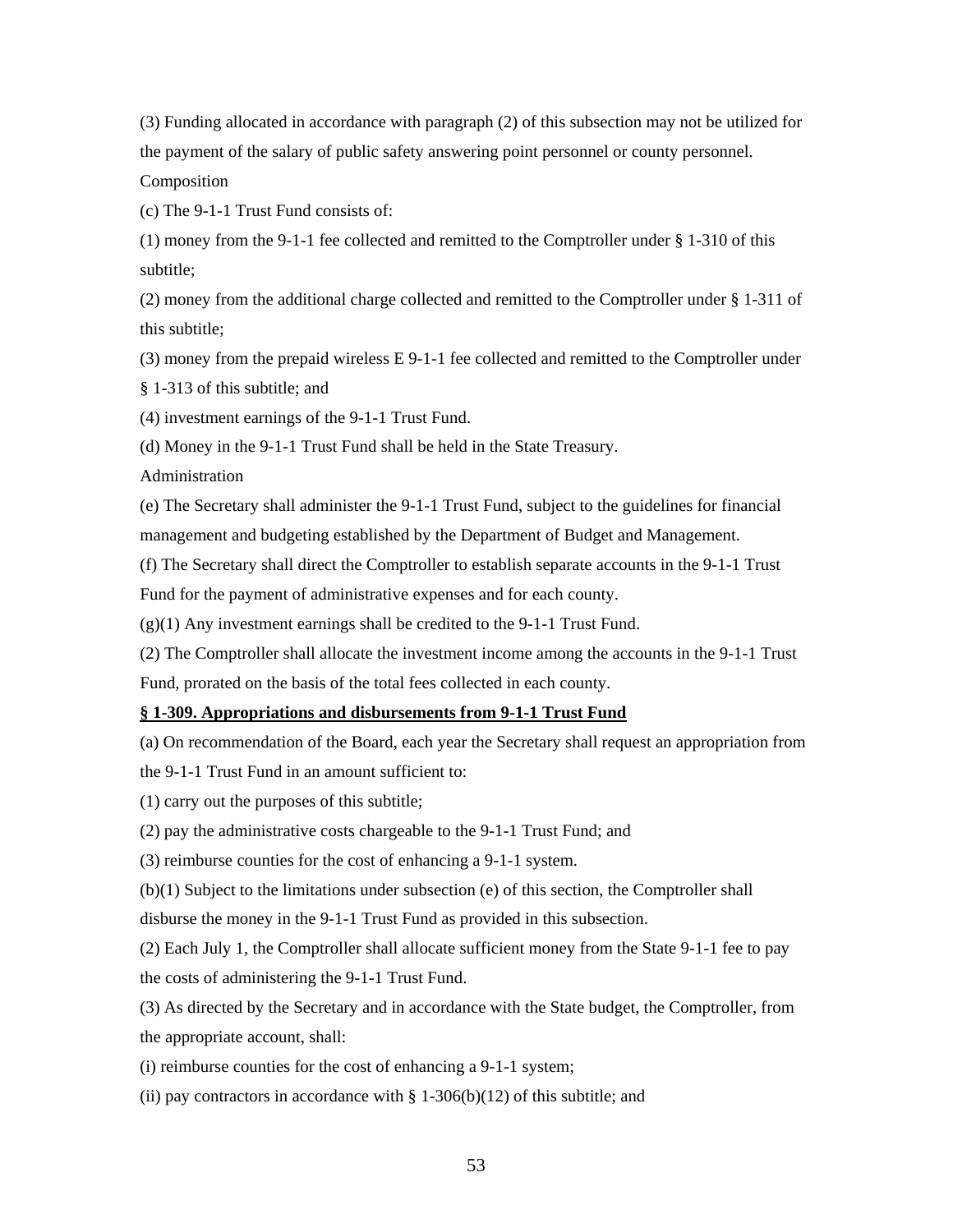(iii) pay the costs associated with maintenance, operations, and programs approved by the Board in accordance with § 1-308(b) of this subtitle.

(4)(i) The Comptroller shall pay to each county from its account the money requested by the county to pay the maintenance and operation costs of the county's 9-1-1 system in accordance with the State budget.

(ii) The Comptroller shall pay the money for maintenance and operation costs on September 30, December 31, March 31, and June 30 of each year.

(c)(1) Money accruing to the 9-1-1 Trust Fund may be used as provided in this subsection.

(2) Money collected from the State 9-1-1 fee may be used only to:

(i) pay the administrative costs chargeable to the 9-1-1 Trust Fund;

(ii) reimburse counties for the cost of enhancing a 9-1-1 system;

(iii) pay contractors in accordance with  $\S$  1-306(b)(12) of this subtitle; and

(iv) pay the costs associated with maintenance, operations, and programs approved by the Board in accordance with § 1-308(b) of this subtitle.

(3) Money collected from the county 9-1-1 fee may be used by the counties only for the maintenance and operation costs of the 9-1-1 system.

(4) Money collected from the prepaid wireless E 9-1-1 fee shall be used as follows:

(i) 25% for the same purpose as the 9-1-1 fee under paragraph (2) of this subsection; and

(ii) 75% for the same purpose as the county 9-1-1 fee under paragraph (3) of this subsection, prorated on the basis of the total fees collected in each county.

(5) Money accruing to the 9-1-1 Trust Fund may not be used for the maintenance or operation of communications centers other than public safety answering points.

(d)(1) Reimbursement may be made only to the extent that county money was used to enhance the 9-1-1 system.

(2) Reimbursement for the enhancement of 9-1-1 systems shall include the installation of equipment for automatic number identification, automatic location identification, and other technological advancements that the Board requires.

(3) Reimbursement from money collected from the State 9-1-1 fee may be used only for 9-1-1 system enhancements approved by the Board.

(e)(1) The Board may direct the Comptroller to withhold from a county money for 9-1-1 system expenditures if the county violates this subtitle or a regulation of the Board.

 $(2)(i)$  The Board shall state publicly in writing its reason for withholding money from a county and shall record its reason in the minutes of the Board.

(ii) On reaching its decision to withhold money, the Board shall notify the county.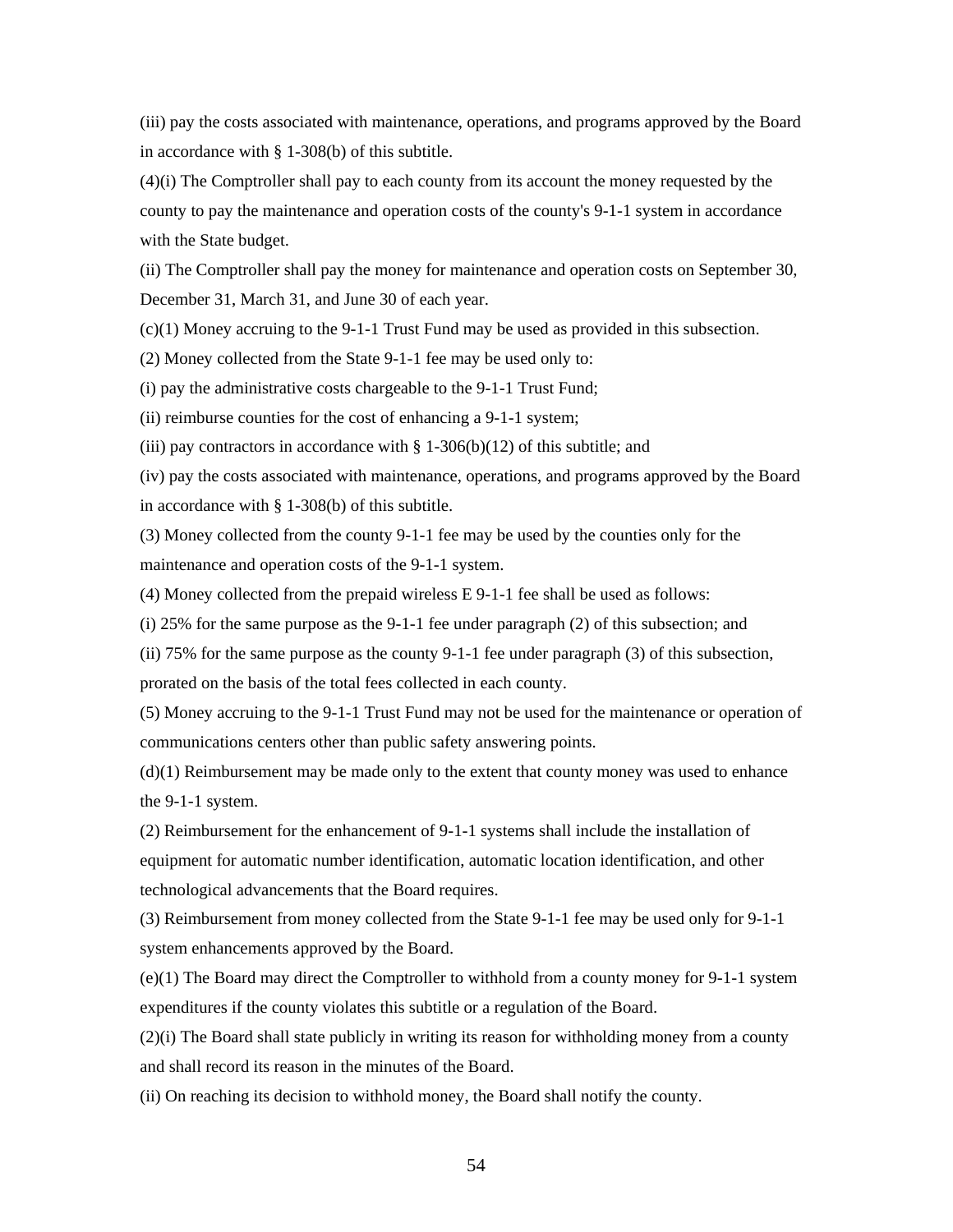(iii) The county has 30 days after the date of notification to respond in writing to the Board. (3)(i) On notification by the Board, the Comptroller shall hold money for the county in the county's account in the 9-1-1 Trust Fund.

(ii) Money held by the Comptroller under subparagraph (i) of this paragraph does not accrue interest for the county.

(iii) Interest income earned on money held by the Comptroller under subparagraph (i) of this paragraph accrues to the 9-1-1 Trust Fund.

(4) County money withheld by the Comptroller shall be withheld until the Board directs the Comptroller to release the money.

(f)(1) The Legislative Auditor may conduct fiscal/compliance audits of the 9-1-1 Trust Fund and of the appropriations and disbursements made for purposes of this subtitle.

(2) The cost of the fiscal portion of the audits shall be paid from the 9-1-1 Trust Fund as an administrative cost.

#### **§ 1-309.1. Cybersecurity standards for public safety answering points**

(a) In consultation with the Maryland Cybersecurity Council established under § 9-2901 of the State Government Article, the Board shall establish cybersecurity standards for public safety answering points based on national industry and 9-1-1 system trade association best practices, including standards concerning response protocols in the event of a cybersecurity attack on a public safety answering point.

(b) At least once each year on a date determined by the Board and in advance of submitting a request for or receiving any money from the 9-1-1 Trust Fund, the director of each public safety answering point shall examine the cybersecurity of the public safety answering point to determine whether the cybersecurity defenses employed by the public safety answering point satisfy the standards established by the Board under subsection (a) of this section and submit to the Board a report detailing the results of that exercise.

(c) If a director of a public safety answering point fails to submit a report required under subsection (b) of this section, the Board may not authorize any money from the 9-1-1 Trust Fund to be paid to a county serviced by the public safety answering point until that report has been submitted.

#### **§ 1-310. State 9-1-1 fee**

(a) This section does not apply to prepaid wireless telecommunications service.

In general

(b) Each subscriber to switched local exchange access service or CMRS or other 9-1-1-accessible service shall pay a State 9-1-1 fee.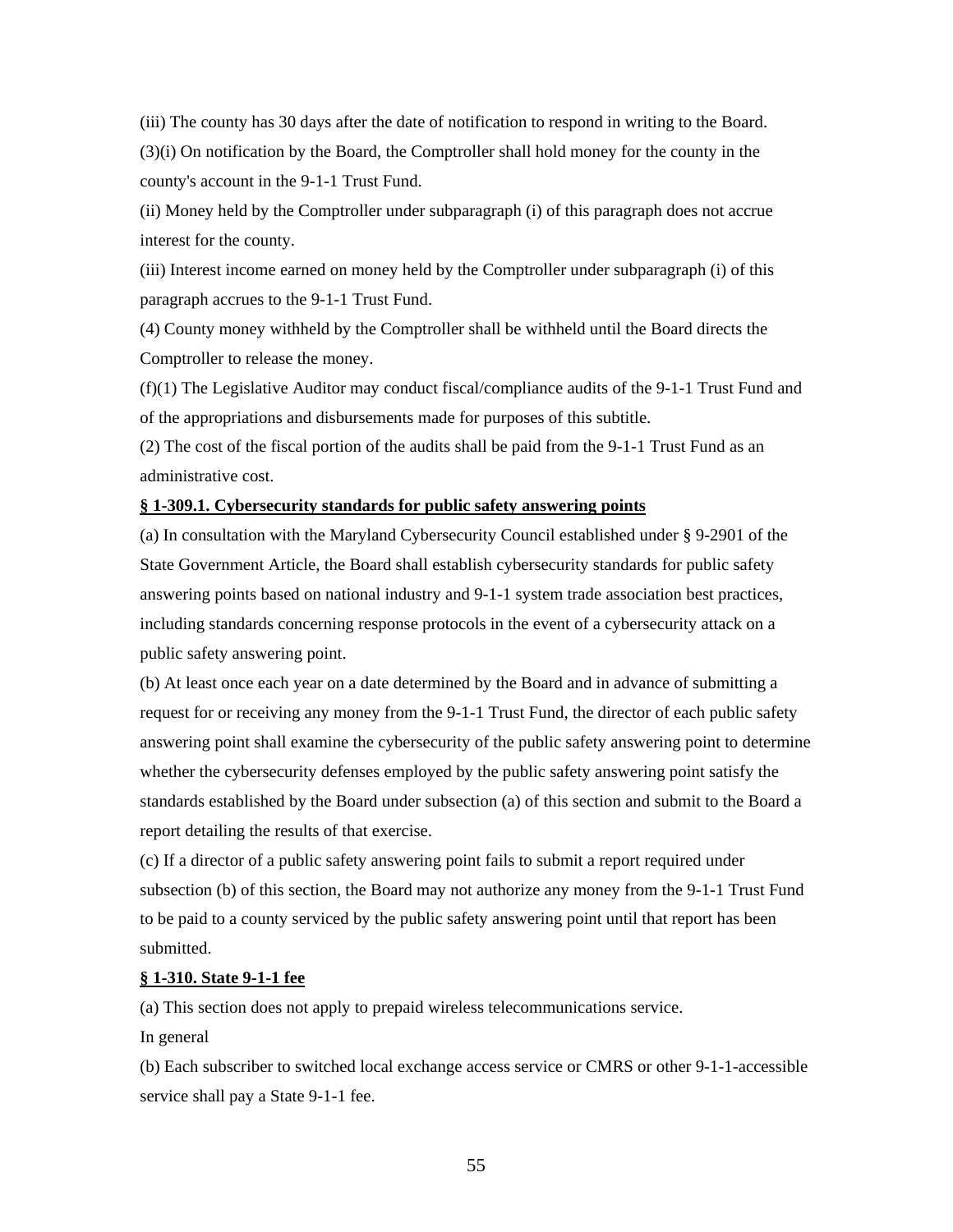$(c)(1)$  Subject to paragraphs (2) through (5) of this subsection, the State 9-1-1 fee is 50 cents per month for each switched local exchange access service, CMRS, or other 9-1-1-accessible service provided, payable when the bill for the service is due.

(2) Except as provided in paragraphs (3) through (5) of this subsection, if a service provider provisions to the same individual or person the voice channel capacity to make more than one simultaneous outbound call from a 9-1-1-accessible service, each separate outbound call voice channel capacity, regardless of the technology, shall constitute a separate 9-1-1-accessible service for purposes of calculating the State 9-1-1 fee due under paragraph (1) of this subsection. (3) CMRS provided to multiple devices that share a mobile telephone number shall be treated as a single 9-1-1-accessible service for purposes of calculating the State 9-1-1 fee due under paragraph (1) of this subsection.

(4) A broadband connection not used for telephone service may not constitute a separate voice channel capacity for purposes of calculating the State 9-1-1 fee due under paragraph (1) of this subsection.

(5)(i) For a telephone service that provides, to multiple locations, shared simultaneous outbound voice channel capacity configured to provide local dial in different states, the voice channel capacity to which the State 9-1-1 fee due under paragraph (1) of this subsection applies is only the portion of the shared voice channel capacity in the State identified by the service supplier's books and records.

(ii) In determining the portion of shared capacity in the State, a service supplier may rely on, among other factors, a customer's certification of the customer's allocation of capacity in the State, which may be based on:

1. each end user location;

2. the total number of end users; and

3. the number of end users at each end user location.

(d)(1) The Public Service Commission shall direct each telephone company to add the State 9-1-1 fee to all current bills rendered for switched local exchange access service in the State.

(2) Each telephone company:

(i) shall act as a collection agent for the 9-1-1 Trust Fund with respect to the 9-1-1 fees;

(ii) shall remit all money collected to the Comptroller on a monthly basis;

(iii) shall keep records of 9-1-1 fees collected and remitted under this paragraph for at least 4 years after the fee is remitted; and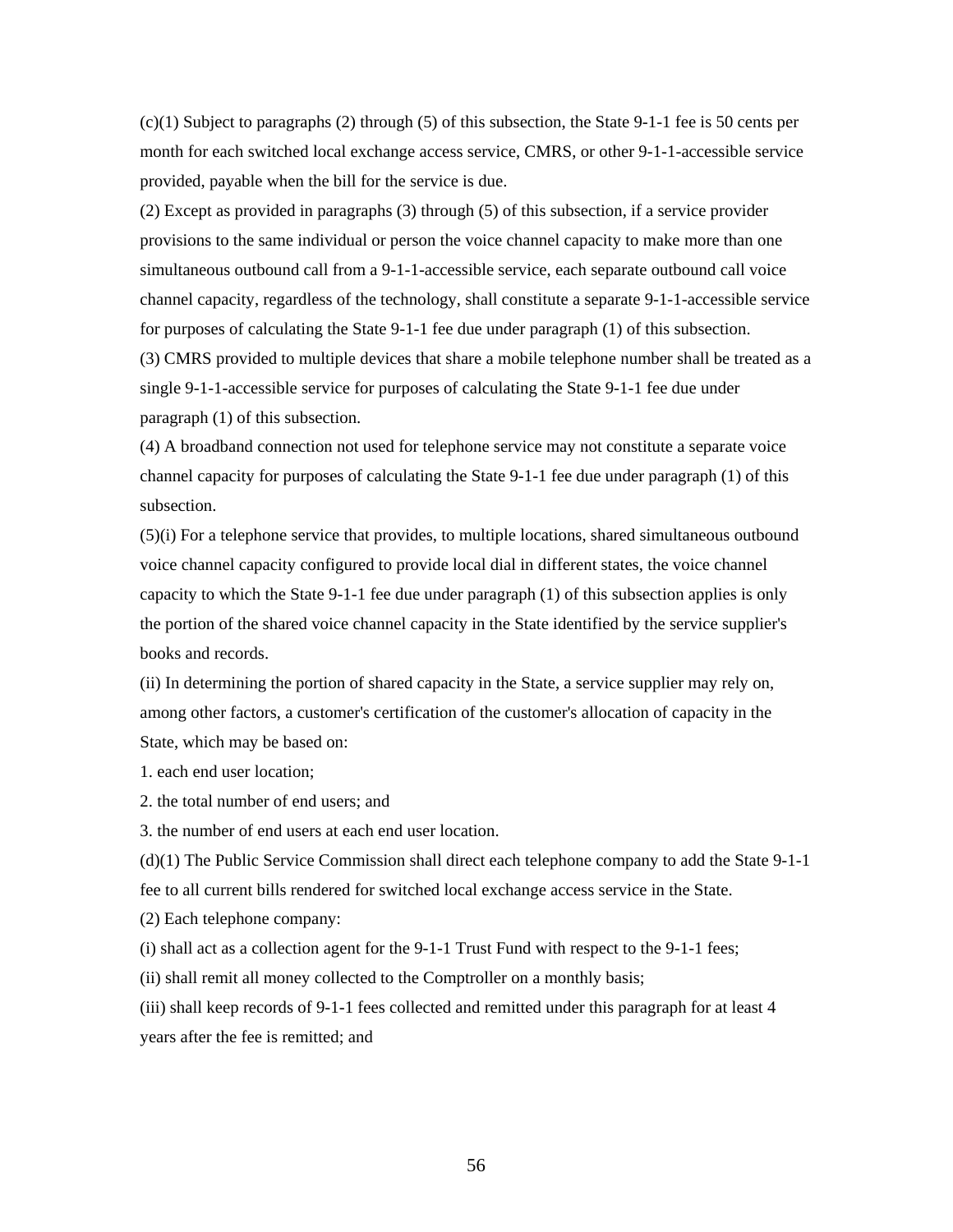(iv) is entitled to credit, against the money from the State 9-1-1 fees to be remitted to the Comptroller, an amount equal to 0.50% of the State 9-1-1 fees to cover the expenses of billing, collecting, remitting, and keeping records of the State 9-1-1 fees and county 9-1-1 fees.

(3) The Comptroller shall deposit the money remitted in the 9-1-1 Trust Fund.

Collection-By 9-1-1 service carriers

(e)(1) Each 9-1-1 service carrier shall add the State 9-1-1 fee to all current bills rendered for CMRS or other 9-1-1-accessible service in the State.

(2) Each 9-1-1 service carrier:

(i) shall act as a collection agent for the 9-1-1 Trust Fund with respect to the 9-1-1 fees;

(ii) shall remit all money collected to the Comptroller on a monthly basis;

(iii) shall keep records of 9-1-1 fees collected and remitted under this paragraph for at least 4 years after the fee is remitted; and

(iv) is entitled to credit, against the money from the State 9-1-1 fees to be remitted to the Comptroller, an amount equal to 0.50% of the State 9-1-1 fees to cover the expenses of billing, collecting, remitting, and keeping records of the State 9-1-1 fees and county 9-1-1 fees.

(3) The Comptroller shall deposit the money remitted in the 9-1-1 Trust Fund.

Procedures for auditing surcharge collection and remittance

(f)(1) The Comptroller, in consultation with the Board, shall adopt procedures for auditing surcharge collection and remittance by telephone companies and CMRS providers of 9-1-1 fees collected under this section and under § 1-311 of this subtitle.

(2) The procedures adopted under paragraph (1) of this subsection shall be consistent with the audit and appeal procedures established for the sales and use tax under Titles 11 and 13 of the Tax--General Article.

(3) The Comptroller may issue an administrative subpoena to compel compliance with an audit conducted under this subsection.

(4) The Comptroller shall develop and distribute informational materials to telephone companies and CMRS providers regarding:

(i) proper collection and remittance of 9-1-1 fees; and

(ii) the audit procedures adopted under paragraph (1) of this subsection.

(5) On request of a telephone company or CMRS provider, and except as otherwise required by law, the information that the telephone company or CMRS provider reports to the Comptroller shall be confidential, privileged, and proprietary and may not be disclosed to any person other than the telephone company or CMRS provider.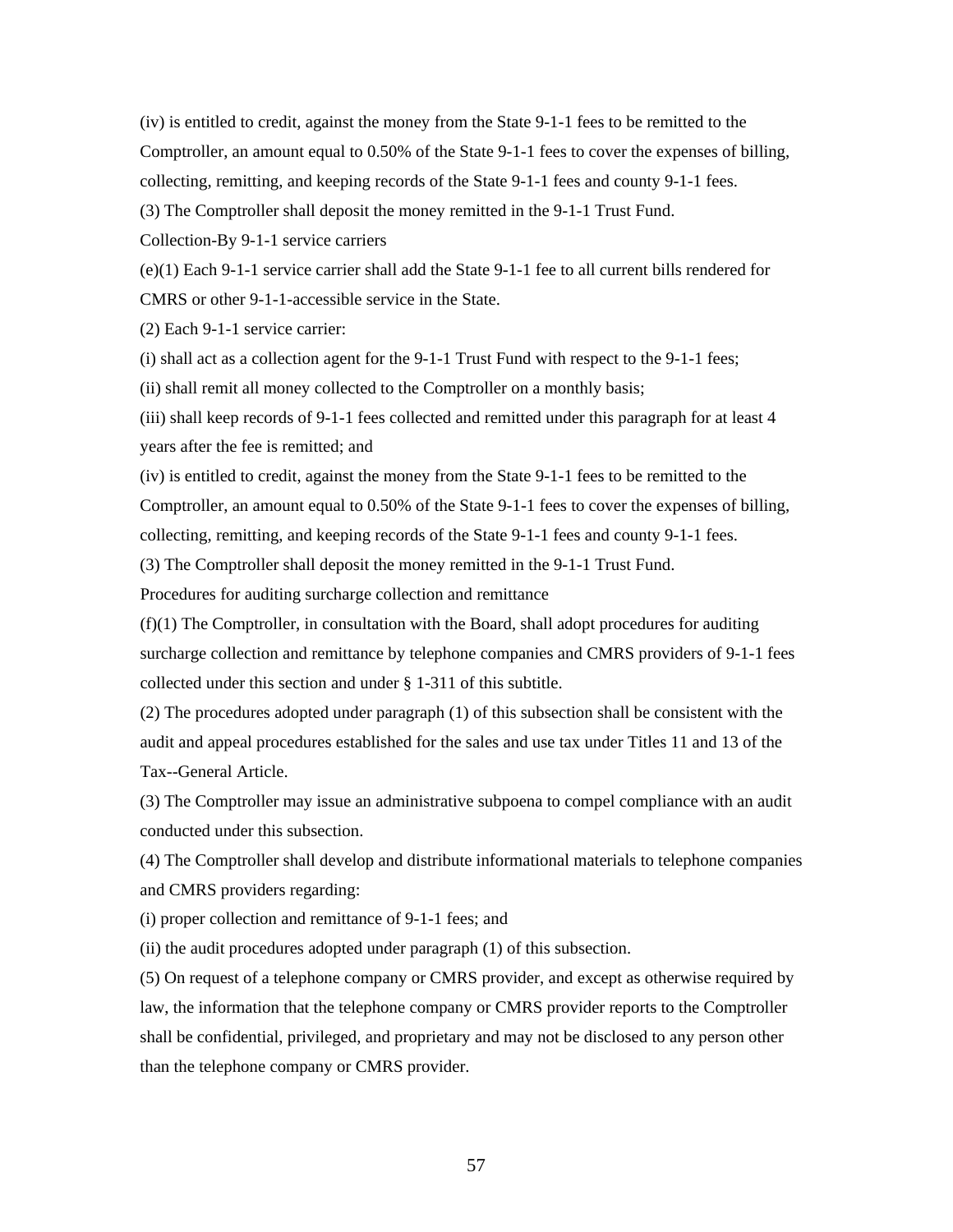(6) The Comptroller is entitled to an amount equal to 0.5% of the 9-1-1 fees collected under this section to cover the expenses of conducting audits under this subsection.

(7) On or before December 1 each year, the Comptroller shall submit an annual report to the Board detailing the audits conducted during the immediately preceding year and the outcome of each audit.

(8) The Comptroller may adopt regulations necessary to carry out the requirements of this subsection.

(g) Notwithstanding any other provision of this subtitle, the State 9-1-1 fee does not apply to an intermediate service line used exclusively to connect a CMRS or other 9-1-1-accessible service, other than a switched local access service, to another telephone system or switching device.

(h) A CMRS provider that pays or collects State 9-1-1 fees under this section has the same immunity from liability for transmission failures as that approved by the Public Service Commission for local exchange telephone companies that are subject to regulation by the Commission under the Public Utilities Article.

#### **§ 1-311. County 9-1-1 fee**

(a) This section does not apply to prepaid wireless telecommunications service. Authorized

(b) In addition to the State 9-1-1 fee, the governing body of each county, by ordinance or resolution enacted or adopted after a public hearing, may impose a county 9-1-1 fee to be added to all current bills rendered for switched local exchange access service or CMRS or other 9-1-1 accessible service in the county.

 $(c)(1)$  Except as provided in paragraph  $(2)$  of this subsection and subject to paragraphs  $(3)$ through (6) of this subsection, the county 9-1-1 fee imposed by a county may not exceed 75 cents per month for each switched local exchange access service, CMRS, or other 9-1-1-accessible service provided.

(2) If revenues attributable to the county 9-1-1 fee for a fiscal year do not provide the revenues necessary to cover a county's operational costs for the 9-1-1 system for that fiscal year, the county may, for the following fiscal year, impose a county 9-1-1 fee not exceeding \$1.50 per month for each switched local exchange access service, CMRS, or other 9-1-1-accessible service provided. (3) Except as provided in paragraphs (4) through (6) of this subsection, if a service provider provisions to the same individual or person the voice channel capacity to make more than one simultaneous outbound call from a 9-1-1-accessible service, each separate outbound call voice channel capacity, regardless of the technology, shall constitute a separate 9-1-1-accessible service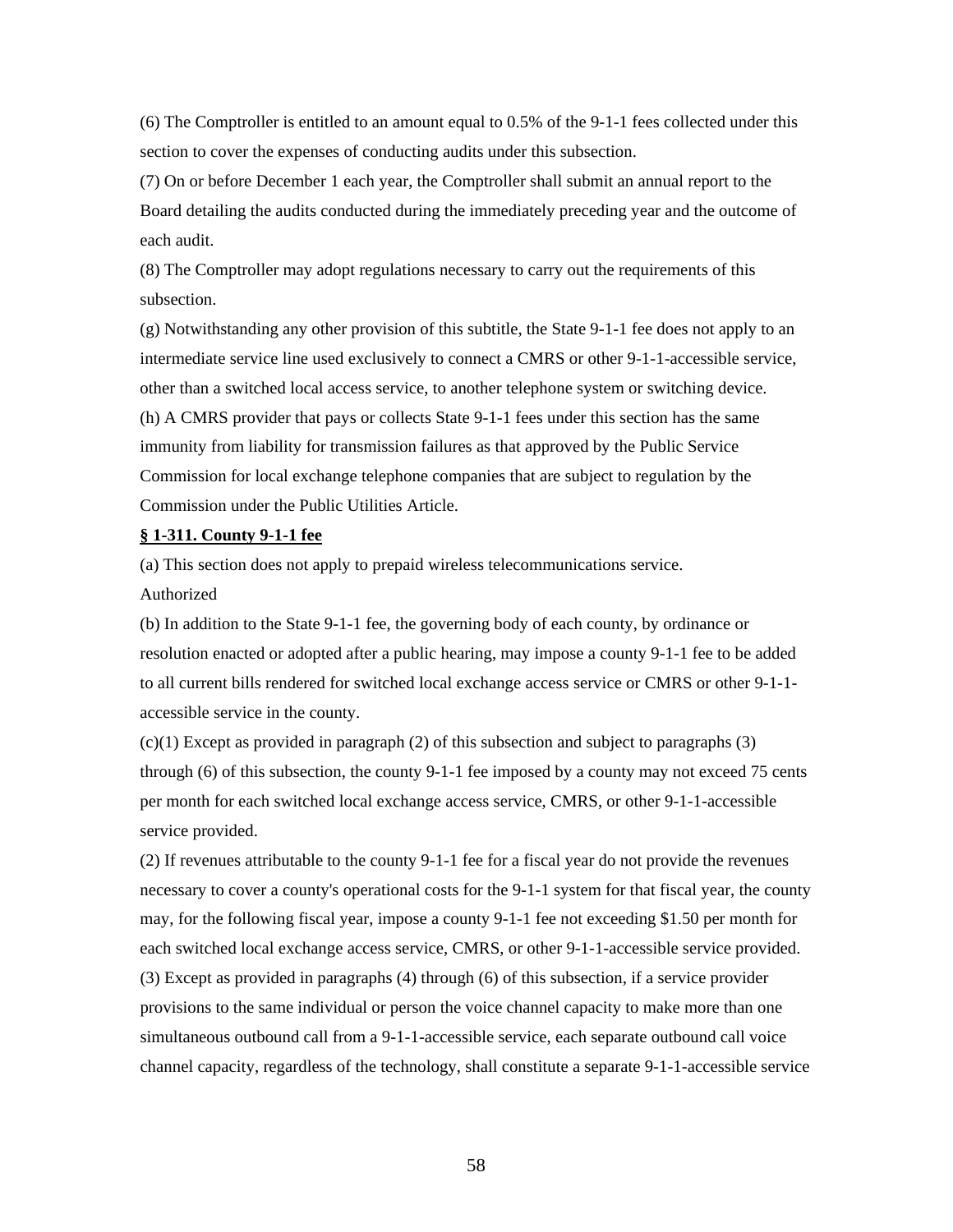for purposes of calculating the county 9-1-1 fees due under paragraphs (1) and (2) of this subsection.

(4) CMRS provided to multiple devices that share a mobile telephone number shall be treated as a single 9-1-1-accessible service for purposes of calculating the county 9-1-1 fees due under paragraphs (1) and (2) of this subsection.

(5) A broadband connection not used for telephone service may not constitute a separate voice channel capacity for purposes of calculating the county 9-1-1 fees due under paragraphs (1) and (2) of this subsection.

(6)(i) For a telephone service that provides, to multiple locations, shared simultaneous outbound voice channel capacity configured to provide local dial in different states or counties, the voice channel capacity to which the 9-1-1 fee due under paragraphs (1) and (2) of this subsection applies is only the portion of the shared voice channel capacity in the county identified by the service supplier's books and records.

(ii) In determining the portion of shared capacity in the county, a service supplier may rely on, among other factors, a customer's certification of the customer's allocation of capacity in the county, which may be based on:

1. each end user location;

2. the total number of end users; and

3. the number of end users at each end user location.

(7) The amount of the county 9-1-1 fees may not exceed a level necessary to cover the total eligible maintenance and operation costs of the county.

Duration

(d) The county 9-1-1 fee continues in effect until repealed or modified by a subsequent county ordinance or resolution.

(e) After imposing, repealing, or modifying a county 9-1-1 fee, the county shall certify the amount of the county 9-1-1 fee to the Public Service Commission.

(f) The Public Service Commission shall direct each telephone company that provides service in a county that imposed a county 9-1-1 fee to add, within 60 days, the full amount of the county 9-1- 1 fee to all current bills rendered for switched local exchange access service in the county. Addition to bills-By 9-1-1 service carriers

(g) Within 60 days after a county enacts or adopts an ordinance or resolution that imposes, repeals, or modifies a county 9-1-1 fee, each 9-1-1 service carrier that provides service in the county shall add the full amount of the county 9-1-1 fee to all current bills rendered for CMRS or other 9-1-1-accessible service in the county.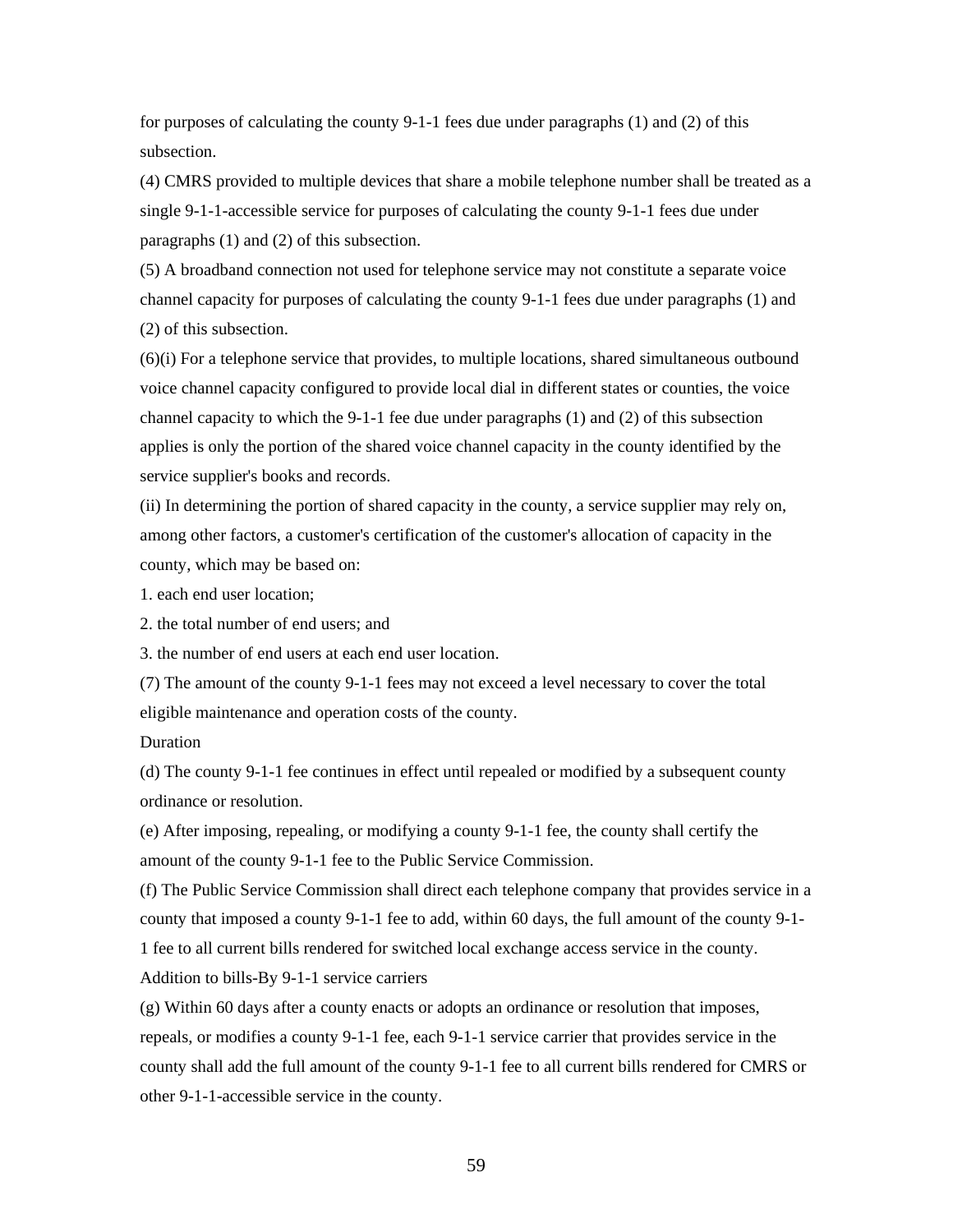(h)(1) Each telephone company and each 9-1-1 service carrier shall:

(i) act as a collection agent for the 9-1-1 Trust Fund with respect to the county 9-1-1 fee imposed by each county;

(ii) collect the money from the county 9-1-1 fee on a county basis; and

(iii) remit all money collected to the Comptroller on a monthly basis.

(2) The Comptroller shall deposit the money remitted in the 9-1-1 Trust Fund account maintained for the county that imposed the county 9-1-1 fee.

#### **§ 1-312. Expenditures by counties for 9-1-1 systems**

(a) During each county's fiscal year, the county may spend the amounts distributed to it from State 9-1-1 fee collections for the installation, enhancement, maintenance, and operation of a county or multicounty 9-1-1 system.

(b) Subject to the provisions of subsection (c) of this section, maintenance and operation costs may include telephone company charges, equipment costs, equipment lease charges, repairs, utilities, personnel costs, and appropriate carryover costs from previous years.

(c) During a year in which a county raises its county 9-1-1 fee under § 1-311 of this subtitle, the county:

(1) may use 9-1-1 trust funds only to supplement levels of spending by the county for 9-1-1 maintenance or operations; and

(2) may not use 9-1-1 trust funds to supplant spending by the county for 9-1-1 maintenance or operations.

(d)(1) The Board shall provide for an audit of each county's expenditures for the maintenance and operation of the county's 9-1-1 system.

(2) If an audit performed in accordance with paragraph (1) of this subsection determines that a county has utilized 9-1-1 trust funds for purposes other than those authorized under this subtitle, the governing body of the county shall:

(i) submit to the Board a report that includes an explanation for the diversion of 9-1-1 trust funds for unauthorized purposes and details the steps taken by the county to ensure that the diversion of 9-1-1 trust funds does not occur in the future; and

(ii) restore the diverted funds to the county's 9-1-1 budget within that fiscal year.

(e)(1) For a county without an operational Phase II wireless enhanced 9-1-1 system within the time frames established by the Board under  $\S$  1-306(b)(6) of this subtitle, the Board shall adopt procedures, to take effect on or after January 1, 2006, to assure that:

(i) the money collected from the county 9-1-1 fee and distributed to the county is expended during the county's fiscal year as follows: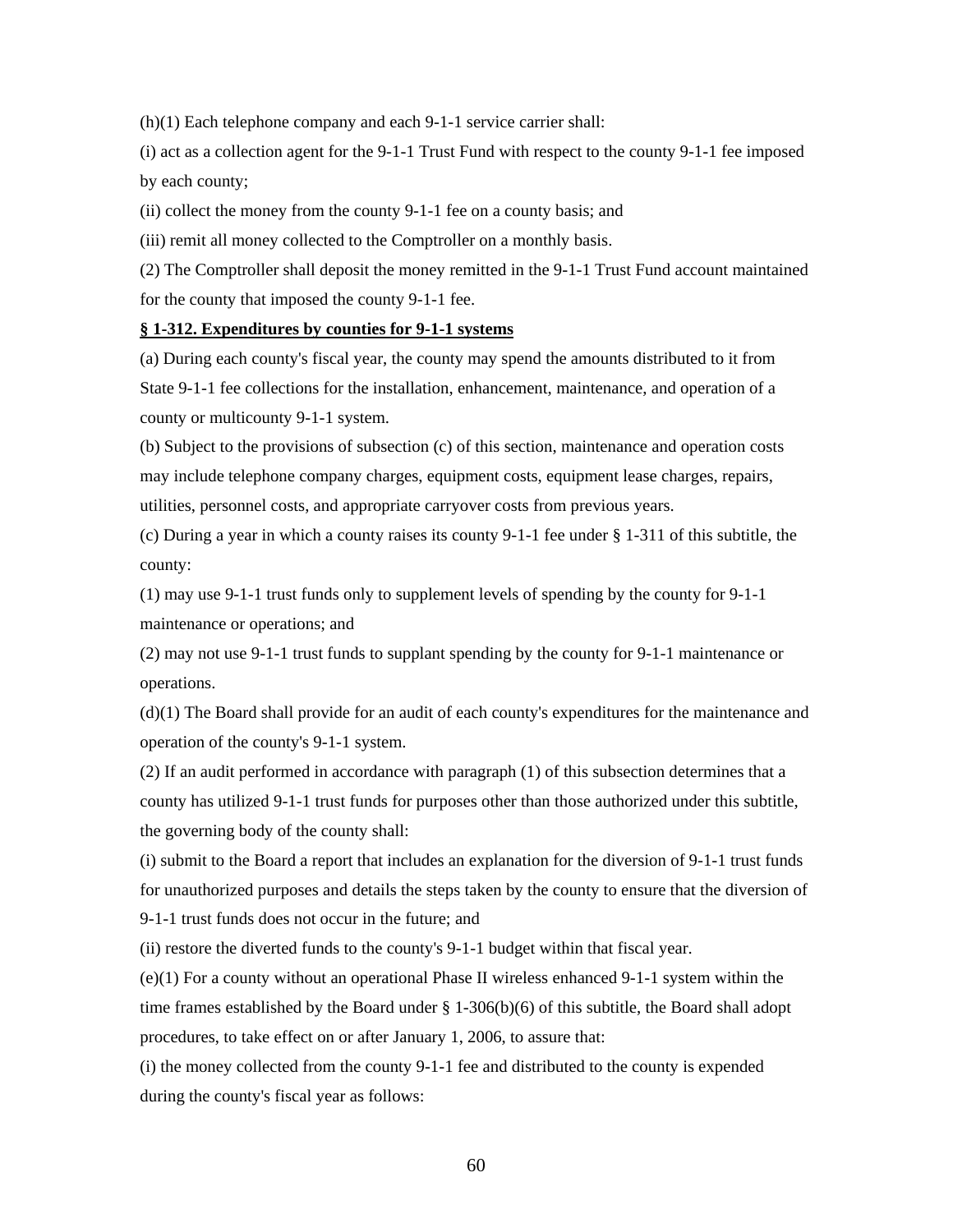1. for a 9-1-1 system in a county or a multicounty area with a population of 100,000 individuals or fewer, a maximum of 85% may be spent for personnel costs; and

2. for a 9-1-1 system in a county or multicounty area with a population of over 100,000

individuals, a maximum of 70% may be spent for personnel costs; and

(ii) the total amount collected from the State 9-1-1 fee and the county 9-1-1 fee shall be expended only for the installation, enhancement, maintenance, and operation of a county or multicounty system.

(2) The Board may grant an exception to the provisions of paragraph (1) of this subsection in extenuating circumstances.

(3) A county with an operational Phase II wireless enhanced 9-1-1 system is exempt from the provisions of paragraph (1) of this subsection.

#### **§ 1-313. Determination and collection of prepaid wireless E 9-1-1 fees**

(a)(1) In this section the following words have the meanings indicated.

(2) "Consumer" means a person that purchases prepaid wireless telecommunications service in a retail transaction.

(3) "Provider" means a person that provides prepaid wireless telecommunications service under a license issued by the Federal Communications Commission.

(4) "Retail transaction" means the purchase of prepaid wireless telecommunications service from a seller for any purpose other than resale.

(b) There is a prepaid wireless E 9-1-1 fee of 60 cents per retail transaction.

 $(c)(1)(i)$  The prepaid wireless E 9-1-1 fee shall be collected by the seller from the consumer for each retail transaction in the State.

(ii) The prepaid wireless E 9-1-1 fee collected by the seller under this section is not subject to the sales and use tax under the Tax--General Article.

(2) A retail transaction occurs in the State if:

(i) the sale or recharge takes place at the seller's place of business located in the State;

(ii) the consumer's shipping address is in the State; or

(iii) no item is shipped, but the consumer's billing address or the location associated with the consumer's mobile telephone number is in the State.

(d) The amount of the prepaid wireless E 9-1-1 fee shall be disclosed to the consumer at the time of the retail transaction.

 $(e)(1)$  Except as provided in paragraph (2) of this subsection, the prepaid wireless E 9-1-1 fee is the liability of the consumer and not of the seller or of any provider.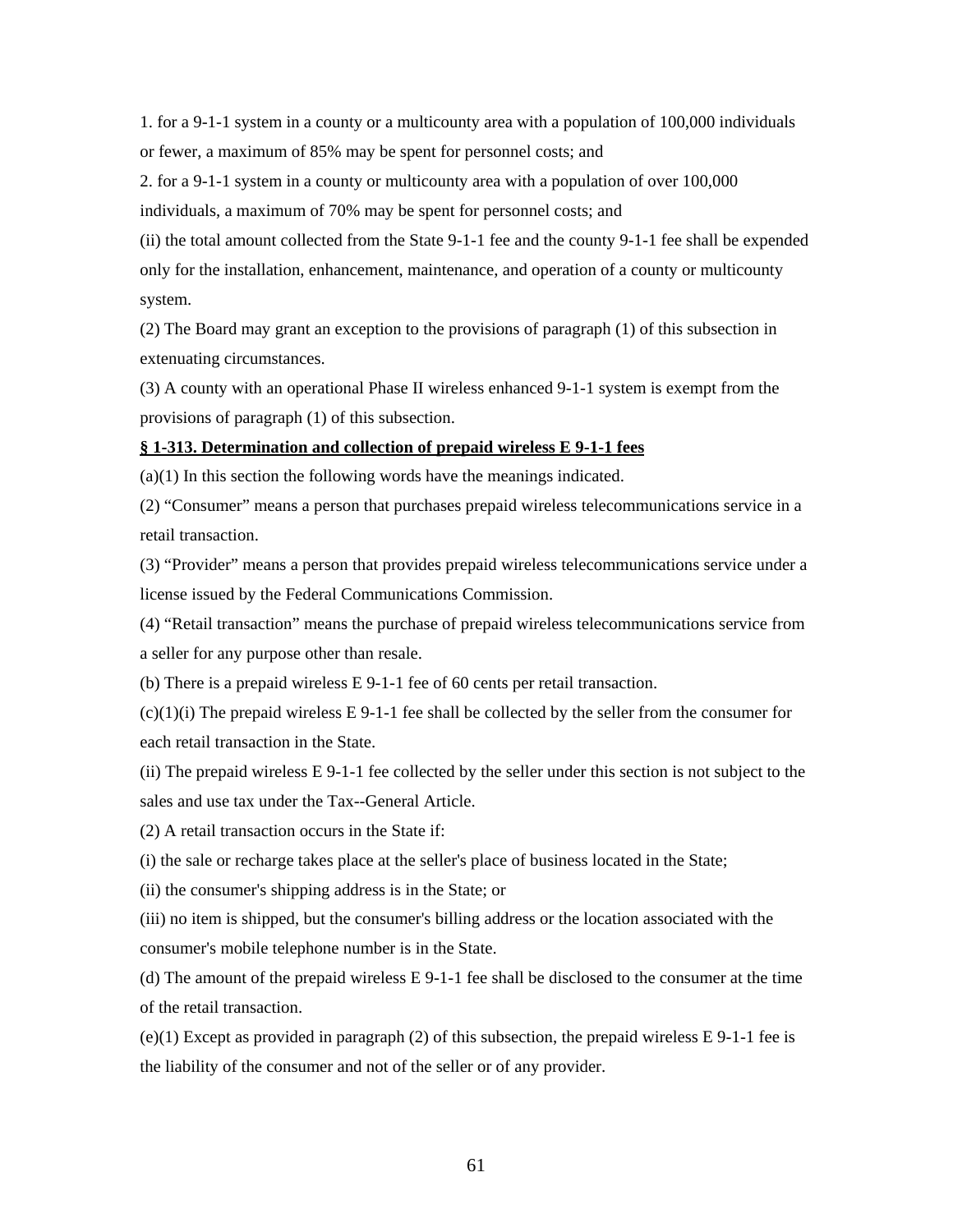(2) The seller is liable for remitting all prepaid wireless E 9-1-1 fees that the seller collects from consumers as provided in this section.

 $(f)(1)$  Before December 28, 2013, a seller may deduct and retain 50% of prepaid wireless E 9-1-1 fees collected from consumers for direct start-up costs.

(2) On or after December 28, 2013, a seller may deduct and retain 3% of prepaid wireless E 9-1-1 fees collected from consumers.

(g) A seller shall report and remit to the Comptroller all prepaid wireless E 9-1-1 fees collected by the seller in the manner provided for the remitting of the sales and use tax under Titles 11 and 13 of the Tax--General Article.

(h) The Comptroller shall deposit all reported and remitted prepaid wireless E 9-1-1 fees into the 9-1-1 Trust Fund within 30 days of receipt.

(i) A seller may demonstrate that a sale is not a retail transaction in a manner established by the Comptroller that is substantially similar to the procedures for demonstrating a resale for exemption from the sales and use tax under Titles 11 and 13 of the Tax--General Article. Audit and appeal procedures

(j) For the purpose of this section, the audit and appeal procedures established for the sales and use tax under Titles 11 and 13 of the Tax--General Article apply.

(k) A seller that is not a provider of prepaid wireless telecommunications service is not liable for damages in connection with:

(1) the provision of, or failure of, 9-1-1 or E 9-1-1 service;

(2) identifying, or failing to identify, the telephone number, address, location, or name associated with any person or device that is accessing or attempting to access 9-1-1 or E 9-1-1 service; or (3) the provision of any lawful assistance to any investigative or law enforcement officer. Immunity from liability

(l) Providers and sellers of prepaid wireless telecommunications service have the same immunity from liability for transmission failures as that approved by the Public Service Commission for local exchange telephone companies that are subject to regulation by the Commission under the Public Utilities Article.

(m) A tax, a fee, a surcharge, or any other charge may not be imposed by the State, any political subdivision of the State, or any intergovernmental agency, for E 9-1-1 funding purposes, on any provider, seller, or consumer with respect to the sale, purchase, use, or provision of prepaid wireless telecommunications service.

(n) The Comptroller shall adopt regulations to carry out the provisions of this section.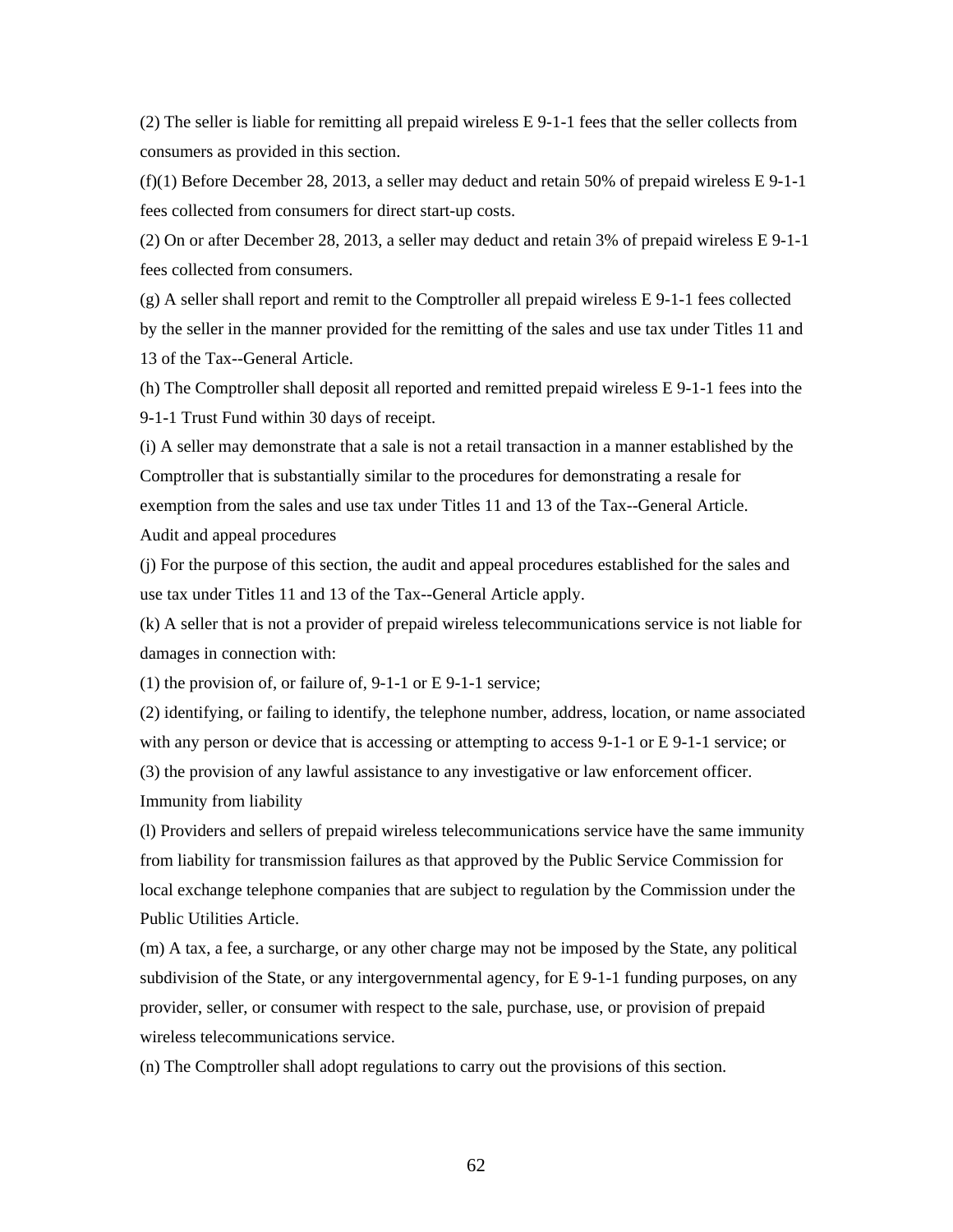#### **§ 1-314. Connection of multiple-line telephone system to allow for direct dialing of 9-1-1**

(a) In this section, "multiple-line telephone system" means a system that:

(1) consists of common control units, telephone sets, control hardware and software, and adjunct systems, including network and premises-based systems; and

(2) is designed to aggregate more than one incoming voice communication channel for use by more than one telephone.

(b)(1) Except as provided in paragraph (2) of this subsection, a person that installs or operates a multiple-line telephone system shall ensure that the system is connected to the public switched telephone network in such a way that when an individual using the system dials 9-1-1, the call connects to the public safety answering point without requiring the user to dial any other number or set of numbers.

(2) A unit of the Executive Branch of State government shall comply with paragraph (1) of this subsection on the date that the multiple-line telephone system of the unit is next upgraded. (c) Notwithstanding any other provision of this subtitle, a county or municipality shall be responsible for enforcing subsection (b) of this section.

(d)(1) Each county or municipality may set a fine or series of fines to be issued to a person that violates subsection (b) of this section.

(2) Revenue collected under paragraph (1) of this subsection shall be returned to the county or municipality taking the enforcement action.

(e) When a county submits a request for disbursements from the 9-1-1 Trust Fund in accordance with § 1-309 of this subtitle, the county shall submit to the Board a certification of the enforcement actions taken by the county under this section.

#### **§ 1-315. Immunity from liability for transmission failures**

An emergency services Internet Protocol network provider and a core service provider of Next Generation 9-1-1 services have the same immunity from liability for transmission failures as that approved by the Public Service Commission for local exchange telephone companies, or for a provider of telecommunications services through evolving technology, that are subject to regulation by the Commission under the Public Utilities Article.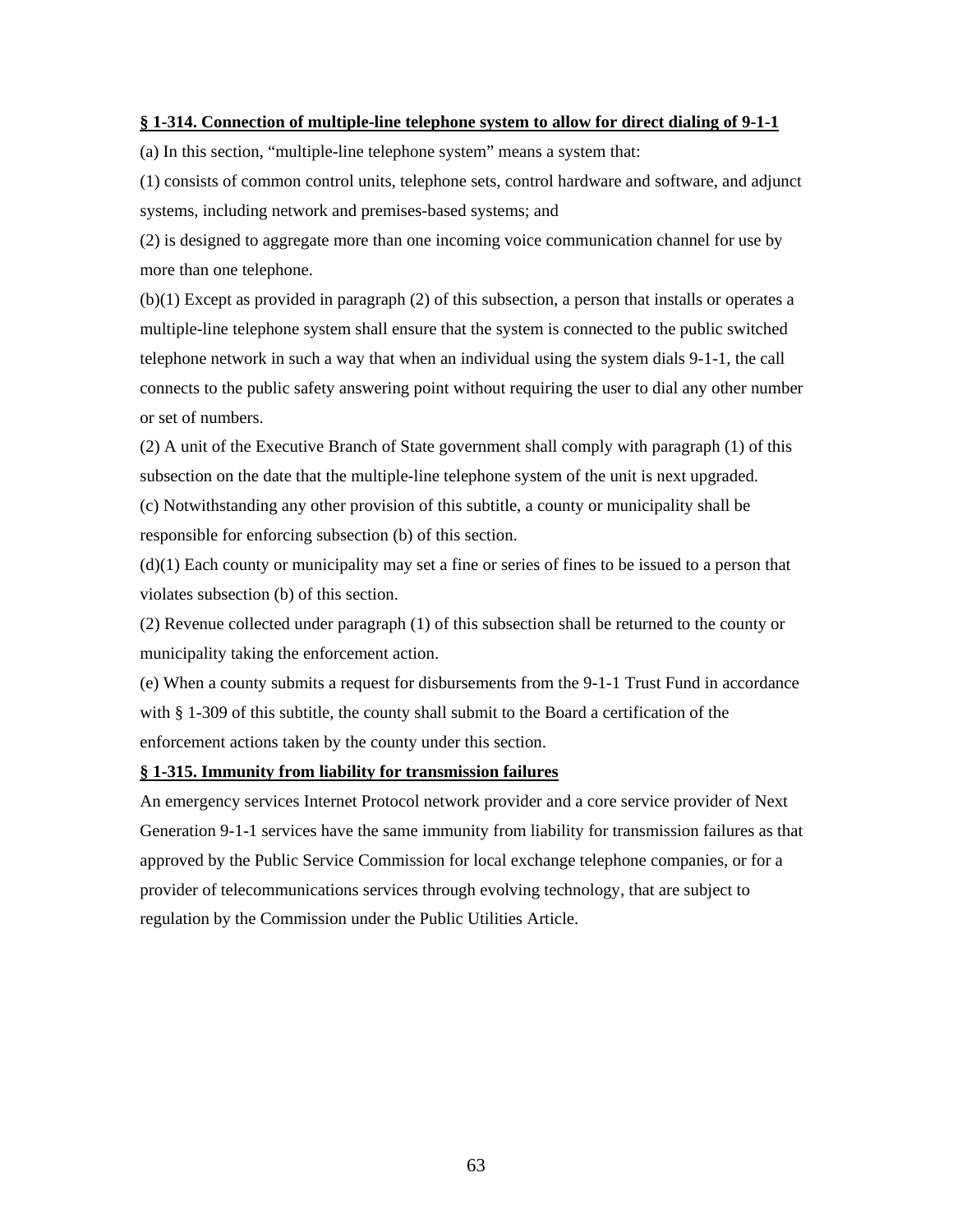# **CODE OF MARYLAND REGULATIONS**

*12.11.03.00*

**Title 12 DEPARTMENT OF PUBLIC SAFETY AND CORRECTIONAL SERVICES** 

# *Subtitle 11 OFFICE OF THE SECRETARY*

### **Chapter 03 9-1-1 Emergency Telephone System**

# **Authority: Public Safety Article, Title 1, Subtitle 3, Correctional Services Article, §2-109; Annotated Code of Maryland**

*12.11.03.01* 

### **.01 Emergency Number Systems Board Authority.**

The Emergency Number Systems Board shall coordinate the implementation, enhancement, maintenance, and operation of county or multicounty 9-1-1 systems.

*12.11.03.02* 

## **.02 Definitions.**

A. In this chapter, the following terms have the meanings indicated.

B. Terms Defined.

(1) "Additional charge" has the meaning stated in Public Safety Article, §1-301, Annotated Code of Maryland.

(2) "Board" means the Emergency Number Systems Board.

(3) "9-1-1 system" means a telephone service or any other communication service that meets the planning guidelines under Public Safety Article, §1-306, Annotated Code of Maryland, and automatically connects an individual dialing the digits 9-1-1 to a public safety answering point.

(4) "Public safety answering point" has the meaning stated in Public Safety Article, §1-301, Annotated Code of Maryland.

*12.11.03.03* 

### **.03 The Emergency Number Systems Board.**

A. The Emergency Number Systems Board is under the direction of the Secretary of Public Safety and Correctional Services.

B. Board membership shall be according to Public Safety Article, §1-305, Annotated Code of Maryland.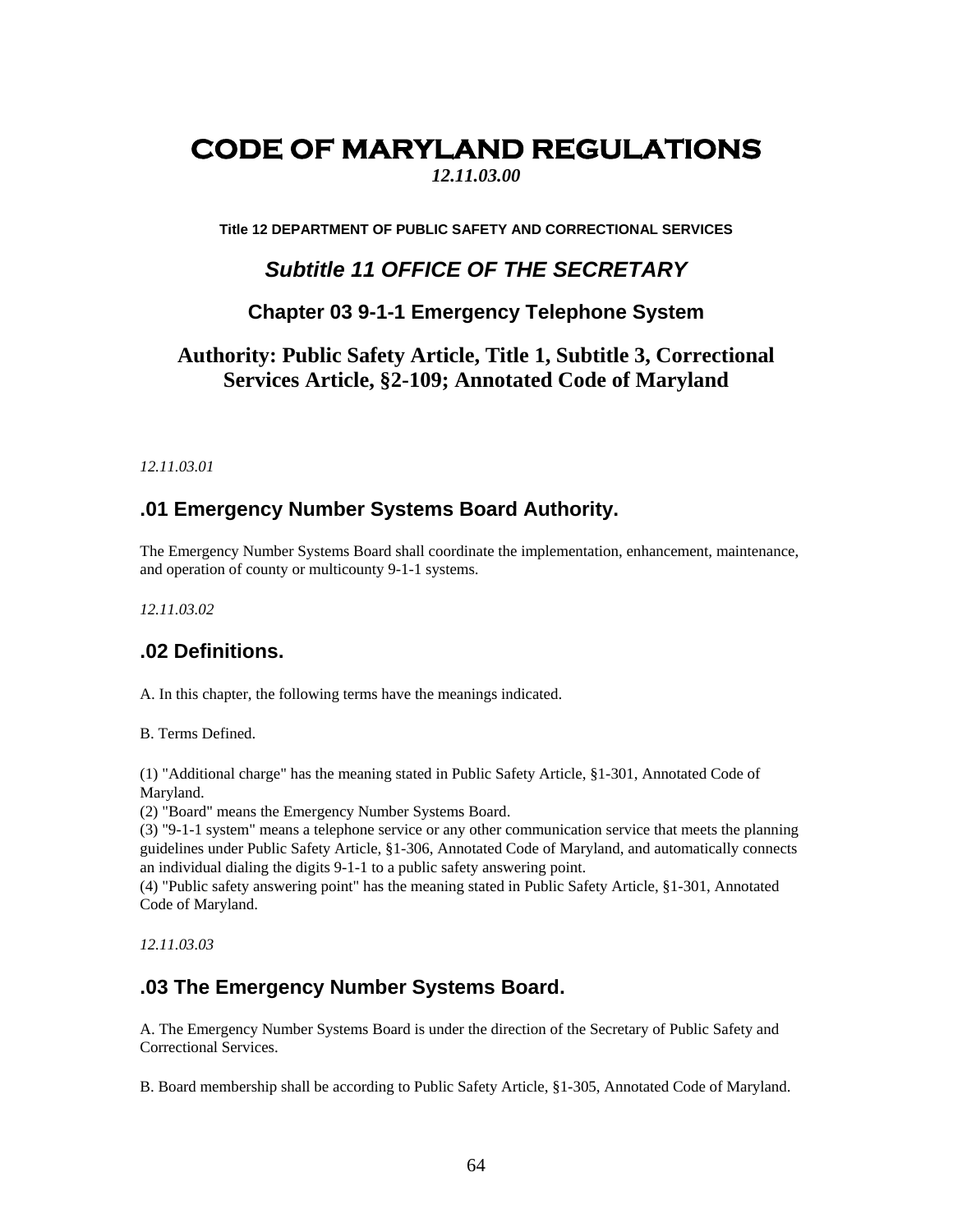C. The Board shall meet as necessary, but not less than quarterly each calendar year.

D. The Board requires a majority of confirmed members present at a meeting to constitute a quorum.

E. The Board requires a majority vote of members present at a meeting before taking action.

F. The Board shall coordinate enhancement of county or multicounty 9-1-1 systems according to provisions under Public Safety Article, §1-306, Annotated Code of Maryland.

*12.11.03.04* 

# **.04 Implementation by County or Multicounty Area.**

A county or multicounty area shall maintain an enhanced 9-1-1 system that:

A. Uses the digits 9-1-1 as the published emergency telephone number for access to emergency services;

B. Has public safety answering points that provide 24-hour public access and dispatch service;

C. Provides transfer and referrals to related public safety services;

D. Provides for staffing all public safety answering points with personnel trained as required by this chapter;

E. Provides for equipping all public safety answering points with adequate access to TTY equipment to facilitate use by an individual with a speech or hearing disability;

F. Provides access to services for an individual who does not speak or understand the English language;

G. May provide access to local emergency management centers for all public safety answering points;

H. Permits a county to designate a public safety answering point using cooperative arrangements acceptable to the participating agencies;

I. Permits public safety answering points to transfer or relay emergency calls received requiring services outside of the jurisdiction of the system receiving the call;

J. Maintains a current master street address guide and communicates updated information to parties responsible for an automatic number identification (ANI) and automatic location identification (ALI) system;

K. Uses telephone equipment and services that provide:

(1) A visual or audible indication, or both, of an incoming call;

(2) The capability for the call taker to monitor a transferred call to ensure that the call is properly transferred;

(3) Annual telephone company monitoring of service to determine the grade of service and, if appropriate, to make recommendations to ensure that not more than one busy signal in every 100 incoming calls during an average busy hour is maintained; and

(4) Documentation of the date and time a 9-1-1 call is received; and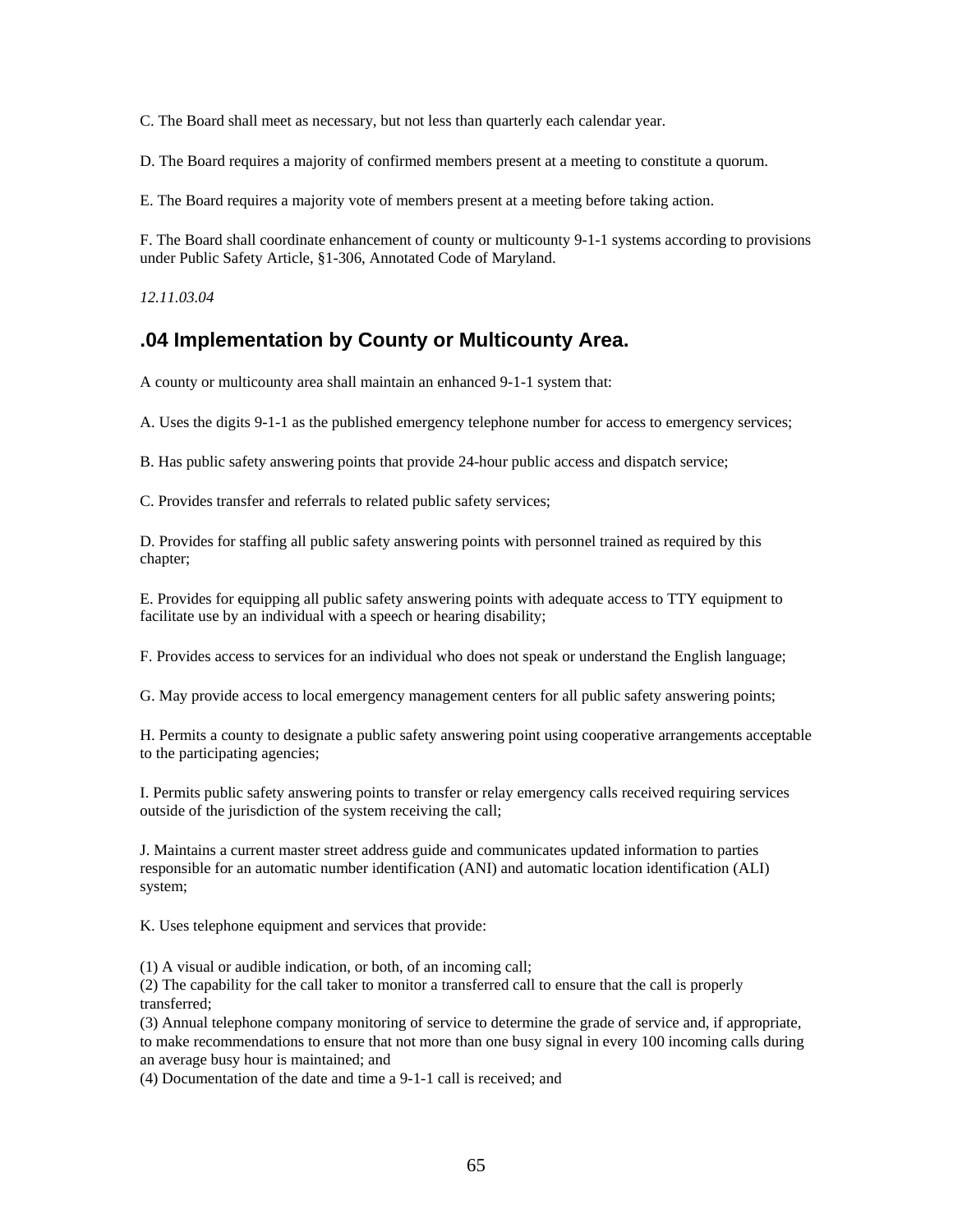L. Has a sufficient number of call takers and equipment to consistently answer incoming calls on a daily average of 10 seconds or less.

*12.11.03.05* 

# **.05 Plans for More Than One Public Safety Answering Point in a County.**

A county with a plan for more than one public safety answering point in the county shall submit the plan to the Board for consideration subject to the following:

A. The county administration submitting the plan and not the individual agency within the county shall receive and distribute funding; and

B. The plan shall meet the criteria established under this chapter, unless the Board approves a variation.

*12.11.03.06* 

## **.06 Minimum Enhanced 9-1-1 System Requirements.**

At a minimum, an enhanced 9-1-1 system implemented in Maryland shall include:

A. Sufficient incoming 9-1-1 lines for each telephone central office to ensure that not more than one in 100 call attempts during the average busy hour is blocked;

B. Connections to all public safety agencies covered by the system;

C. 24 hour, 7 day operation of the public safety answering point staffed with personnel trained as required under this chapter;

D. First priority to answering 9-1-1 calls;

E. Electronic recording of all 9-1-1 calls;

F. Playback capability of all 9-1-1 calls;

G. Connection to adjacent public safety answering points by private lines when there is a telephone exchange and jurisdictional boundary not covered by selective routing;

H. Security measures sufficient to minimize intentional disruption of the operation;

I. Standby emergency electrical power to keep the public safety answering point operating when commercial power fails;

J. At least one administrative line for nonemergency calls;

K. Written operational procedures;

L. Automatic location identification (ALI) which displays, at the public safety answering point, the address or location of the calling instrument;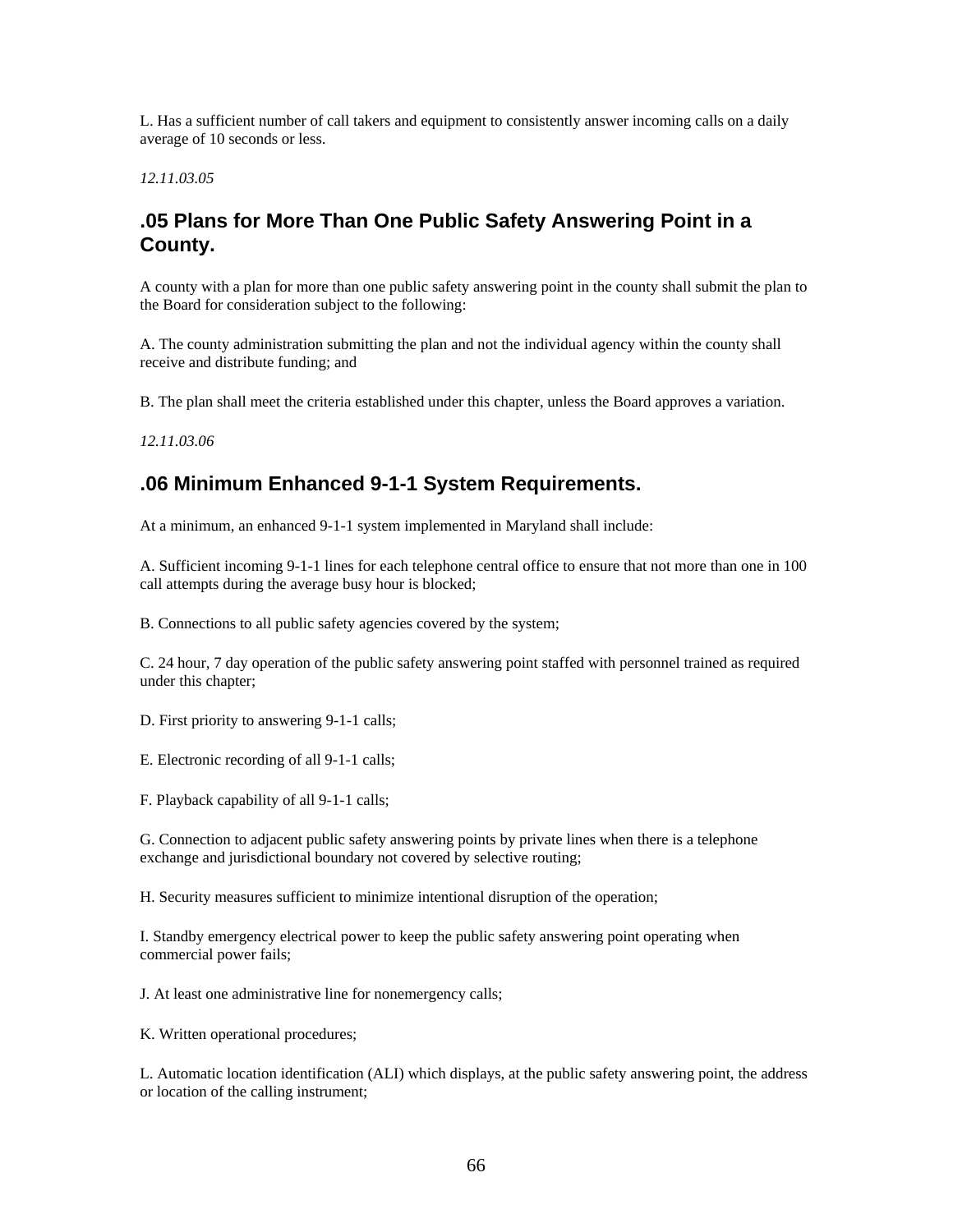M. Automatic number identification (ANI) which displays, at the public safety answering point, the calling telephone number;

N. Central office identification used to identify dedicated lines or trunks from a central office when a public safety answering point serves more than one central office;

O. A distinct tone, visible signal, or other process for:

(1) Alerting the call taker that an incoming 9-1-1 call was disconnected; and (2) Receiving and displaying the telephone number with ANI and ALI information for a disconnected 9-1-1 call, when available;

P. Providing access to services for an individual:

(1) With a speech or hearing disability; or (2) Who does not speak or understand the English language; and

Q. Other technical advances approved by the Board.

*12.11.03.07* 

## **.07 Minimum Features of a 3-1-1 System.**

A. A county or multicounty system may establish a 3-1-1 system to reduce congestion on the 9-1-1 system operation.

B. At a minimum, a 3-1-1 system shall include the following:

(1) Switching or programming to direct a 3-1-1 call to a nonemergency answering position; (2) A 3-1-1 answering position that shall be capable of:

(a) Immediately transferring an emergency call to a 9-1-1 answering position or an adjoining public safety answering point;

(b) Transferring a nonemergency call to an adjoining jurisdiction or appropriate agency; and

(c) Providing an individual:

(i) With a speech or hearing disability access to TTY services; or

(ii) Who does not speak or understand the English language access to alternative communication services; and

(3) A 3-1-1 call taker trained to handle nonemergency calls and to transfer emergency calls to a 9-1-1 call taker.

*12.11.03.08*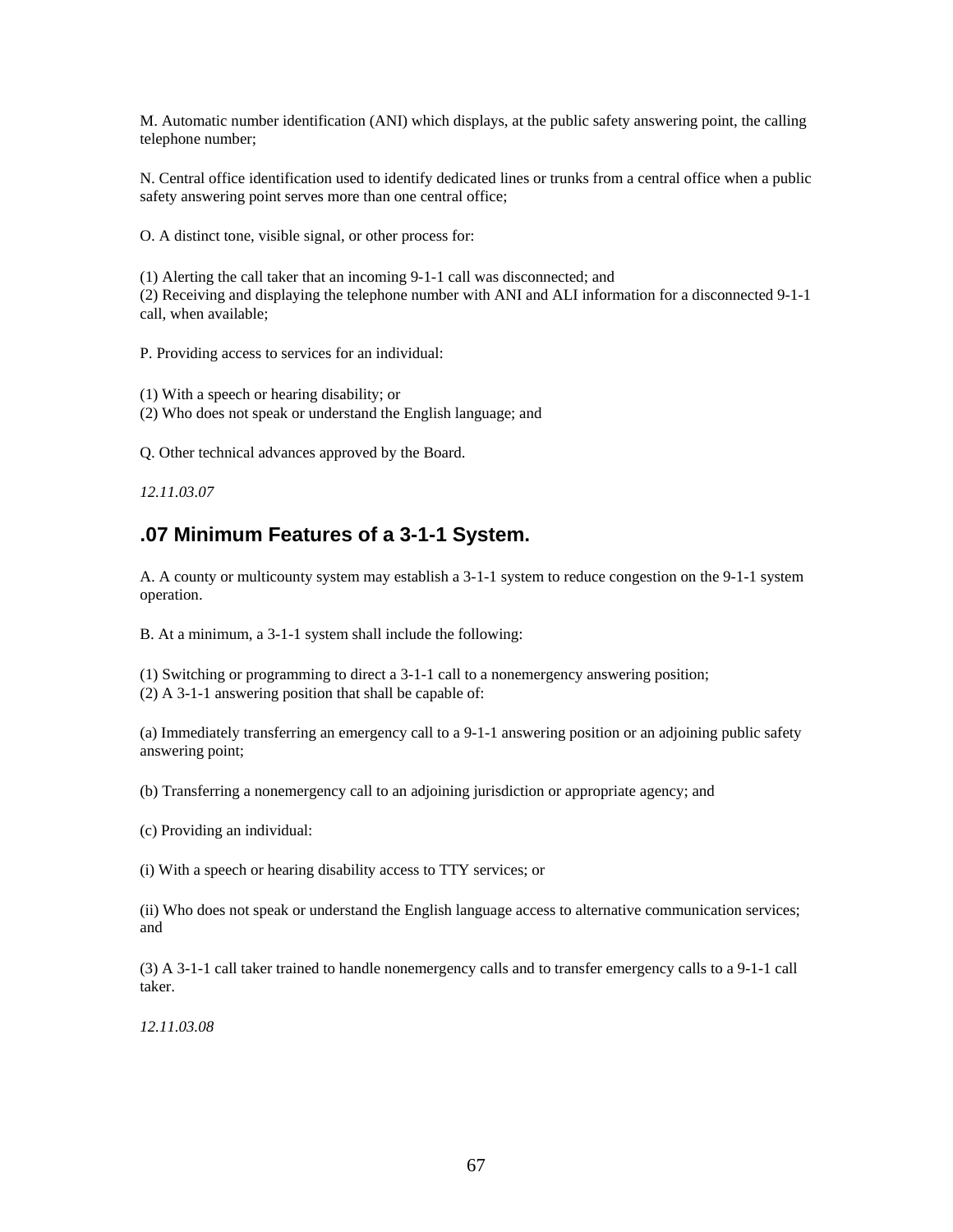## **.08 Operational Plan.**

A. A county or multicounty system shall have and maintain a written operational plan for public safety services signed by public safety agencies within the public safety answering point area of responsibility.

B. A public safety agency included in an operational plan under §A of this regulation shall be familiar with the operational procedures of the other public safety agencies included in the same operational plan.

C. An operational plan shall provide for uniform methods and procedures to ensure effective interagency communications.

*12.11.03.09* 

# **.09 Safeguarding Telephone Circuits by Telephone Companies.**

A. A facility housing 9-1-1 telephone equipment shall:

(1) Be equipped at all exposed terminations, including central office distributing frames, with protective devices that prevent accidental worker contact; and

(2) Include clearly identified protected terminations to distinguish protected terminations from other circuitry.

B. A protected circuit may not be opened, grounded, short-circuited, or manipulated in any way by a telephone company worker without the local telephone company first obtaining approval for circuit release from the appropriate public safety answering point.

C. A telephone company shall ensure that telephone company employees who work in facilities associated with the 9-1-1 service are familiar with procedures for safeguarding 9-1-1 system equipment.

*12.11.03.10* 

# **.10 Public Safety Answering Point Training.**

A. A county shall staff a public safety answering point with personnel who can properly process a call from a machine used by an individual who has a speech or hearing impairment.

B. Within 6 months of hiring a public safety answering point call taker, a county shall train the new call taker using a curriculum adopted or approved by the Board.

C. A county shall provide a public safety answering point call taker with yearly in-service training using a curriculum adopted or approved by the Board.

D. Training shall include:

- (1) Public safety answering point orientation;
- (2) Communication skills;
- (3) Electronic systems;
- (4) Policies and procedures;
- (5) Call processing;
- (6) Documentation;
- (7) Dispatch procedures;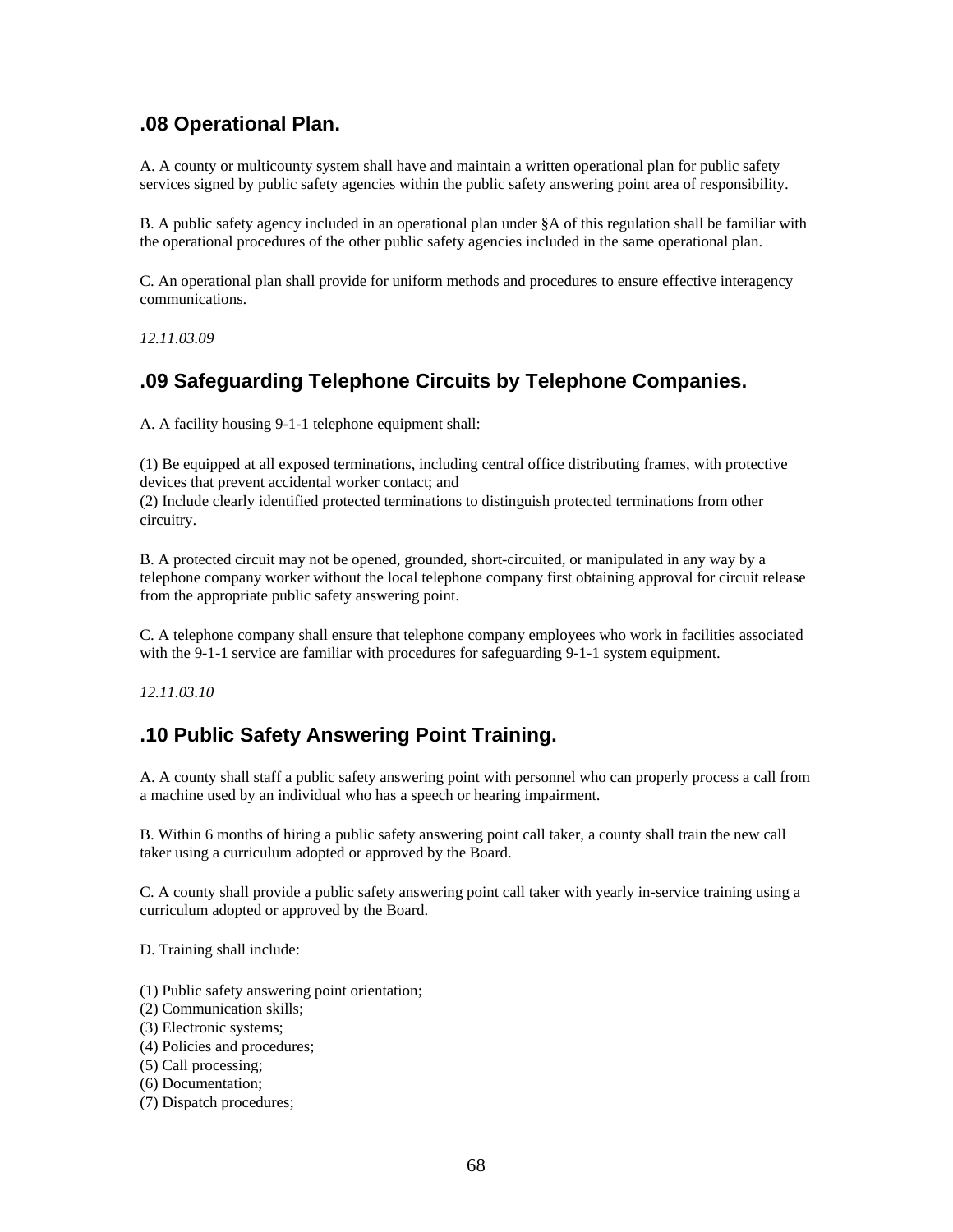(8) Stress management; (9) Public relations; (10) Administrative duties; and (11) Disaster and major incident training.

*12.11.03.11* 

# **.11 9-1-1 Fees.**

A. The Board shall ensure that collection, maintenance, dispersal, and auditing of 9-1-1 fees is conducted according to Public Safety Article, §§1-308—1-312, Annotated Code of Maryland.

B. Additional Charges—Local Government.

(1) In addition to the fee charged under Public Safety Article, §1-310, Annotated Code of Maryland, a county with an operational 9-1-1 system under Public Safety Article, §1-304, Annotated Code of Maryland, may, by ordinance or resolution after public hearing, enact or adopt an additional monthly charge not to exceed the limits under Public Safety Article, §1-311, Annotated Code of Maryland, to be applied to current bills, within that county, for:

(a) Switched local exchange access service; and

(b) Wireless telephone service or other 9-1-1 accessible service.

(2) A county authorizing an additional charge under §B of this regulation and maintaining an enhanced 9-1- 1 system shall be subject to an annual Board-authorized independent audit of authorized 9-1-1 expenditures pursuant to Public Safety Article, §1-312, Annotated Code of Maryland.

*12.11.03.12* 

# **.12 Equipment Which Qualifies for Funding or Reimbursement.**

A. Equipment that qualifies for purchase with funds from the 9-1-1 Trust Fund includes:

(1) Equipment for connecting and outswitching 9-1-1 calls within a telephone central office;

(2) Trunking facilities from the central office to a public safety answering point;

(3) Equipment to connect 9-1-1 calls to the appropriate public safety agency; and

(4) Equipment for a 3-1-1 system.

B. Equipment necessary to constitute an enhanced 9-1-1 system shall be used for:

(1) Automatic number identification (ANI);

(2) Automatic location identification (ALI); or

(3) Other technical equipment the Board may require.

C. Computer aided dispatch equipment is not a part of a 9-1-1 system, except when the Board determines that an interface is necessary to properly process 9-1-1 calls.

*12.11.03.13*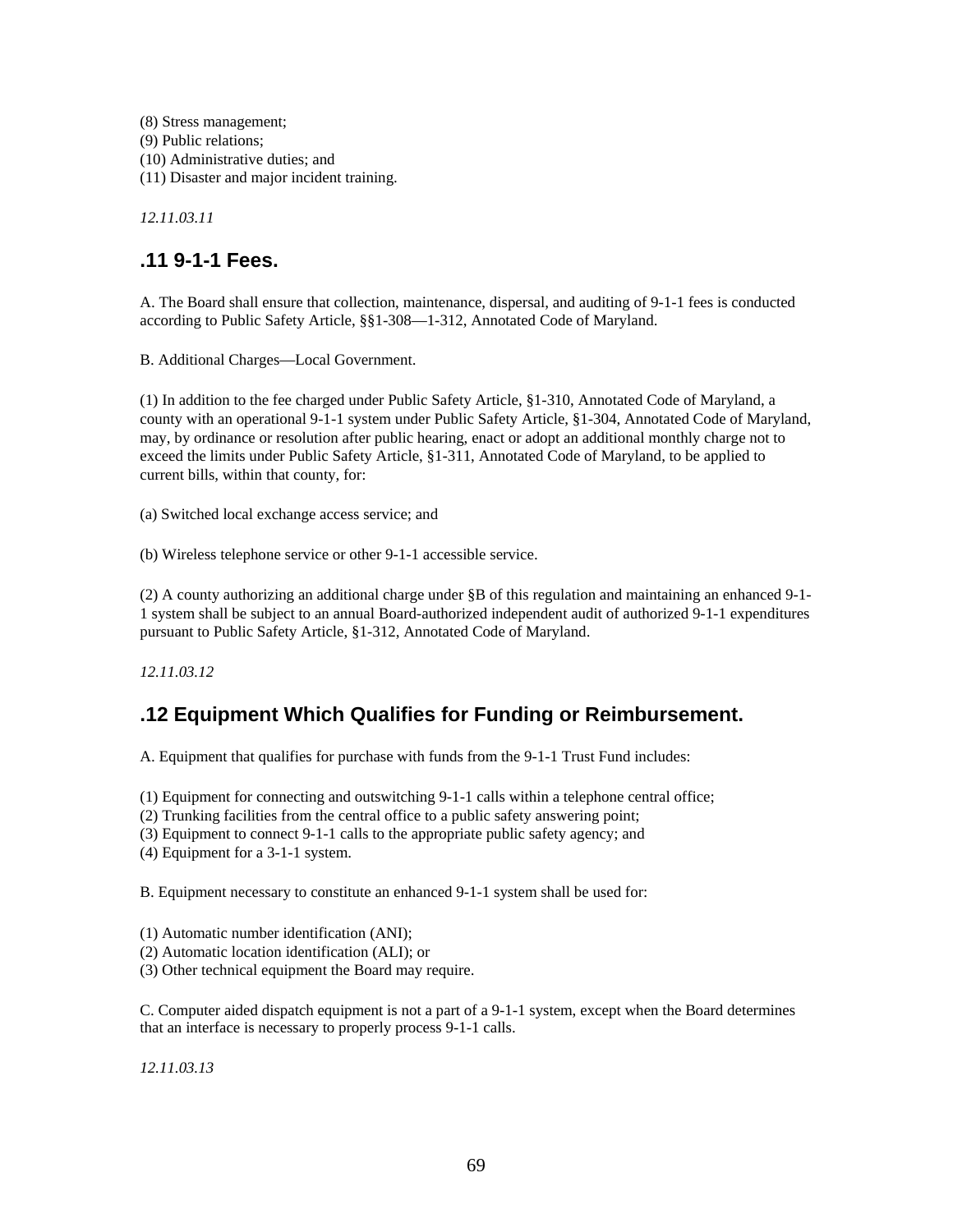### **.13 Submission of 9-1-1 Plan.**

A. A county requesting reimbursement from the 9-1-1 Trust Fund for mandated equipment, 9-1-1 enhancements, or technological advancements shall submit the request to the Board for approval.

B. A county shall submit a plan, request, report, or question to the Chairman, Emergency Number Systems Board.

*12.11.03.14* 

## **.14 Request for Reimbursement from the 9-1-1 Trust Fund.**

A. A county shall submit a request for reimbursement from the 9-1-1 Trust Fund to the Board in a format and according to procedures established by the Board.

B. Reimbursement Processing.

(1) A county public safety answering point director or a 9-1-1 administrator shall submit a written or electronic request for reimbursement to the Board so that it is received at least 2 weeks before a Board meeting at which it is to be considered.

(2) The county's public safety answering point director or 9-1-1 administrator, or a designee, shall attend the meeting at which the request is to be considered.

(3) The Board shall review the request and, if approved, encumber funds up to the amount of the request.

(4) The county shall ensure that the county's procurement laws and policies are followed.

*12.11.03.15* 

## **.15 Variations or Waivers of Regulations.**

A. Upon request by a county, the Board may grant a waiver or variance of the regulations contained in this chapter.

B. A county may submit a written or electronic request for waiver or variance to the Board that includes:

- (1) Number of persons affected;
- (2) Impact of a variance or waiver;
- (3) Alternative methods;
- (4) Technical difficulties;
- (5) Cost.

C. The Board shall consider:

(1) The information for each of the areas cited in §B of this regulation; and

(2) The best interests of the affected parties, the applicant, and the Emergency Number Systems Board.

D. An affected party shall have the right to present, either in writing or through oral testimony, information which may bear on the Board's final decision.

E. Processing a Request for Waiver or Variance.

(1) Upon receipt of a written request for waiver or variance, the Board shall: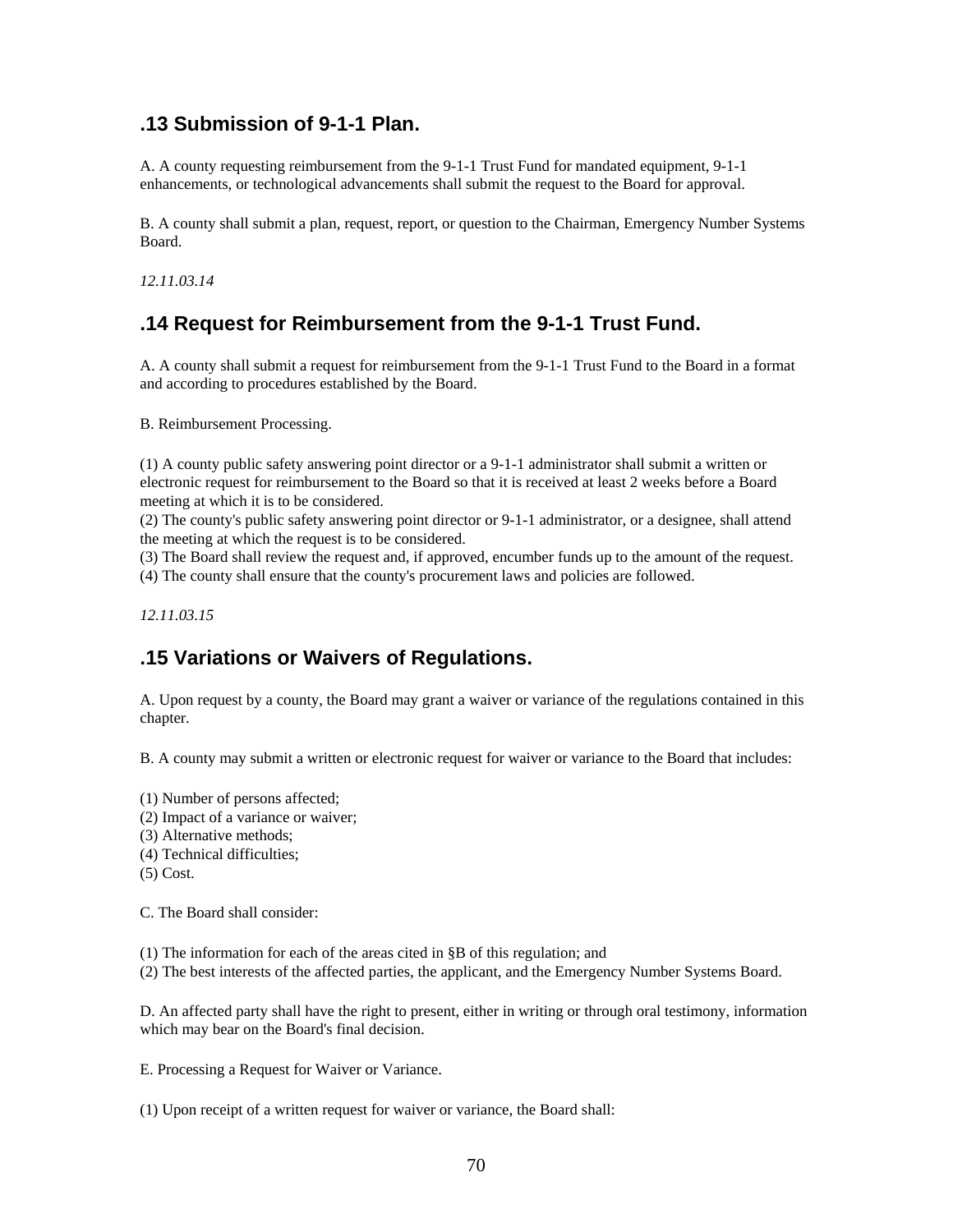(a) Within 10 days of receipt of the request, direct a letter to the applicant, which shall:

(i) Acknowledge receipt; and

(ii) Notify the applicant that additional information may be submitted, within 30 days, for the Board to consider during the review; and

(b) Review the documents or conduct a hearing.

(2) If the Board elects to review the documents, the review shall be conducted at a regular Board meeting within 60 days after the expiration of the 30-day period granted to the applicant to submit additional information.

(3) If the Board elects to conduct a hearing, the Board shall:

(a) Notify the applicant and affected parties of the hearing at least 10 days before the hearing and provide the hearing:

(i) Date;

(ii) Time; and

(iii) Location; and

(b) Conduct the hearing according to State Government Article, Title 10, Subtitle 2, Annotated Code of Maryland.

*12.11.03.16* 

## **.16 9-1-1 System Violations.**

A. The Board may instruct the State Comptroller to withhold funds from a county for 9-1-1 system expenditures for a violation under:

(1) Public Safety Article, §1-312, Annotated Code of Maryland; or

(2) The regulations in this chapter.

B. Withholding Funds.

(1) If the Board decides to withhold funds, the Board shall:

(a) Identify, in writing, the reason or reasons for withholding funds;

(b) Record the reason or reasons in the minutes of the meeting;

(c) Notify the county that the county has 30 days from the date of notification to respond in writing to the Board; and

(d) Notify the State Comptroller to hold funds, in that county's account within the 9-1-1 Trust Fund, until the Board advises the Comptroller that the funds may be released.

(2) Funds held by the Comptroller under this section may not accrue interest for a county.